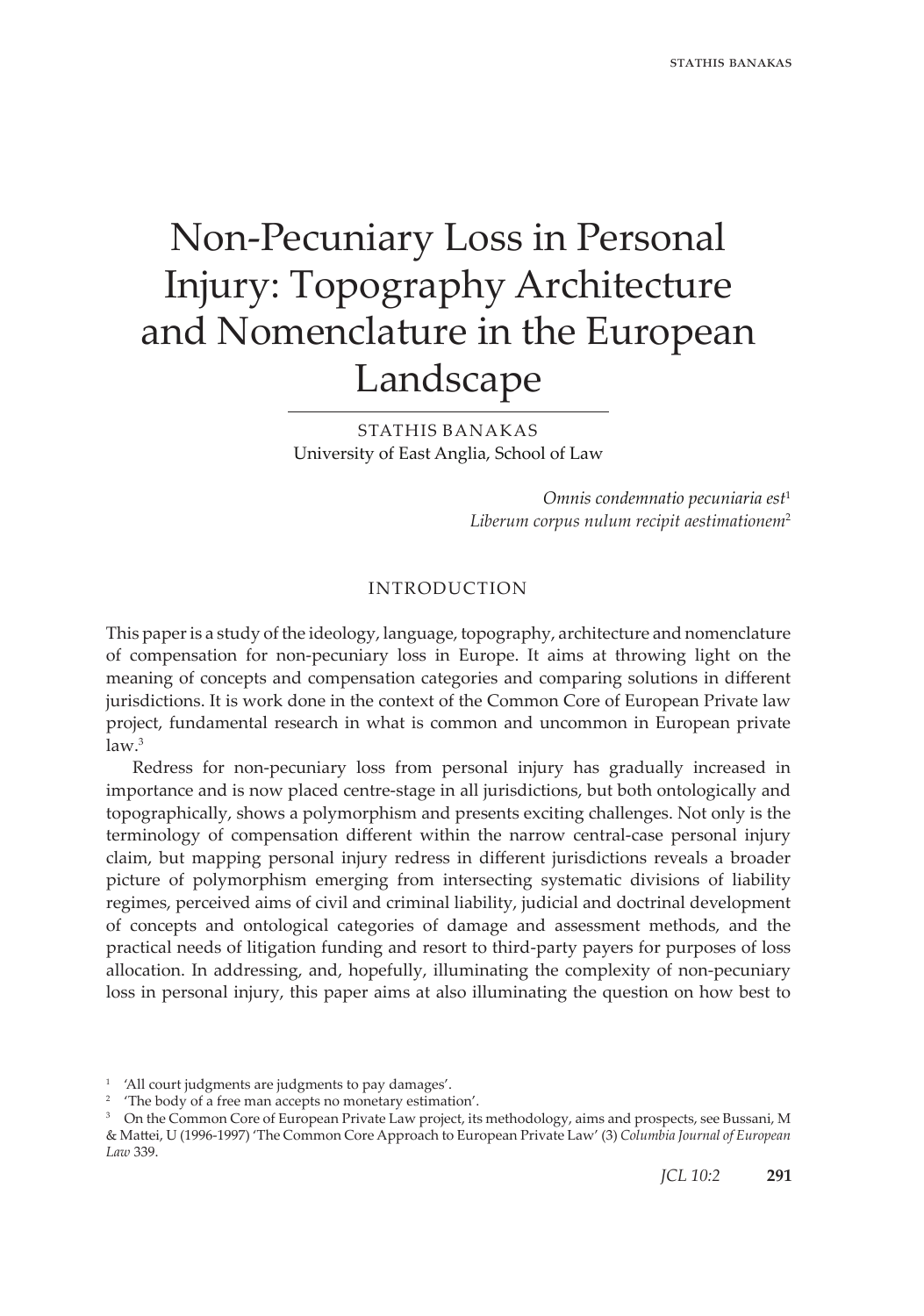deal with compensation of personal injury that has dominated Tort scholarship in the last few decades. It starts with a look at the intellectual foundations of the European cultures of monetary compensation for personal injury, and the values underpinning such a translation into money of some of the most personal and intimate losses. These values are seen to have undergone a transformation with the rising significance of fundamental rights and the overarching value of human dignity after the human rights abuses in Europe in the twentieth century. Compensation cultures are expressed in legal concepts and terms with different shades of meaning and emphasis on the fundamental themes of liability and compensation and the meaning of personal injury itself. The paper will look into the importance of these shades of meaning in the main European traditions, and their place in the architecture and nomenclature of personal injury compensation in different jurisdictions. In understanding architectures and nomenclatures, it is important to distinguish between ontology of harm (i.e. the medical description of harm) and normative nomenclature (i. e. the legal terminology used in the juridical assessment of harm), the former inevitably common in all jurisdictions but the latter, also inevitably, different. Beyond an effort of understanding the different nomenclatures, this study will compare and assess their limits and the areas of uncertainty remaining after years of evolution, with some final reflections on the current state of play and challenges laying ahead.

## THE IDEOLOGY

The global legal landscape shows types of harm morphing into liability regimes in different jurisdictions. Types of non-pecuniary harm belonging in some jurisdictions to the common nomenclature of personal injury, (for example *domage moral* –moral damagein French law or *danos psicofisicos* –psychophysical injuries-in Spanish law) appear in other jurisdictions as special categories of liability: for example, nervous shock (English law), unwanted birth (German law, English law). In several jurisdictions the compensation of non-pecuniary harm is linked to the standard of liability. No-fault regimes tend to exclude or restrict compensation of such harm, with some notable exceptions.4

I have written on the globalization and contemporary importance of Civil liability law (Tort law) elsewhere.<sup>5</sup> It is today clearer than ever before that monetary compensation for harm that follows from finding a person or an organization responsible for a civil wrong is an indispensable tool of national and global justice.

While the philosophical and cultural foundations of the Common law traditions of Tort law are, simply, empirical-utilitarianist and, in the case of American Tort law, also liberal-pragmatic, Tort law in the Civil law tradition carries a heavier load of philosophical and doctrinal baggage. In the European, and also Latin American, legal traditions, there are Natural law influences on codes and case law, and important tensions between phenomenological/conceptual versus functional/descriptive views of liability for personal injury and compensation. The natural law heritage shows an unresolved conflict between

<sup>4</sup> But see the opposite in French and, now also, German, law, below. Significantly, the *EU Directive 85/374/EEC* excludes non-pecuniary losses from the no-fault regime of product liability it introduces, refusing to harmonize the laws of member states in this connection.

<sup>5</sup> See Banakas, S (2007) 'A Global Concept of Justice: Dream or Nightmare? Looking at Different Concepts of Justice or Righteousness Competing in Today's World' in (67) *Louisiana Law Review* 1.

**<sup>292</sup>** *JCL 10:2*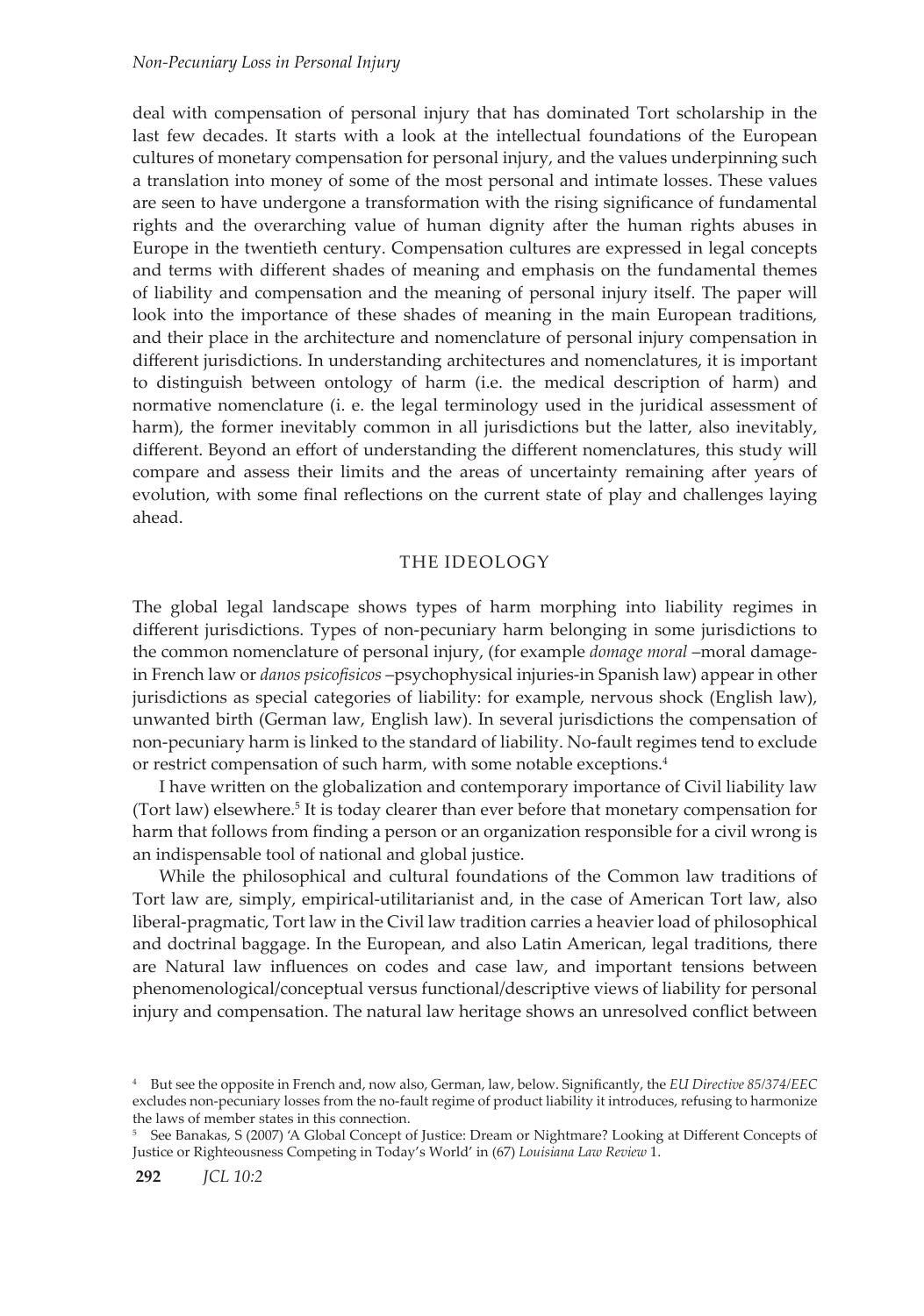the fundamentally libertarian-individualistic view of *casum sentit dominus6* and the moralistic-republican view of *alterum non laedere*. *7* The Romanistic and Germanic subtraditions of Tort liability for personal injury are broadly divided along these lines, as evidenced by the French (1804), and German (1896) Civil Codes. While the Tort law of the French Civil Code is founded on the *neminem leadere* principle, the Tort law of the German Civil Code shows greater affinity with the principle of *casum sentit dominus*. More important, however, is the more recent influence in Europe of the thinking of the phenomenological school (Schopenhauer),<sup>8</sup> brilliantly applied to the legal conceptual analysis by Rudolf von Jehring.

In the thinking of Jehring, clearly influenced by Schopenhauer, monetary compensation for loss, especially personal injury loss, is an indispensable foundation of social action, both in ancient and in modern society. More specifically, Jehring argued that money is the only equal and perfect reward for achievement or satisfaction for loss in social intercourse.

Another influential German thinker, Karl Binding, has remarked that while Criminal liability is about the irreparable, Tort liability is about the reparable: 'The source of punishment is an irreparable state of injustice; punishment is the diminution of another right for the purpose of making good this irreparable wrong; damage indemnification, in contrast, is the alleviation of a reparable condition violative of the law'.<sup>9</sup>

Obviously, following Binding's thinking, there is a need to identify the reparable and the irreparable. Is, for example, injury to reputation 'reparable' and, therefore, indemnifiable, or is it 'irreparable' and, therefore, only fit for punishment (by Criminal law)? Binding's influence was evident on the German Civil Code of 1986, in which the only injury to reputation covered by the law of civil liability was that to a person's financial reputation (evidently reparable in money), but not any other. Indeed, as will be discussed later in this paper, the German Civil code forbade in principle the compensation of non-material loss (in German: *immaterieller Schaden*) that might be considered as irreparable. Could the quite separate development of punitive damages in Tort law in the common law tradition be similarly seen as recognition that there is something irreparable to the victim that needs to be accounted for by the wrongdoer? This is more evident in US Tort litigation for personal injury, where the aims of Tort action clearly include deterrence, punishment and an after the event regulation, and where Tort law sometimes works as a 'private attorney general'. Punitive damages in order to remove the tortfeasor's profit from their wrong can be seen as removing the wrongful gratification for the sake of completeness of the legal order (see below Jehring's theory of interest).

But to return to Jehring,<sup>10</sup> it is evident that in his mind the violation of every interest is capable of reparation, indeed, for Jehring it seems that reparation in the form of monetary compensation is fundamental to every kind of social intercourse. Jehring draws from Schopenhauer for the importance of purposeful human action and the idea of interest as a key concept of social and legal ordering. Schopenhauer said: 'Will without interest is a

<sup>6</sup> That could be understood as meaning that the loss must be carried by the victim.

<sup>7</sup> Meaning 'do not injure another'. As in Justinian's Institutes *Inst*. 1, 1, 3

<sup>8</sup> See below note 9.

<sup>&</sup>lt;sup>9</sup> Binding, C (1922), *Die Normen und Ihre Uebertretung* (Norms and their Violation) I, 4<sup>th</sup> ed. Leipzig 290; as translated by Stoll, H (1983) in *International Encyclopedia of Comparative Law*, *vol. XI Torts, Chapter 8, Consequences of Liability: Remedies* 3.

<sup>10</sup> Von Jehring, R (1877) *Der Zweck im Recht* (Law as a Means to an End) *Erster Band*, Leipzig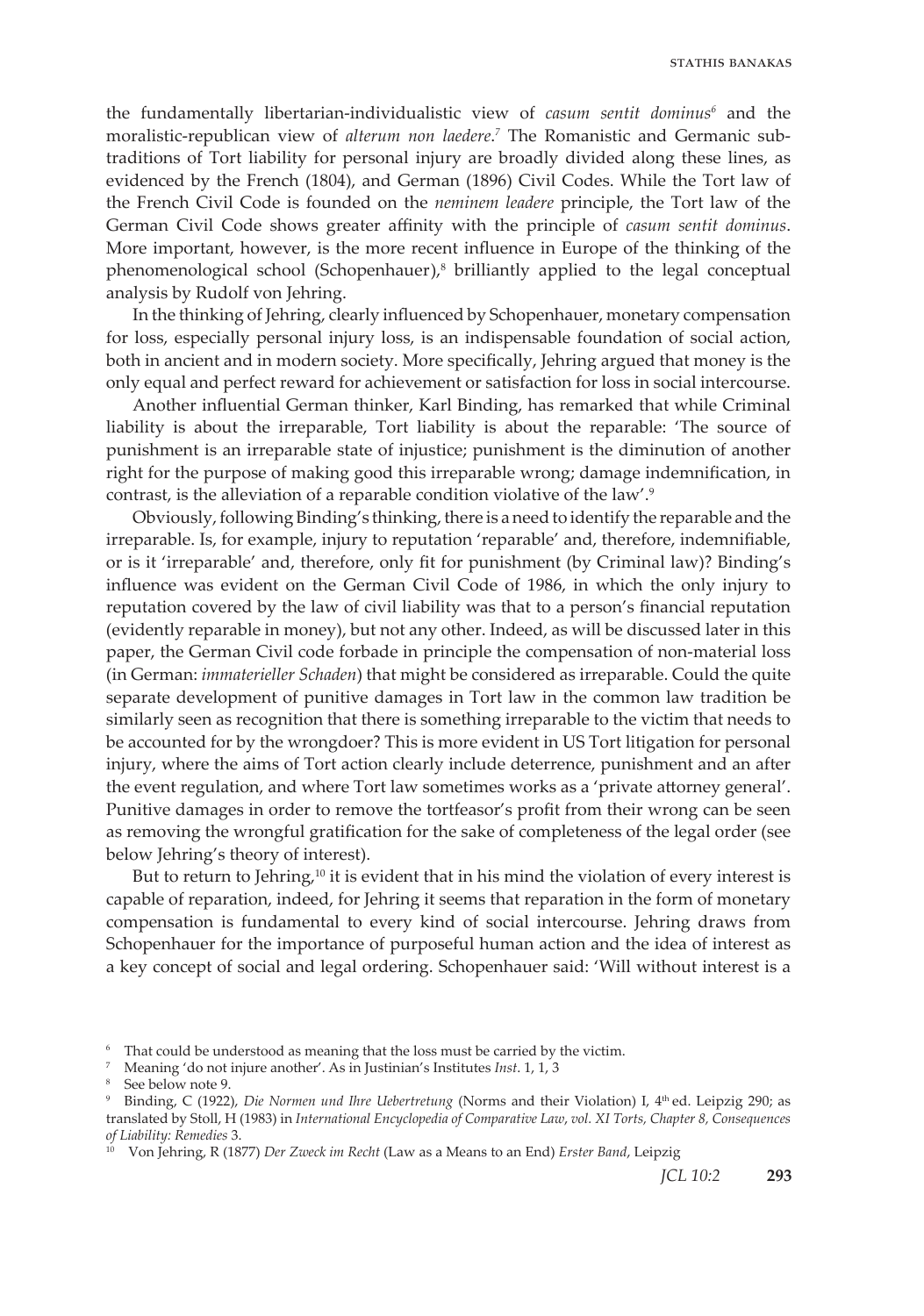will without a purpose, that is to say an outcome without cause' ('*ein Wollen ohne Interesse ist ein Wollen ohne Motiv, also eine Wirkung ohne Ursache'*).<sup>11</sup>

To which Jehring added: 'Social intercourse is the complete system of egoism, nothing more ('*Der Verkehr ist das vollendete System des Egoismus, weiter nichts'*)'.<sup>12</sup> And: 'Interest is the indispensable precondition of every act-acting without interest is as much nonsense as acting without purpose, it is a psychological impossibility' ('*Interesse ist die unerlaessliche Voraussetzung einer jeder Handlung-ein Handeln ohne Interesse ist ein eben solches Unding als ein Handeln ohne Zweck, es ist eine psychologische Unmoeglichkeit')*; <sup>13</sup> and 'There is no idea, like the idea of compensation, that has for human beings something so mandatory ('*Es gibt keine Idee, die fuer den Menschen etwas so Zwingendes haette, wie die der Ausgleichung'*).14… Only money is capable to truly solve the task of social intercourse, i.e. to establish the real system of guaranteed full satisfaction of human needs […] Money satisfies every need, the most noble and the lowest, and to every calculable degree, the highest as well as the smallest' ('*Nur das Geld ist im Stande, die Aufgabe des Verkehrs wirklich zu loesen d. h. das reale System der gesicherten Befriedigung der menschliche Beduerfnisse in vollender Weise herzustellen' 'das Geld befriedigt alle Beduerfnisse, die edelsten wie die niedersten, und in jedem beliehigen Maasse, in groessten wie in kleinsten'*).15 Our personal freedom and independence is about being able and obliged to pay…on money clings not only our financial, but also our nonmaterial independence' (*Unsere persoenliche Freiheit und Unabhaengigkeit beruft darauf, dass wir zahlen koennen und muessen-im Geld steckt nicht bloss unsere oekonomische, sondern auch unsere moralische unabhaengigkeit'*).16

But how can we define an interest? An interest is the satisfaction of a need causing a feeling of gratification. More specifically:

- In the case of an economic or material interest: a need is satisfied by means of an economic or material nature, by using material goods or immaterial goods capable of having an exchange value;
- In the case of a moral interest: a need is satisfied through human faculties only, exercised freely and in relation to persons or things, but without the involvement of economic means and independently of the use of goods. For example, in the old pioneering judgment of the Court of Brussels, of 24 December 1884, an example of a moral interest is 'the enjoyment of movement, of which an accident victim had been deprived'. As Jehring demonstrated at some length, the recognition of such moral interests dates back to classical Roman law, in remedies such as those for *vera rei estimatio* (real value of the thing)*, affectus* (emotion), *pietas* (piety) and other types of what one might call today non pecuniary harm.<sup>17</sup>

Jehring's bold affirmation of interest-based human existence fulfilled by monetary reward or compensation implies that the Law should aim at the compensation for the

<sup>11</sup> Schopenhauer, A (1860) *Die Beiden Grundprobleme der Ethik* (Two Fundamental Problems of Ethics) 2 ed, Leipzig 165.

 $12$  Ibid at 125

 $13$  Ibid at 58.

<sup>14</sup> Ibid at 124.

<sup>15</sup> Ibid at127.

<sup>16</sup> Ibid at128.

<sup>&</sup>lt;sup>17</sup> But, significantly, see *Gaius in D 9, 3, 7*: In the case of an injury to the body suffered by a freeman, there can be no compensation for scars or any other disfigurement because of the general rule that the body of a freeman cannot be appraised financially (as is the case with the body of a slave or a son).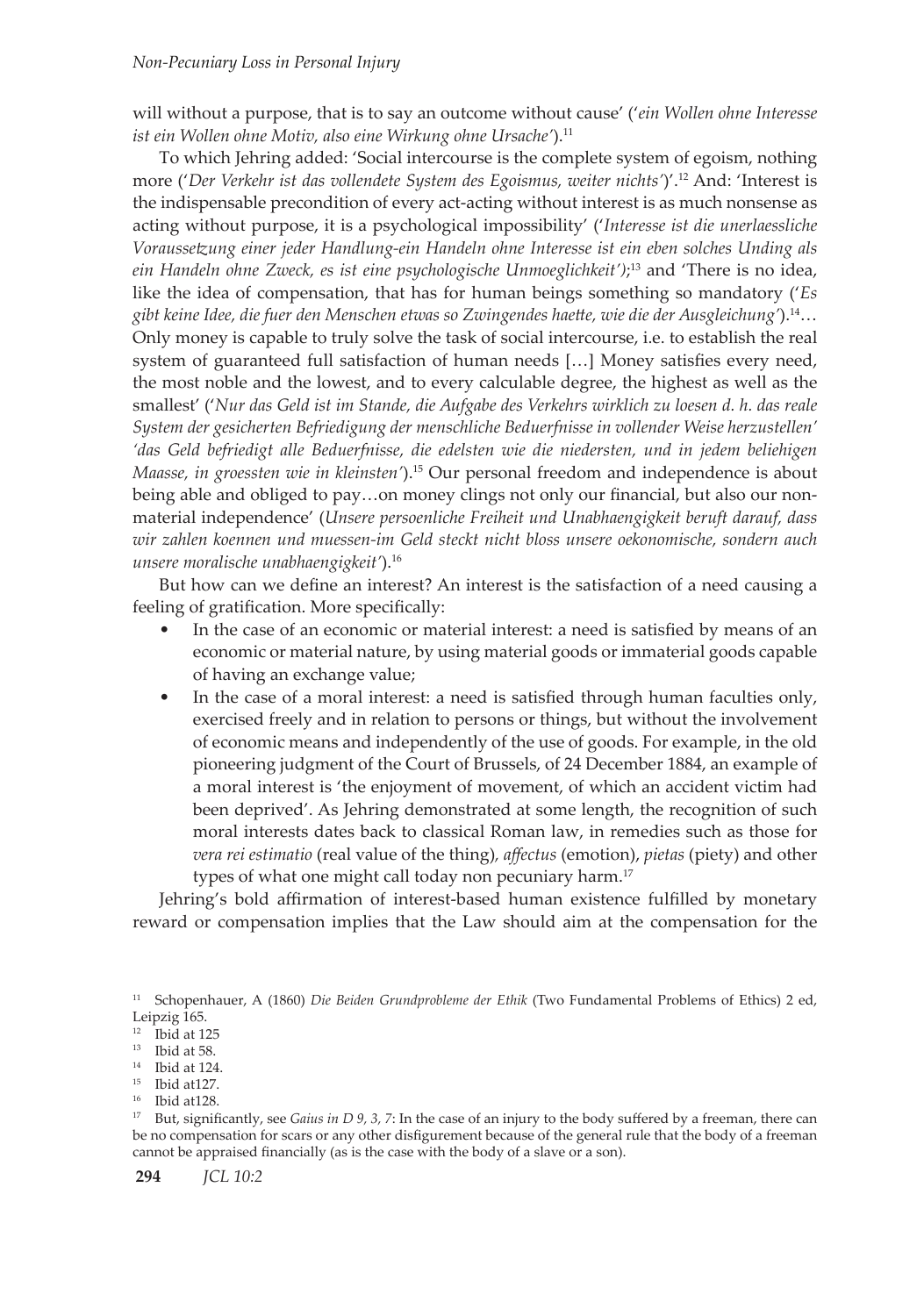violation of both a material and a moral interest, and adds sense to the open-ended, broad regimes of personal injury compensation in the Romanistic sub-tradition, which place the compensation of non material harm on the same basis as the compensation of material harm (see details below). But it can also add sense, combined with Binding's views on the reparable and the irreparable, to the historical tendency of the Germanic sub-tradition to restrict compensation to that which is clearly reparable. Jehring would not object to not compensating that which is irreparable to the individual, i.e. the violation of a collective interest that cannot be broken down to specific individual interests. But he would, perhaps, object to the non-compensation of an individual moral interest if its violation affects the victim's non-material independence.

Another important development since Jehring's pioneering work, the seeds of which can be found already at the dawn of classical Roman law (the law of *iniuria*-insult) and, also the common law (the law of trespass to the person), is the emergence of a certain distinction between the compensation of an individual interest violated and the compensation for the violation of our (shared) human dignity. This accounts for serious questions facing contemporary personal injury compensation law in different jurisdictions, such as:

- Should the violation of personality rights be actionable *per se*, and such rights be afforded normative (Constitutional) protection irrespective of actual harm?
- Should the aim be to put the victim in the previous position they were before the wrong was done, or to make the victim 'whole'? Example of a tendency towards the latter is the compensation of the loss of amenity in English law, and the *prejudice d'agrement* (loss of enjoyment)in French law, of the unconscious victim.
- Should the measure of personal injury compensation be victim-individualization or victim-categorization? Again, this is a choice that divides personal injury compensation regimes, especially with regard to non-pecuniary harm, but, also, with regard to future loss of earnings.

This move from the individual to the (human) species, as it were, opens the floodgates for the reparation of the irreparable: Deterrence and enforcement of rights (the German doctrine of *Rechtsfortsetzungsfunktion<sup>18</sup>* of civil actions) are brought inside the calculus of personal injury compensation, sitting rather uncomfortably with more traditional ideas of corrective justice. Corrective justice demands the restoration of the victim's state to that before the wrong occurred. It seems an idea that fits Jehring's view of restoring with monetary compensation fairness in social intercourse. But aren't rights better enforced *in naturam19 (i.e.* by specific performance*)*? In Jehring's home turf, the Germanic tradition, restoration *in naturam* has been the rule, whereas the common law tradition looks in principle to monetary compensation and the French tradition also seems to do the same (although there is no clear rule or principle about this in the Code Civil or case law). Admittedly, this difference is much more relevant in the case of compensation for property damage than in the case of personal injury where it is not possible to compensate *in naturam* for important types of harm, such as non-pecuniary harm.<sup>20</sup> Indeed, non-pecuniary harm is, according to one view<sup>21</sup> (not that of Jhering, obviously), impossible to compensate

<sup>18</sup> This almost untranslatable German legal concept means broadly 'legal development function'.

<sup>19</sup> Compensation in kind.

<sup>&</sup>lt;sup>20</sup> But see below, the theory of satisfaction or 'gift'.

<sup>21</sup> See, generally, Abel, RL (1989-1990) 'A Critique of Torts' (37) *University of California at Los Angeles Law Rev*iew 785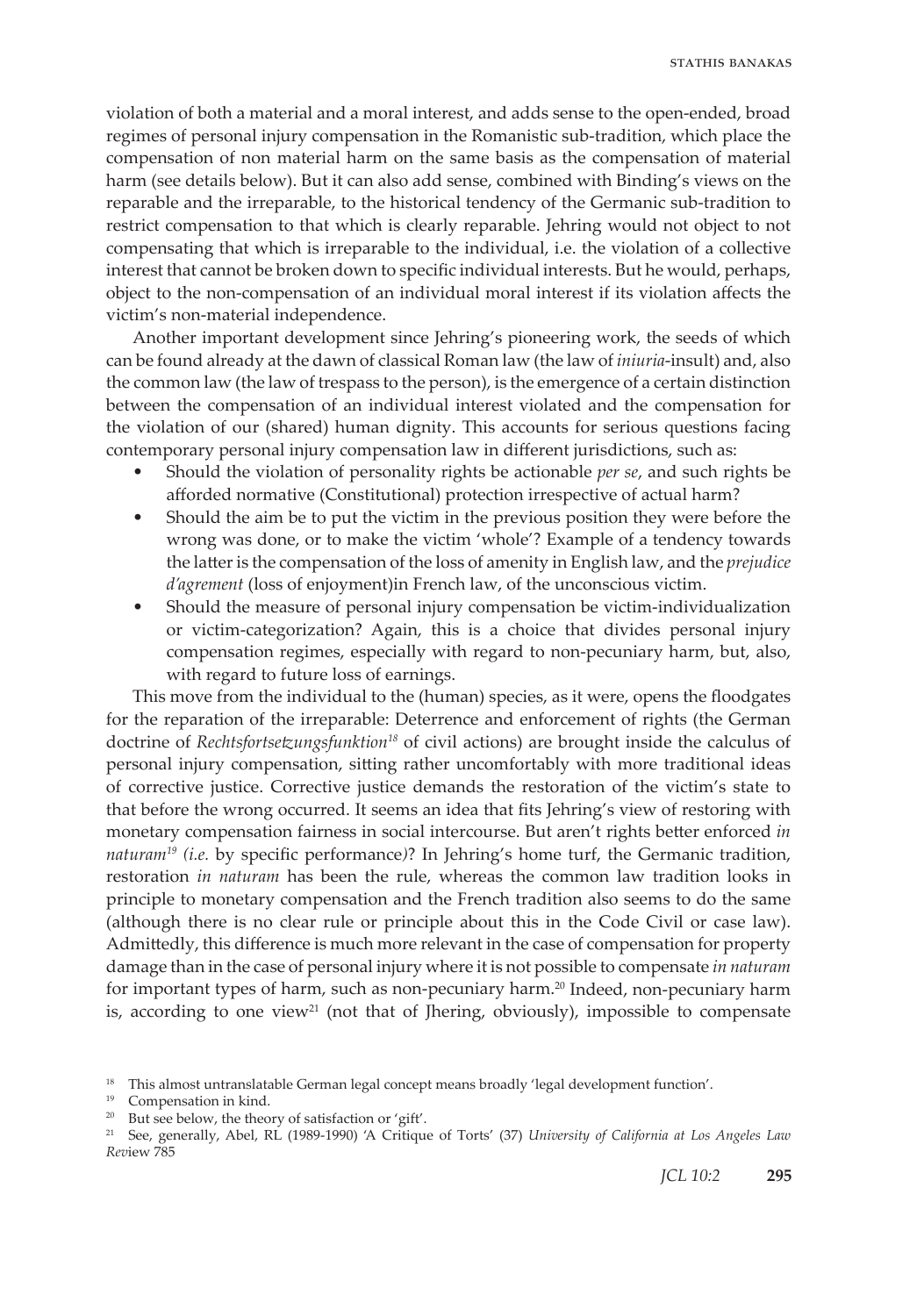in money, without commodifying, and, therefore, devaluing, human dignity. In short, the move from individual interest to the dignity of the species encourages punitive, deterrent damages and reparation *in naturam*, wherever this is possible, rather than monetary compensation based on the violation of an individual interest. The difference of principle between monetary compensation and reparation *in naturam* is important in order to understand the global topography of personal injury compensation, especially the taxonomy of harm types and their treatment in jurisdictions under the spell of Germanic legal culture. As shown later, in such jurisdictions non-pecuniary harm types (in German: *Nichtvermoegen Schaeden*) were (traditionally, but recently increasingly less so) viewed as in principle non reparable in money, but quite properly so *in naturam*. Thus non-pecuniary losses are included without exception in the general rule of reparation *in naturam* of para. 249 of the German CC, but only compensatable in money in the cases envisaged by para. 253 art. 2 (see *infra*). By contrast, jurisdictions under the influence of the French legal culture are generally opposed to reparation *in naturam*, recognising in principle only a right to monetary compensation. Article 1382 of the French Civil Code imposes on a tortfeasor a duty to 'repair the harm' (réparer), caused by his fault without specifying if this should be reparation *in naturam* or monetary compensation. But article 1142 of the French Civil Code appears to be opposed to such reparation, declaring that "every duty to act or not to act results in damages in the case of non-performance by the debtor", $2^2$  a position reflecting the natural law abhorrence of violation of personal freedom expressed in the maxim '*nemo potest praecise cogi ad factum*'.<sup>23</sup>

Indeed, it would appear that it is more challenging to 'compensate' non-pecuniary harm individually, than abstractly through punitive deterrent damages for violations of collective human dignity. According to one view, that of the Swiss scholar, Burckhardt, pain cannot be compensated, but the wrongdoer should be condemned to offer satisfaction (*Genugtuung*), to the victim with an award to restore the disturbed emotional and psychological equilibrium of the injured person.24 This satisfaction can take the form of a sum of money, which is, however, only a means to the end of artificially providing the victim with a new and different pleasurable experience to counterbalance the painful experience, which itself cannot be put right. This broad theory of satisfaction for non-pecuniary harm is embedded in the Swiss Civil Code and the revised Swiss Code of Obligations, and also has been transplanted to the Greek and Turkish Civil Codes, but finds only a limited application in German law, where compensation (*Schmerzensgeld<sup>25</sup>*) is the primary purpose

**296** *JCL 10:2* 25 'Money for pain'.

<sup>22</sup> '*Toute obligation de faire ou de ne pas faire se résout en dommages et intérêts en cas d'inexécution de la part du débiteur'*. The victim has no right of restitution in kind, according to the French case law: see Cour de Cassation, 2eme Chambre Civile (Second Civil Chamber) 12 *juin* 1954 *Dalloz* 1954 *Jurisprudence* 588; Cour de Cassation, 2eme Chambre Civile 23 *avril* 1959 *Bulletin Civil* 1959 I 182 no. 216. This position is criticized by leading authors who argue that the victim should be entitled to such restitution if it is possible, and should accept it if offered by the tortfeasor: see Mazeaud, L & Tunc, A (1960) *Traite Theorique et Pratique de la Responsabilite Civile* vol. III, nos 2304, 2305.

 $23$  'Nobody can be forced to a specific act'. All the more surprising that reparation in kind, forcing the debtor to a specific act, is adopted as a principle by German civil law.

<sup>24</sup> Burckhardt, CC (1903) Die Revision des Schweizerischen Obligationenerecht in Hinsicht auf das Schadensersatzrecht (The revision of the Swiss Law of Obligations with reference to the law of damages) *Zeitschrift fuer Schweizerisches Recht* 23, 469-586. Burckhardt believed that satisfaction is not punishment, for it aims at healing the victim rather than wounding (punishing) the wrongdoer. See more in Stoll supra note 10: Remedies 9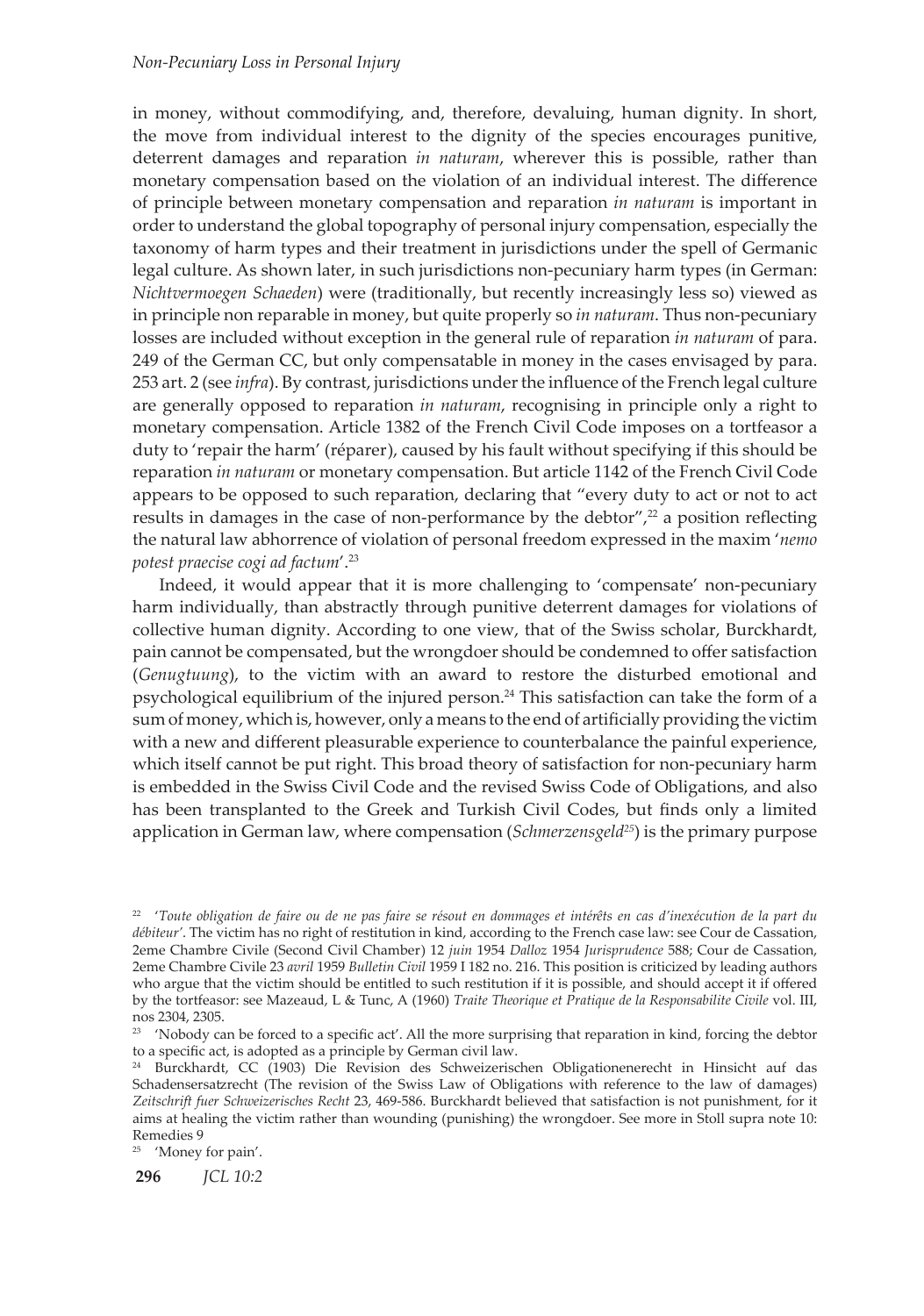of non-pecuniary loss damages and satisfaction only a second additional purpose (dual function of damages)<sup>26</sup>. Significantly, and under the strong influence of the Constitution (*Grundgesetz<sup>27</sup>*), German law also envisages a third function for non-pecuniary loss damages, the so-called *Wuerderfunktion*, <sup>28</sup> in cases of personal injuries so severe that leave the victim completely unconscious with their personality totally destroyed, excluding any possibility of compensation or feeling of satisfaction. In such cases non-pecuniary loss damages will be awarded for the 'pure' loss of dignity suffered, in one sum without a breakdown of the award into different types of damages.29 It may be argued, however, that although it would be quite right to underline the important function of Tort litigation to also provide individual moral satisfaction to the victim of a wrong, who can face directly and call the shots against the wrongdoer in the Civil trial (something which victims cannot do in Criminal trials), to view satisfaction as an alternative to compensation in the case of non-pecuniary harm does less justice to victims of personal injury, as Jehring's analysis clearly demonstrates, and has not found broader acceptance. Jehring's theory of interests has the advantage of encompassing both the need for economic/material justice and the need of restoring fairness and fair play in social action. But moral satisfaction can add an element of natural revenge that cannot be completely ignored when human beings (and not only human beings) are concerned. As put by Justice Oliver Wendell Holmes Jr., 'even a dog distinguishes between being stumbled over and being kicked'.30 Rather fascinatingly, Jehring's theory of interests further implies not only a duty to compensate for the violation of an interest, but, also, quite possibly a *right* to do so: if money can make the wrong good for the victim, it should also, should it not, make the wrong good also for the wrongdoer? The ancient Roman law of *iniuria* illustrates this well, and the German Civil Code, true to its spiritual origins, accepts that the compensation of personal injury includes an element of atonement for the wrongdoer This is even clearer in Austrian doctrine and case law where compensation for non-pecuniary loss is described as 'repayment of the injury caused'.<sup>31</sup>

A further challenge to individualism so eloquently propagated by Jehring has been the increasing complexity of social intercourse in the post-industrial era of mass production and circulation of goods creating entire industries of statistically unavoidable accidents. First, that implies that the community, in whose interests mass production and generation

Basic Law as the German Constitution is still called after the reunification.

28 'dignity-function'.

<sup>&</sup>lt;sup>26</sup> In Spanish law the Supreme Court and some scholars also speak of the 'satisfaction' of the victim as being the basis of the compensation of non-pecuniary harm, not in the sense of '*Genugtuung*', but in the sense of solace (*solatium*), damages allowing the victim to buy, if so wishes, alternative comforts: '*los duelos con pan son menos* (bread makes grief less)*'*. The Spanish Supreme Court refers to compensation as 'satisfaction for the suffering caused': see *Sentencias de Tribunal Supremo* (Judgments of the Supreme Court) 25.6.1984 [1984] RJ no. 1144. This evokes the functional approach to assessing the quantum, also known in Canada and certain US jurisdictions. In the US litigation process, pain and suffering damages have been described as a 'gift', sometimes, one might add, a generous one, from a jury anxious to show 'public sympathy and fellow-feeling', so that the plaintiff can purchase distractions and benefits to improve their quality of life.

<sup>29</sup> See Deutsch, E (1993)*Neue Juristische Wochenschrift* 784; Bundesgerichtshof (German Supreme Court) (1993) *Neue Juristische Wochenschrift* 1531, 1532; Oberlandsgericht Stuttgart (Court of Appeal of Stuttgart) (1994) *Neue Juristische Wochenschrift* 3016

<sup>30</sup> Oliver Wendell Holmes Jr., (1881) *The Common Law* Little, Brown, 3.

<sup>31</sup> See Bydlinski, F ( 1965) 9 *Juristische Blaetter* 183. See also articles 1323 & 1324 of the Austrian Civil Code (*Allgemeines Buergerliches Gesetzbuch-ABGB*): in cases of intentional harm or gross negligence the tortfeasor is under an obligation not only to compensate for any harm, but also to pay damages to "extinguish the insult caused" ("*Tilgung der verursachten Beleidigung*")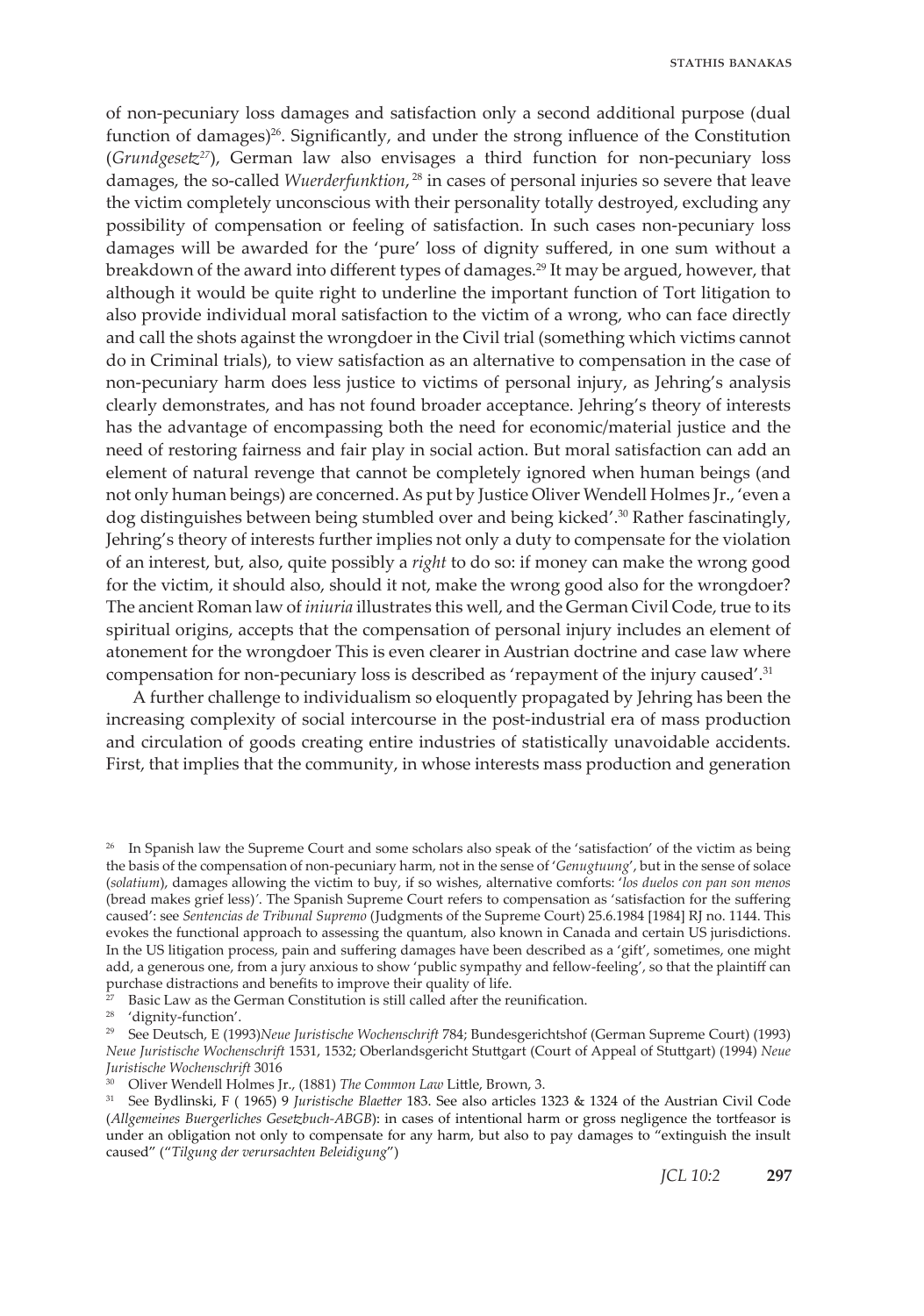of risk takes pace, must show solidarity, to a certain extent, to the unfortunate victims of such accidents, in the form of social security benefits and compulsory insurance arrangements: this would generally agree with Jehring's concept of interest-driven action, but poses questions of economic efficiency and management of claims against third-party payers, as well as questions of what to do with so-called collateral benefits to the victim, i. e. payments received by the victim which have been triggered off by the accident. Second, personal injury is, inevitably, not only commodified but, moreover, commercialised, because industrial and technological advances add to the complexity and cost of litigation and the reality on the ground demands that, if violated interests are to be compensated at all, new and innovative ways of reducing litigation and litigation funding must be found. The source of injuries is an important factor in this connection, with traffic, medical and industrial (employment) accidents competing for being the costlier, socially and economically. Importantly, low value claims are increasingly dealt with in special regimes that either shield insurers from excessive liability<sup>32</sup> or encourage out of court settlement. In some jurisdictions, like Spain, the biggest source of personal injury claims, traffic accidents, are subject to a special regime that restricts compensation, and in England pioneering new ways of third-party litigation funding have just been introduced. Parliament has also raised in England to 25,000 the ceiling of so-called Traffic Accident protocols, taking a considerable amount of potential litigation away from ordinary procedure onto a fasttrack settlement mechanism.33 In other jurisdictions, such as France, Germany, Portugal, no-fault systems for traffic accident injuries are designed to expedite insurance settlements and control the overall cost of such accidents, leading to faster, but considerably reduced, payoffs.

## THE LANGUAGE

The ideological complexity underpinning tort liability for personal injury in Europe is matched with linguistic uncertainly as to fundamental concepts, starting with the concept of liability itself. In terms of the main European legal traditions, expressed in the English, French, Italian, Spanish, Portuguese and German languages, the uncertainly starts with the undisciplined use of key concepts that are not clearly defined in the jurisdiction itself. European instruments of harmonization of private law that could have helped in sorting out the meaning of key concepts represent, unfortunately, an almost uninterrupted sequence of missed opportunities.<sup>34</sup>

<sup>32</sup> See in Italy art 32, comma 3ter, *Diritto ltaliano* 24.01.2012 n.1, which modified comma 2 of art. 139 of law no 209/2005 on the Code of Private Insurance: "Injuries of a light nature that are not subject to clinical instrumental confirmation cannot be the ground for compensation for a permanent biological damage". ("*In ogni caso, le lesioni di lieve entita', che non siano suscettibili di accertamento clinico strumentale obiettivo, non potranno dar luogo a risarcimento per danno biologico permanente"*). On the Italian doctrine of *danno biologico* (biologival injury) see i*nfra*. Also in England, the Ministry of Justice recently issued a consultation paper on Reducing the number and costs of whiplash claims: *A consultation on arrangements concerning whiplash injuries in England and Wales* December 2012, Consultation Paper CP17/2012; see also Parliamentary debates in <http://www.parliament.uk/ business/committees/committees-a-z/commons-select/transport-committee/news/whiplash-report/> (Retrieved 13.08.2015)

<sup>33</sup> *Pre-Action Protocol for Low Value Personal Injury Claims in Road Traffic Accidents*: available at:< http://www. justice.gov.uk/courts/procedure-rules/civil/protocol/prot\_rta> (Retrieved 13.08.2015)

<sup>&</sup>lt;sup>4</sup> See on the disparity of terminology in European Private law legislation and case law Weitenberg, M (2008) 'Terminology' in Koziol, H & Schulze, R (eds.) *Tort Law of the European Community* Springer at 309 and following.

**<sup>298</sup>** *JCL 10:2*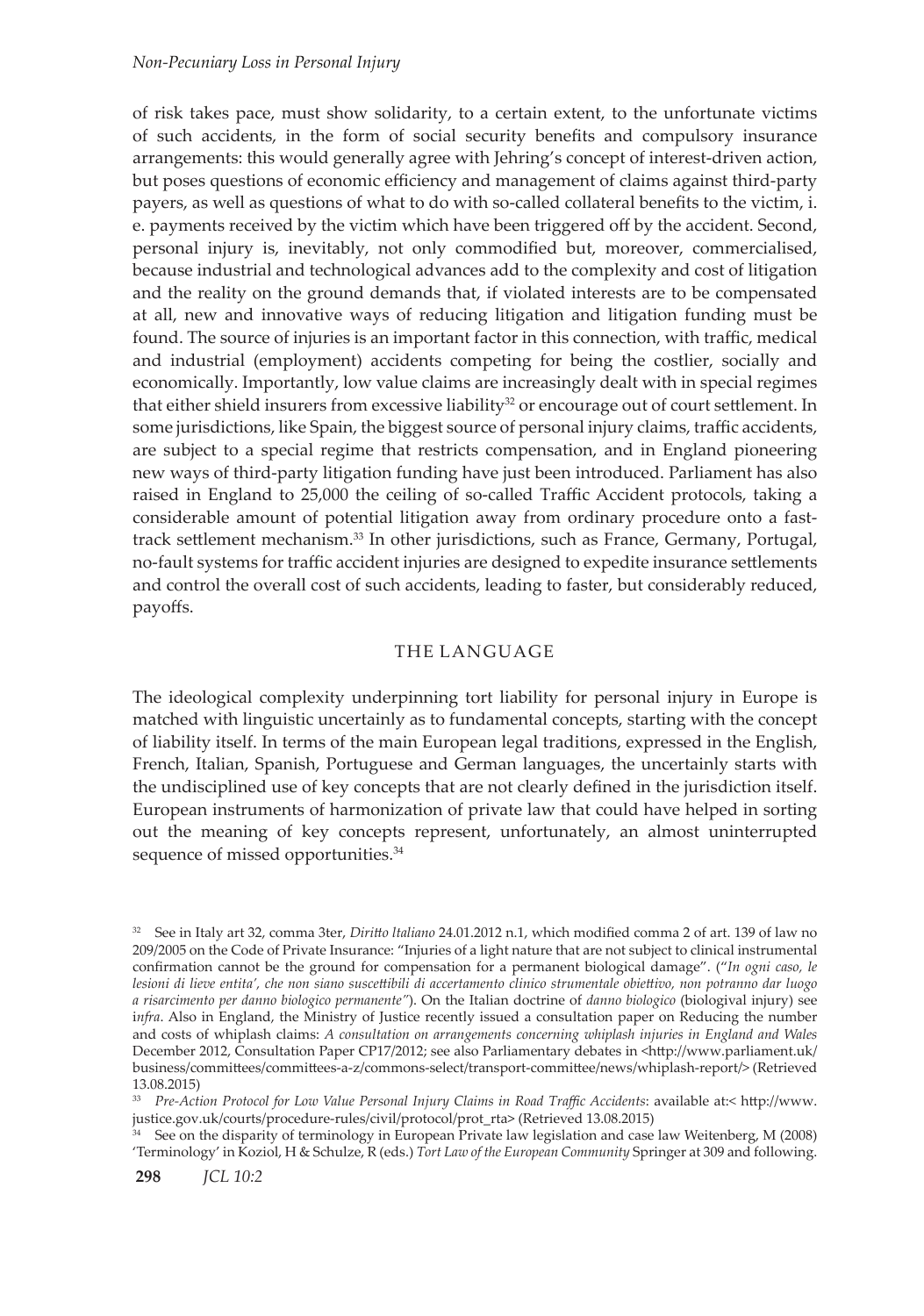The English pair of concepts liability/responsibility finds some correspondence in the German concepts of *Haftung*/*Verantwoertlichkeit*, while French law uses the single concept of *responsabilite* (Spanish: *responsabilidad*; Italian: *responsabilita*). The EU so-called prospectus directive of 200335 is an example of a missed opportunity to clarify the meaning and the correspondence of these basic concepts in the three different languages and legal traditions, because they are used as alternatives, which clearly they are not. Briefly, in English tort law responsibility is normally a question of fact, an indication, among others, of sufficient grounds to establish liability (e.g. in the case of assumption of responsibility for omissions or for a special negligence duty, such as a duty not to cause economic loss). The German concept of *Verantwoertlichkeit* is used in German law in a way broadly similar to that of responsibility in English law. By contrast, *responsabilite* in French law means primarily liability in the legal sense, as used by jurisprudence and doctrine and despite the ambiguity of the texts, only if, however, it is used in the context of an application of a legal norm. Otherwise, it may well be used, even in a judgement, in a rather more colloquial sense (eg '*la personne responsable'*-the person responsible).

At the other end of the spectrum, another basic concept, expressed in English as compensation corresponds in French often with a concept that signifies both the act of compensating and the result of that act (indemnification or *indemnite*). The English concept of indemnity is often used to mean something different, a payment to the victim by a party other than the tortfeasor, or a payment by the tortfeasor to a party other than the victim.<sup>36</sup> The English pair of concepts Compensation or Reparation corresponds to the French *indemnisation or reparation*, and the German *Ausgleich or Ersatz*. The former refers in all legal traditions to monetary compensation, whereas the latter to restitution *in naturam* (above). But German doctrine also uses the pair of terms *Geldentschaedigung /Naturalrestitution*<sup>37</sup>. Fair compensation corresponds to the French *compensation ou idemnite equitable* and the German *gerechter Ausgleich* or *billiges Ermessen*, which is the basis of assessment of non-pecuniary damages. While reasonable compensation in English law corresponds with *indemnite raisonable* in the French legal tradition, the same notion is expressed as *angemessene Entschaedingung* in the German legal tradition, as the term *Ausgleich* can only mean full compensation. In the case of non-pecuniary losses, the term *Wiedergutmachung38* is increasingly used as the preferred term, as such losses are by their nature impossible to fully compensate.<sup>39</sup>

The generic concept of personal injury is itself a concept that, perhaps because of its fundamental moral, social and economic importance, is also ill-defined and applied differently in different legal cultures. In English law, whereas very little can be said about the concept of 'personal', other than that in the present context it only applies to physical persons and that, in English law, a person begins to exist at the moment after

<sup>35</sup> *2003/71/EC* amended by *Directive 2010/73/EU*.

<sup>36</sup> Interestingly, the *US Restatement Torts* (1979) paragraph 903 states as aims of Tort liability: 'to compensate, indemnify or provide restitution'.

<sup>37</sup> See Deutsch, E and Ahrens, H-J (2011) *Deliktsrecht, Schadensersatz, Schmerzensgeld* (Tort law, Compensation, Money for Pain) 4th *edition* de Gruyter 213.

<sup>&</sup>lt;sup>38</sup> This term literarily means "making good again", but can be rendered in English as reparation or, even, atonement.

<sup>39</sup> See recently Schubert, C (2013) *Die Wiedergutmachung immaterieller Schäden im Privatrecht* (The Restoration of non-material harm in Private law) Mohr.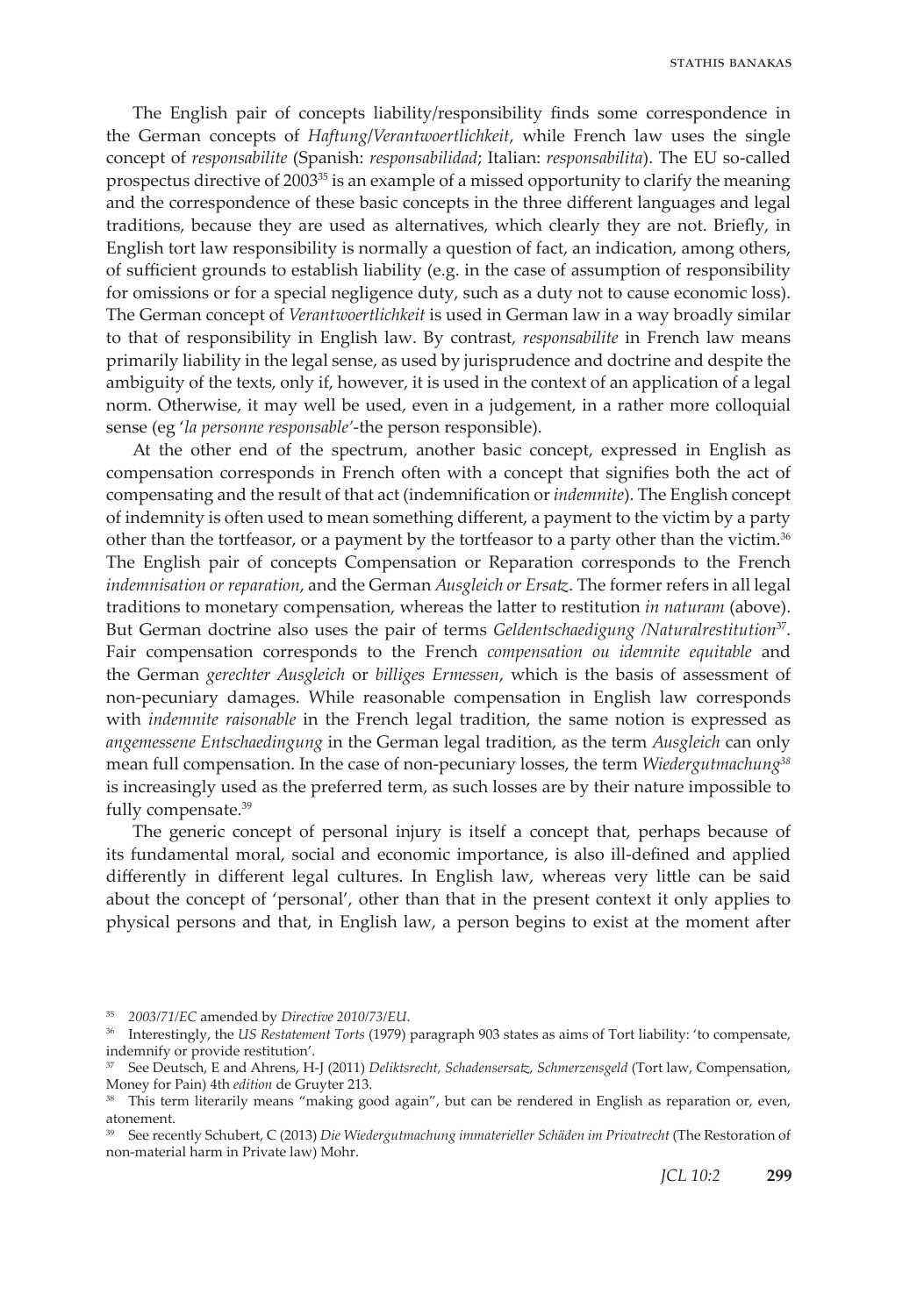#### *Non-Pecuniary Loss in Personal Injury*

birth, $40$  'injury' is a concept that invites some thought. It would appear that personal injury implies a physical encroachment upon someone's person, more precisely a hurtful invasion (lesion) of someone's corporal integrity. But today injury is a concept that can encompass in English law all kinds of loss or damage resulting from an interference with a person. Furthermore, injury is also used to denote encroachment upon an interest, e.g. injury to reputation, injury to feelings, injury to financial interests. In medical injury cases injury includes failure to prevent or cure a disease, or disability (for example, dyslexia<sup>41</sup>) or a violation of a person's autonomy, as in cases of wrongful birth<sup>42</sup> or uninformed consent.<sup>43</sup> French law uses as generic term the term *prejudice corporel* (corporal injury). It is clear that *prejudice corporel* includes, but may extend beyond, corporal lesions (*lesions corporelles*). Another important distinction in French law is that between '*prejudice*' and '*dommage*'. As pointed out in an important recent French report on the reform of the personal injury nomenclature,44 the term 'prejudice' is normative-legal in nature and indicates an attack on the victim's patrimonial or extra-patrimonial rights. The new French nomenclature known as nomenclature *Dintilhac* (on which see extensively *infra*), adopts this normative terminology and its application is, significantly, for this reason, subject to the control of the *Cour de Cassation*. The term '*dommage*' is, by contrast, factual in nature and its presence normally falls under the sovereign jurisdiction of the trial judge as a matter of fact. A leading practical manual on the French law of personal injury compensation points out that '*dommage*' is in every instance translated into '*prejudice*' with the combined intervention of professionals such as health experts, doctors, work-therapists, architects, accountants and, of course, lawyers!45 Finally, German law uses the term personal injury ("*Koerper Verletzung"),* which is close to the French, but distinguishes health (Gesundheit) as a separate protected interest.<sup>46</sup>

In all three traditions it seems that personal injury 'damage' or 'loss' is primarily the harm resulting from a physical lesion to the body ('dommage' in French law, 'Schaden' in German law). Non-pecuniary harm which is not the result of such a physical lesion is treated by German and English law as a different category of harm, *Schockshaeden* or Nervous Shock. According to the German BGB, the person responsible for an unlawful invasion of another's corporal integrity or health has an obligation to offer reparation for any damage suffered, including, significantly, non-pecuniary harm. The new para 253 Part 2 of

- <sup>41</sup> See *Phelps* v *Hillingdon London Borough Council* [2001] 2 AC 619
- <sup>42</sup> See *Rees* v *Darlington Memorial Hospital NHS Trust* [2003] UKHL 52
- <sup>43</sup> See *Chester* v *Afshar* [2004] UKHL 41; [2005] 1 AC 134

<sup>45</sup> Ibid, 13 following

<sup>40</sup> Under the *Congenital Disabilities (Civil Liability) Act* 1976 (see also *The Human Fertilization and Embryology Act* 1990, and the *Nuclear Installations Act* 1965) a child can sue for personal injuries suffered before birth caused by the wrongful act of a third party (other than the mother), which resulted in the child being born with a disability.

<sup>44</sup> Rapport Lambert-Faivre (15 juin 2003): "*dommage" relève de l'élément factuel, et "prejudice" relève du droit et exprime une atteinte aux droits subjectifs patrimoniaux ou extrapatrimoniaux subie par la victime*» («Damage shows a factual element and injury shows a legal element and expresses an encroachment against subjective rights , patrimonial or non-patrimonial, suffered by the victim»): see Le Roy, M, Le Roy, J-D, and Bibal, F (2013) *L'Evaluation du Préjudice Corporel* (Evaluation of personal Injury) 19th ed. LexisNexis 2 following

<sup>46</sup> Para. 823 I of German Civil Code (*Buergerliches Gesetzbuch-BGB*): '*Wer vorsätzlich oder fahrlässig das Leben, den Körper, die Gesundheit, die Freiheit, das Eigentum oder ein sonstiges Recht eines anderen widerrechtlich verletzt, ist dem anderen zum Ersatz des daraus entstehenden Schadens verpflichte*t' ("He who intentionally or negligently injures the life, body, health, freedom, property or other similar right of another is obliged to compensate the other for any resulting damage").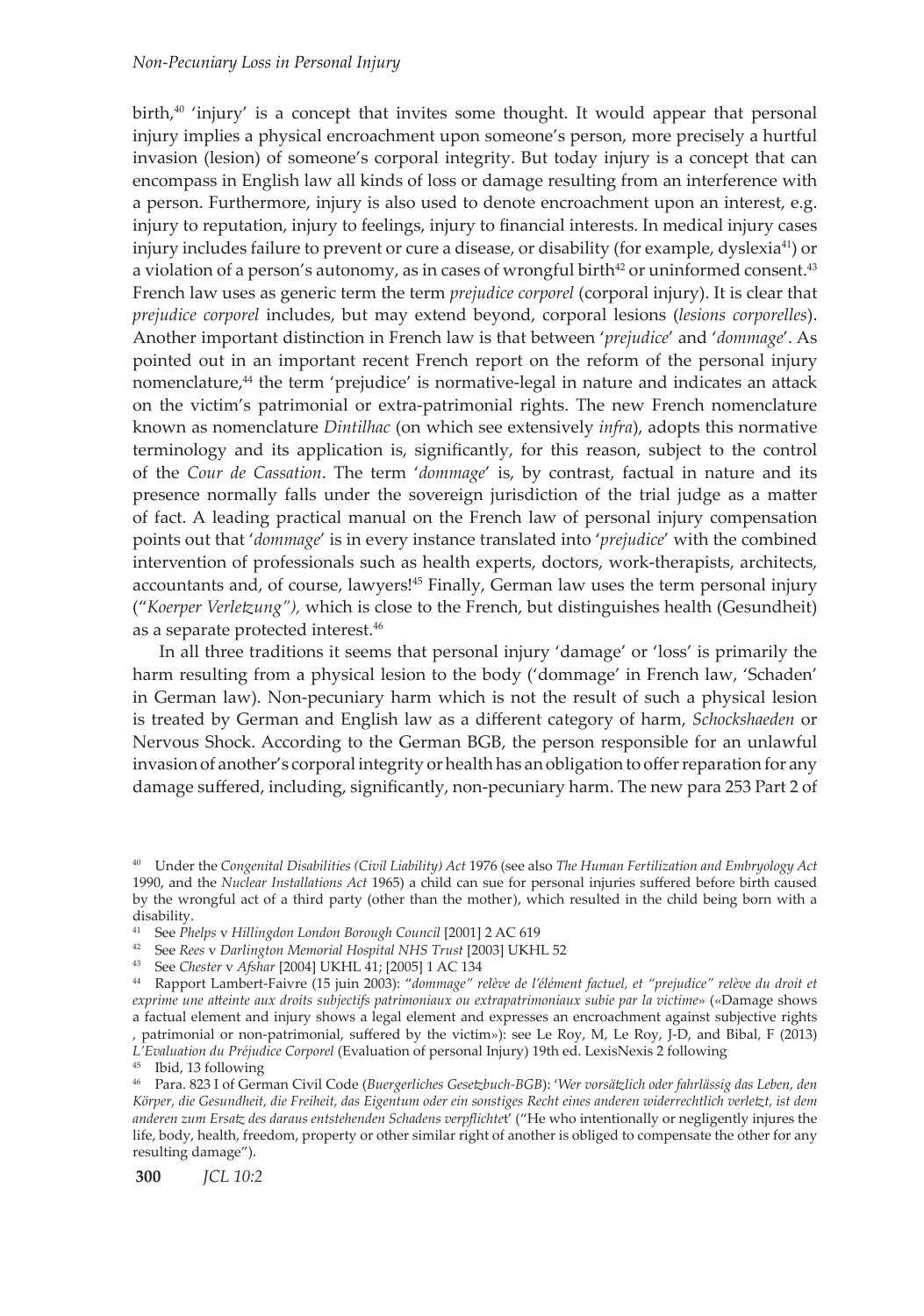the German Civil Code (hereafter: BGB), extends the obligation to include non-pecuniary harm in the compensation of losses resulting from injury to body, health, freedom or sexual self-autonomy. This is a broad spectrum and has allowed German courts to include into the concepts of injury to body and health diverse pathologies such as an accident-induced drug addiction<sup>47</sup> and the encroachment upon pure affection interests.<sup>48</sup>. Injury to health can also be painless,<sup>49</sup> but must manifest itself as a physical or psychical illness. "Illness" is defined according to the common, not medical-expert, view.50 The definition of an injury to health adopted by the courts in Germany is, indeed, broad, coming close to the French principle of inviolability of the human person in articles 16 et seq. of the Code Civil. The German Federal Supreme Court for Civil law matters (*Bundesgerichtshof*, thereafter BGH) has held that health injury includes 'any inducement of a state, which varies-in an adverse way-with that of the body's normal functioning, it is inconsequential whether a condition of pain comes about or a drastic change of one's existential orientation occurs'.51 Equally broad seems to be the approach of the English House of Lords in their remarkable decision in the case of *Chester* v *Afshar*, *<sup>52</sup>* where the majority held that an invasion of a patient's autonomy and dignity deserves the award of damages. An unavoidable, very small, risk of paralysis in a surgical procedure when it materialised was held to be compensable personal injury by the doctor who had failed to advise the patient of the risk before the operation. Nevertheless, the House of Lords made it clear in another important judgment in the combined appeals of *Rothwell* v *Chemical & Insulating Co Ltd*53 that in the absence of any actual impact to health, a freestanding feeling of anxiety or depressive illness caused by the fear of eventually developing a disease is not a compensatable head of non-pecuniary loss.54 In cases involving exposure to asbestos causing the development by the claimants of pleural plaques, it was held that anxiety or depressive illness caused by fear of contracting mesothelioma was not actionable against the employer, if the claimants remained without symptoms of a disease.<sup>55</sup> This is clearly a narrower view of what amounts to personal

51 BGH 14 June 2005, *Versicherungsrecht* 2005, 1238, as translated in von Bar supra note 53.

<sup>47</sup> Palandt, O (2012) *Buergerliches Gesetzbuch* (German Civil Code) 71st ed. Para. 253 no 11

<sup>48</sup> *Muenchener Kommentar zum Buergerlichen Gesetzbuch* (Munich Commentary on the German Civil Code), (2007) 5th edition Band 2 Paras 241-432, Para 253 no. 9; see also Stoll, H (1993) *Haftungsfolgen im buergerlichen Recht*, *Eine Darstellung auf rechtsvergleichender Grundlage* Heidelberg 351.

<sup>49</sup> Jaeger, L and Luckey, J (2007) *Schmerzensgeld* 6th ed. at p 77,no. 298. Similarly broad is the approach of the courts in Austria where non-pecuniary harm includes the detriment to the sensory spectrum and the feeling of listlessness: von Bar, C (2009) *Non-Contractual Liability Arising out of Damage Caused by Another, Principles of European Law, Study Group on a European Civil Code* Oxford University Press 385. For Switzerland, see Huette, K & Landolt, H *Genugtuungsrecht* (Law of Satisfaction) (2013) Band 2 *Genugtuung bei Koerperverletzung* (Satisfaction for Personal Injury) by Landolt, H, Zürich/St. Gallen.

<sup>&</sup>lt;sup>50</sup> Jaeger L and Luckey, J supra note 49 at 78, no. 300. Unwanted pregnancy and birth, even if normal and without complications, is treated as personal injury: BGH (German Supreme Court) *Neue Juristische Wochenschrift* 1995, 2407, 2408; Jaeger, L and & Luckey, J supra note 49, at 77, no. 297; *Muenchener Kommentar zum Buergerlichen*  Gesetzbuch Band 2 Para 241-432 5<sup>th</sup> ed. 2007 Para 253 no. 22. Similarly, in English law, see immediately below.

<sup>52</sup> [2004] UKHL 41; [2005] 1 A.C. 134;

<sup>53</sup> *Rothwell* v *Chemical & Insulating Co Ltd and another*; *Topping* v *Benchtown Ltd*; *Johnston* v *NEI International Combustion Ltd*; *Grieves* v *F T Everard & Sons Ltd and another*, [2007] UKHL 39; [2008] 1 A.C. 281

<sup>54</sup> The decision of the House of Lords in *Rothwell* has been reversed in Scotland by the Scottish Parliament enacting the *Damages (Asbestos-related Conditions) (Scotland) Act 2009*, which was upheld as valid legislation by the UK Supreme Court in *AXA General Insurance Limited and others* v *The Lord Advocate and others* (Scotland), [2011] UKSC 46.

<sup>&</sup>lt;sup>55</sup> The House of Lords may have been motivated by a desire to counterbalance their generous approach to claims of mesothelioma victims in *Fairchild* v *Glenhaven Funeral Services Ltd*, [2002] UKHL 22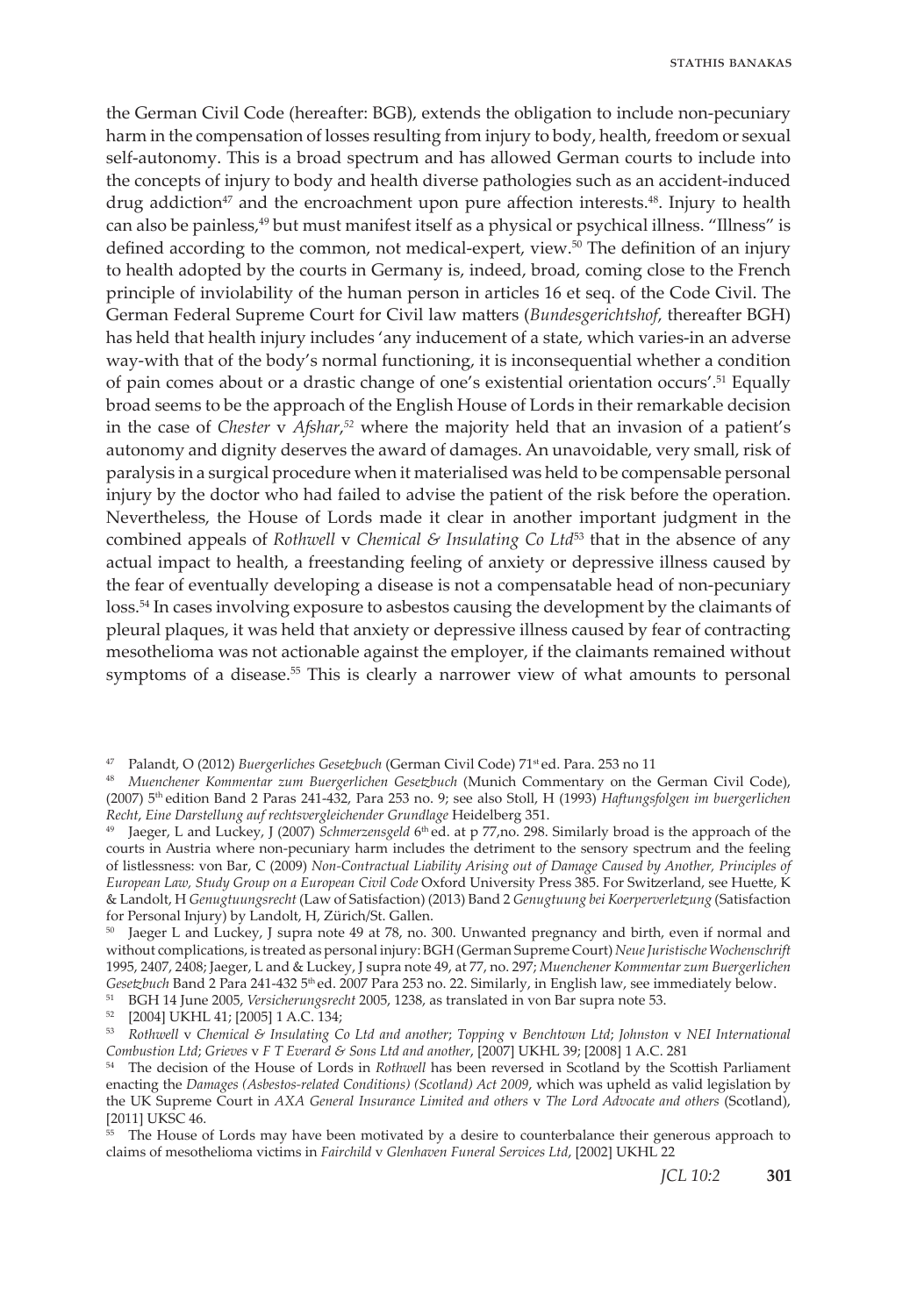injury than that adopted by the BGH in Germany, above. And, as will be shown below, also French courts have gone exactly the opposite way in similar cases. Lord Hoffman pointed out in *Rothwell* that "Proof of damage is an essential element in a claim in negligence and in my opinion the symptomless plaques are not compensatable damage".<sup>56</sup> His Lordship did not seem to accept that such a serious negligent alteration *to the worse* of a person's normal state of health is *per se* injury,<sup>57</sup> or, alternatively, may be compensatable as a violation of a person's private autonomy,58 although the House of Lords held in *Rees* v *Darlington59* an unwanted but normal birth to be an actionable violation of a mother's private autonomy, despite the absence of any injury.<sup>60</sup>

Inducement of a pathological state or condition seems to be a requirement for a personal injury to be present in both English<sup>61</sup> and German law.<sup>62</sup> Mere infliction of pain will not be enough unless it is the result of some injury to the body in the form of (direct or indirect) physical impact.<sup>63</sup> Working on the basis of a similar requirement of physical impact that renders the pain and suffering 'measurable' in Austrian law, the Austrian Supreme Court refused to award damages for pain and suffering to the wife of a man that left her and their marital home to live with another woman, causing her psychological disturbances of a pathological nature as a result, including insomnia, headaches, depression and psychoses.<sup>64</sup> The court held that appropriate remedies for the breakdown of a marital relationship are those of marriage and divorce law, and mere infidelity, or 'loss of love', was not sufficient to support a tort claim.<sup>65</sup> Similarly in Swiss law it is generally accepted that damages for non-pecuniary harm (known as *tort moral66*), are only available when the victim suffered a physical or psychological harm of certain gravity, as a result of an injury to the body or the victim's personality.<sup>67</sup> But the Swiss federal tribunal was able to allow recovery of a husband's pain and suffering claim resulting from the hurt and profound disruption of

<sup>56 [2004]</sup> UKHL 41, at no. 2 *per* Lord Hoffmann

<sup>57</sup> And *a fortiori*, in view of the fact that an *unconsented* alteration of a person's health *to the better* is, indeed, actionable and compensatable (albeit with nominal damages only) in English law.

<sup>58</sup> As held by courts in Germany and several other jurisdictions, see above no. 3. See also *Chester* v *Afshar* 2004] UKHL 41; [2005] 1 A.C. 134 above.

<sup>59 [2003]</sup> UKHL 52.

<sup>&</sup>lt;sup>60</sup> Their Lordships in *Rothwell* seem to have been persuaded by counsel's argument that it would be against the principle of distributive justice to compensate those who suffer 'no identifiable injury'. But, with respect, this begs the question of what *is* identifiable injury.

<sup>61</sup> See *Rothwell*, supra.

<sup>62</sup> See e.g. BGH *Versicherungsrecht* 1954, 116.

<sup>63</sup> See Wagner, G (2009) in Muenchenner *Kommentar zum BGB* vol. V para. 823 no 71. Nevertheless the local court of Frankfurt (*Amtsgericht*) awarded €400 pain and suffering compensation to a train passenger on a German State Railway train resulting from the closure of all train toilets during a two-hour journey: *Amtsgericht Frankfurt aM*, 25 April 2002, *Neue Juristische Wochenschrift* 2002, 2253. This judgment is considered generally not to reflect the prevailing view on this issue. But it evokes comparisons with the recently discredited Italian doctrine of *danno esistenzialle* ("existential injury"), on which more below.

<sup>64</sup> *Oberster Gerichtshof (Austrian Supreme Court)* (hereafter: OGH) 20 February 2003, 6 *Oberster Gerichtshof in Zivilsachen (Ob)* 124/0, *SZ* 2003/16

<sup>&</sup>lt;sup>65</sup> Unless there was also an intention to injure the personality of the spouse (or, presumably, some physical harm caused in the process of leaving the spouse). Interestingly, the Austrian Supreme Court (in line with courts in many other jurisdictions) recognises claims for pain and suffering caused by bereavement: OGH 2 Ob 84/01v, *Zeitschrift für Verkehrsrecht* 2011/73 note E. Karner. Surely, as the French say,'*partir c'est mourir un peu*' (leaving is dying a little)?

<sup>&#</sup>x27;Moral tort'

<sup>67</sup> See Brehm, R (2013) *Berner Kommentar zum Schweizerischem Zivilgesetzbuch* (Bern Commentary on the Swiss Civil Code) Art. 41-61 *OR* art 47 no 12 following.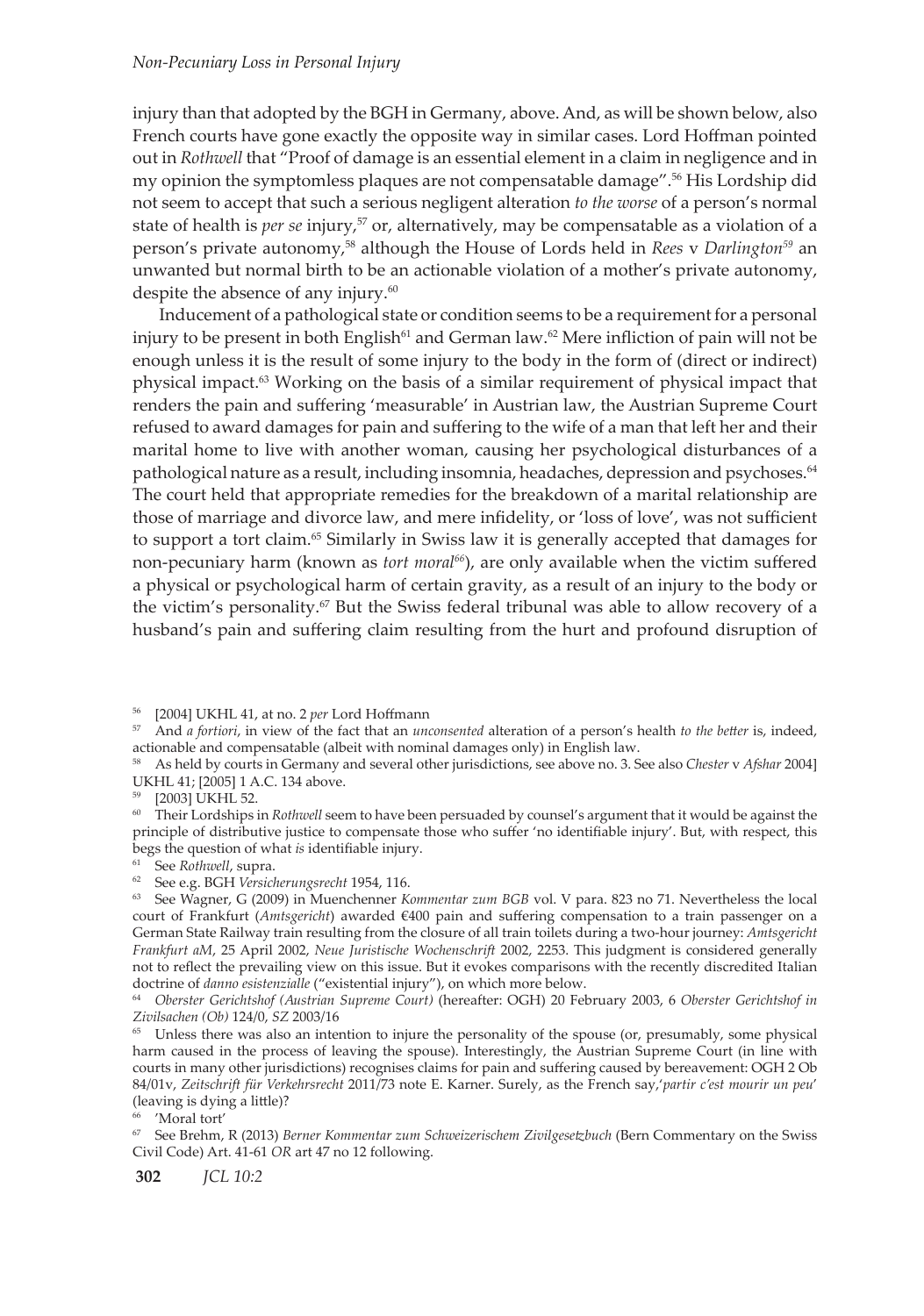his relationship with his wife when she was left blind and severely disabled after a traffic accident. The court held that the husband was injured indirectly by the accident in his personality, as a result of what happened to his wife.<sup>68</sup>

To return to German law, if there is no real effect on the health or the physical person of the victim, compensation (*Ausgleich*) may not be possible, but can give way to satisfaction (*Genugtuung*: see *supra* on these notions).69 German law in its aim of vindicating the pure loss of human dignity will compensate also the loss of the *Empfindungsfaehigkeit* (capacity to feel) by the victim, awarding pain and suffering damages even when the victim cannot feel pain. After taking into account the Constitutional protection of human dignity in art 1 of the German *Grundgesetz*, the BGH has held that the non-material loss compensated in cases of personal injury included not only physical and psychical pains but also the incapacity to feel such pain. What is compensated here is the "destruction of personality caused by the removal of the capacity to feel" (*Zerstoerung der Persoenlichkeit durch Wegfall der Empfindungsfaehigkeit*). 70

Further afield in Europe, Spanish law uses the generic terms *danos* and *perjuicios* (losses and injuries) much in the same way as French law uses the terms dommage and prejudice. Interestingly, Portuguese legal doctrine originally rooted in the Romanistic tradition but under the spell of Germanic legal science since the introduction of the new Civil Code in 1967, uses the concept *frustrasao de uma utilitade que era objecto de tutela juridical* <sup>71</sup> (frustration of a value that was the object of legal protection-also reminiscent of Jehring's theory of interests) to denote a harmful invasion of an interest, and the term *dano real* ("real damage") to denote physical harm. More pragmatic is the new Dutch Civil Code that uses a general concept of damage understood by academic doctrine to mean, much as in common parlance, any actual detriment.<sup>72</sup>

Important, but not very helpful, is the contribution to the basic terminology of European Private law. The European Court of Justice (ECJ) in its judgment in the case of *Nil73* seems to understand the French term 'dommage' in the sense of 'harm', and the term 'prejudice' as 'damage', in a confusion of the distinction between actual and 'normative' damage. The recital of the 1985 Product Liability Directive<sup>74</sup> translates "liability for damage resulting from a death or personal injury' as '*reparation des dommages causes par la mort et par des lesions corporelles*' in French, and '*Wiedergutmachung von Schaeden, die durch Tod oder Koerpervelaetzungen verursacht wurden'*, in German.

74 85/374/EEC

<sup>68</sup> *Tribunal Federal Suisse* (Swiss Federal Tribunal), 11 March 1988, *Arrets du Tribunal Federal* (Judgments of Swiss federal Tribunal) 112 II 118. See also *Tribunal Federal Suisse* 22 April 1986, *Arrets du Tribunal Federal* 112 II 226, where the court held that the wife of a car accident victim who had been rendered impotent because of his injuries was entitled to damages for her *tort moral*, resulting from the impossibility for the couple to have normal sexual relations and a family, which encroached upon her inherent individual rights, and *Tribunal Federal Suisse*

<sup>&</sup>lt;sup>69</sup> See Slizyk, A (2013) Beck'sche Schmerzensgeld-Tabelle 9th edition Beck no 53 following.<br><sup>70</sup> BGH, 13.10.1992, VI ZR 201/91; Slizyk, *ibid.* no 216 following.

<sup>71</sup> See the analysis and references to Portuguese academic doctrine in von Bar above note 54 at 328 and following.

<sup>72</sup> See von Bar supra note 49 at 319.

<sup>73</sup> ECJ, C-259/96, *de Nil* [1998] ECR I-2915, para. 23. More on terminology in European Tort law legislation and case law in Weitenberg, M (2008) 'Terminology', in Koziol, H and Schulze, R (eds.) *Tort Law of the European Community* Springer, 309 and following. Also briefly, Wurmnest, W (2012) 'Non-Pecuniary Loss' in Basedow, J; Hopt, K and Zimmermann, R(eds) *The Max Planck Encyclopedia of European Private Law* Vol. II Oxford University Press.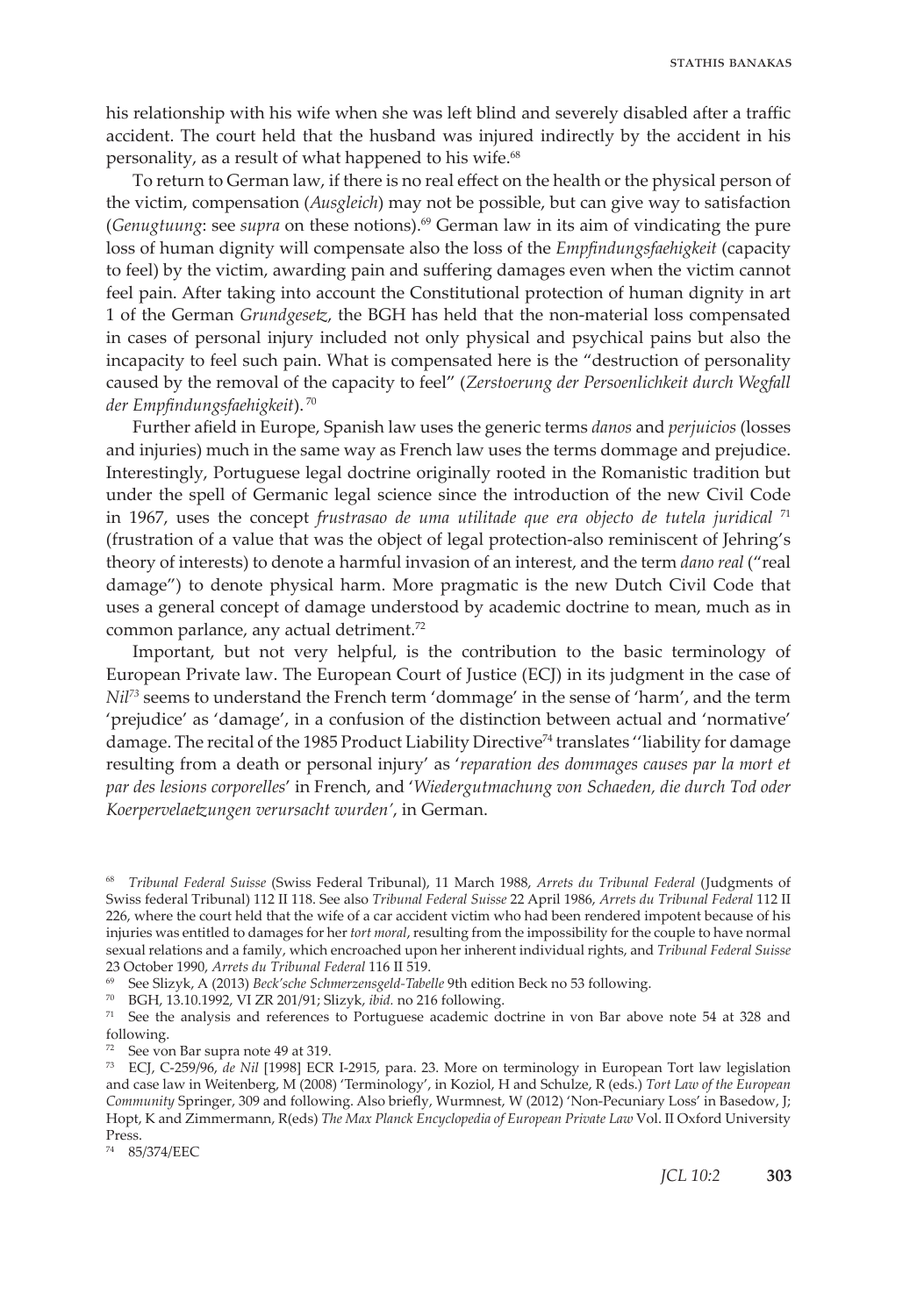## *Non-Pecuniary Loss in Personal Injury*

Related to the discussion of the meaning of personal injury, is the debate, in all major traditions, between damage understood in the concrete sense of actual individual loss and damage understood in the abstract sense of the harm caused to a person or the legal order as a whole, as a result of the violation of a legal norm protecting that person's interests. Here the analysis of Binding and Jehring mentioned above has not, unfortunately, helped European legal traditions to proceed on a very rational path. Binding implied that such abstract 'normative harm' is irreparable to the individual and should be left for criminal law to sanction through criminal punishment, as Tort law can only concern itself with the reparable, actual harm. However, as the example of the tort of trespass to the person or land in English law shows, there may be reparation in Tort of the normative harm suffered by a person by means of restoring the status quo ante the normative rule has violated, in addition to any criminal punishment. These torts themselves are the damage, and are actionable *per se*. The purpose of the civil action is to vindicate important rights and if there is no actual harm the victim may only receive nominal (or, in French law, 'symbolic') damages.

The distinction between abstract, normative harm and concrete, actual loss should not be confused, however, with the distinction between pecuniary and non-pecuniary harm or loss,75 such as pain and suffering or loss of amenity. Non-pecuniary harm in this sense can be seen, and perhaps should be more correctly seen (although there is an important debate about this, as concrete, actual loss as it always implies a detriment beyond the pure normative detriment of the violation of the legal norm, unlike, say, in the case of a 'harmless' trespass. That this detriment may not manifest itself (partly or entirely) materially does not imply that it is a purely 'normative' detriment, because in the case of such non-pecuniary losses the existential state of the victim is altered, as noted by courts in Germany and Italy, among others. The manifestation and actuality of non-pecuniary losses are, in other words, existential, sometimes physical, but not (entirely) material. They are, in fact, existentially more real and actual than, for example, future pecuniary losses, such as future losses of earnings. Future pecuniary losses do, of course, look more concretely reparable, in Binding's sense of the term, than present (and future) nonpecuniary losses. But this is an altogether different kind of discourse that refers to another, historically also important, distinction between 'calculable' and 'non-calculable' loss. Another German thinker, Mommsen, $\frac{7}{6}$  in the same line of thinking, perhaps, as Binding, wrote that compensation or reparation, as a means of restoring the victim's status quo ante, can only be on the basis of calculating the difference between the victim's material assets before and after the wrongful act (*Differenzhypothese* in German and Austrian law, *dano de calculo* in Portuguese), and cannot, therefore, include any 'non-material' losses. This led to the evolution of a dogmatic distinction in several jurisdiction in the Germanic tradition between material and non-material damage<sup>77</sup> (*meterieller und immaterieller Schaden*), and the emergence of a principle that only the former was capable of compensation or reparation,<sup>78</sup>

<sup>75</sup> Terms used interchangeably in this paper.

<sup>76</sup> Mommsen, F (1855) *Zur Lehre von dem Interesse* Braunschweig : Schwetschke 3

 $77$  The term 'material damage' as distinct from pure economic loss was also introduced in English law, in the (later overruled) House of Lords decision in *Anns* v *Merton LBC* [1978] A.C. 728, in a criticized effort to justify the compensation of the loss resulting from structural damage to buildings as non- pure economic loss: see Banakas, EK (1977) 'Defective Premises: Shall the Rate-Payer foot the Bill?' (36) *Cambridge Law Journal* 245-248. <sup>78</sup> See original para. 253 BGB.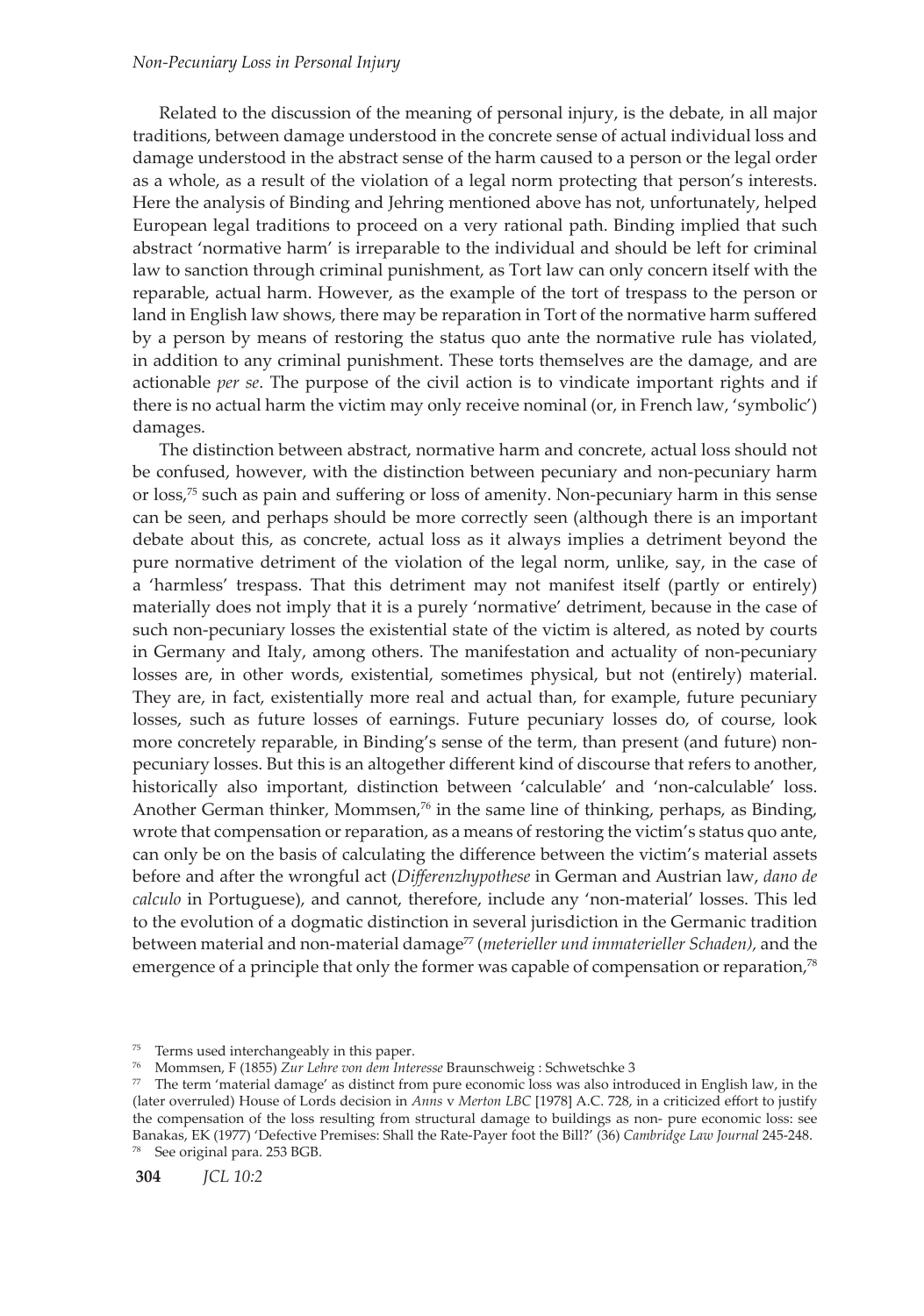a distinction and a principle, however, that rapidly found a clear exception in the case of non-pecuniary harm resulting from personal injury. This distinction is, therefore, not particularly helpful or important in the context of liability for personal injury. But another distinction, not quite similar but also not entirely different, made traditionally in English law, is important: the one between actual, evidenced and calculable pecuniary loss by the time of trial, traditionally object of an award of special damages, and loss that is at large at the time of trial, whether pecuniary or non-pecuniary, traditionally object of the general damages award. This old common law distinction, originally very important to demarcate what losses need to be specifically alleged and pleaded from those that do not need to be so,<sup>79</sup> more accurately reflects the reality of the calculable or otherwise nature of different types of harm compensated, than any distinction based on their material or purely, or partly, pecuniary nature.<sup>80</sup>

#### ONTOLOGY AND NOMENCLATURE: *SUMMA DIVISIO*

#### **Ontology and Nomenclature**

We will return to the language challenge later on in this paper, looking at nomenclatures in detail. Now we need to turn our attention to another area of complexity in compensating personal injury. It is important to distinguish *the ontology* of harm caused to the person from the (official or de facto) *nomenclatures* used in different jurisdictions. The notion of ontology as used here refers to the different harmful consequences or harm types identified and medically evidenced by claimants in personal injury claims, and nomenclature to the normative categorisation and labelling of the harmful consequences as heads of damage for the purposes of assessment of damages by the law. Ontology is, largely, factualempirical, nomenclature is, largely, normative. $81$  The ontology of harm is for the trial judge to establish (or, as in the US, the jury) as a matter of fact, but the nomenclature is a matter of law, subject to control on appeal by higher courts. As an example, in France the judicially recognized ontology of suffering compensated under the normative loss type of '*souffrances endourees'* (pain suffered) in the nomenclature Dintilhac includes not only pain, anxiety, distress and the like, but also fear (for example, after a plane crash or a rape), and behavioral problems of isolation, avoidance, self-immersion, feelings of revenge or even rebellion caused by the personal injury.<sup>82</sup> It is important to compare harm types and nomenclatures and their relationship in different jurisdictions, and assess the impact of the presence or absence of nomenclatures on the strategy and implementation of compensation, in order to chart the way forward. Conceptually, it is also important to understand that the legal nomenclature may or may not correspond with medical or any other factual/empirical description of harm-types, at least not in all major jurisdictions.

<sup>79</sup> Jolowicz, JA (1960) 'The Changing Use of Special Damage and Its Effect on the Law' (18) *Cambridge Law Journal* 214 ; see also the classic account of McCormick CT (1935) *Handbook on the Law of Damages* West Publishing Co. 34 and following

<sup>&</sup>lt;sup>80</sup> A distinction that has also appealed to the pragmatism of Scandinavian jurists, who distinguish between real/abstract and calculable damage.

<sup>81</sup> See above the analysis of the French concepts of '*dommage*' and '*prejudice*'.

<sup>82</sup> Le Roy,M; Le Roy, J-D and Bibal, F (2013) *L 'Evaluation du Préjudice Corporel* 19th ed. Paris, LexisNexis, 120, no 123; see also below.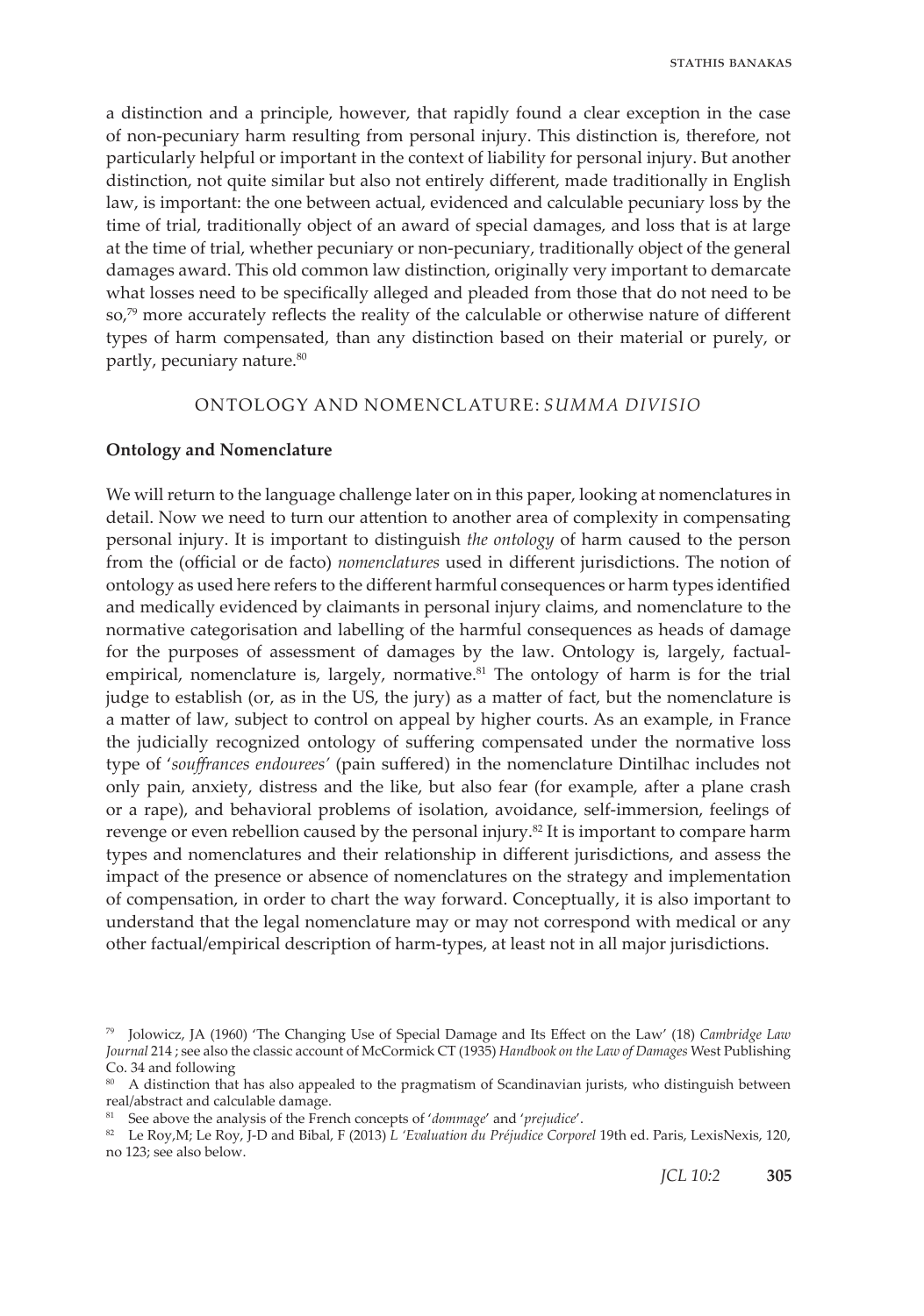#### *Non-Pecuniary Loss in Personal Injury*

Even if the task is restricted to only the direct victim's personal harm, excluding third party harm, the comparative study of European jurisdictions reveals the spectrum of ontology of harm to be wide. For a variety of reasons, which we cannot examine here, so-called advanced, developed societies have experienced an increase of personal injury litigation that has been fuelled by "creative' ontology linked to scientific evidence, led by lawyers' self-interest and the growing sense of entitlement in the community. There is a debate in all jurisdictions (in this country led by, among others, the Law Commission), on the extent to which views of society should influence personal injury ontology and the level of awards, either through juries (as in the US), or Compensation Advisory Boards, or so-called legislative tariffs.<sup>83</sup> Another factor that has contributed to an ever-expanding ontology and, also, nomenclature, is the need to allocate losses between the wrongdoer, the victim and third party-payers, public or private, a need that has become urgent in the light of the rising social and economic cost of accidents, against the background of huge sovereign debts and austerity measures. There is an obvious interdependence of ontology and assessment regimes and methods, and almost everywhere, but particularly so in countries with large social security regimes, the impact of social security benefits available for injury or disability on nomenclatures is significant.

For these reasons and for the additional simple reason that human pleasure and pain, as well as human empathy for the suffering of others, express themselves in an infinite variety of ways,<sup>84</sup> ontology and nomenclature show in every jurisdiction profiles of overlapping or intersecting categories (e.g. 'physical', 'material', 'economic', 'pecuniary' harm or loss and (negative) definitions *a contrario*, (e. g. 'non-economic', non-pecuniary', 'non-material', non-physical). The anthropological model in use almost everywhere seems to be Cartesian: the mind is distinct from the body and an almost bodiless, after the accident, victim is often entitled to significant amounts of compensation, $^{85}$ , through inventive methods that will be examined in a following section. Furthermore, although lack of logic and plenty of experience is said to be the privilege of the common law, $86$  the comparative study reveals everywhere a challenging relationship between ontology and nomenclature, on the one hand, and rational-analytical precision, on the other. Examples: compensation for pain and suffering can overlap with compensation for loss of earnings, as, for example, emotional distress can cause loss of gainful activity. Loss of amenity or faculty can overlap in certain jurisdictions with a separately recoverable loss of enjoyment of life.<sup>87</sup>

87 e.g. the French *préjudice d'agrément* (loss of enjoyment)

<sup>83</sup> All three have been rejected by the English Law Commission: The Law Commission, *Damages for Personal Injury: Non-Pecuniary Loss* Law Com No 257 no. 3.111-3.188, available at <http://www.open.gov.uk/lawcomm/ > <sup>84</sup> 'The various forms of mental sufferings are as numberless as the capacities of the human soul for torturing itself': McCormick, CT (1933) *Handbook on the Law of Damages* at 316.

<sup>85</sup> Sometimes amounting to windfalls for those third parties close to them (relatives), as cynics never stop to point out.

As a famous quote says the life of the law has not been logic; it has been experience', Oliver Wendell Holmes Jr., (1881) *The Common Law* 5.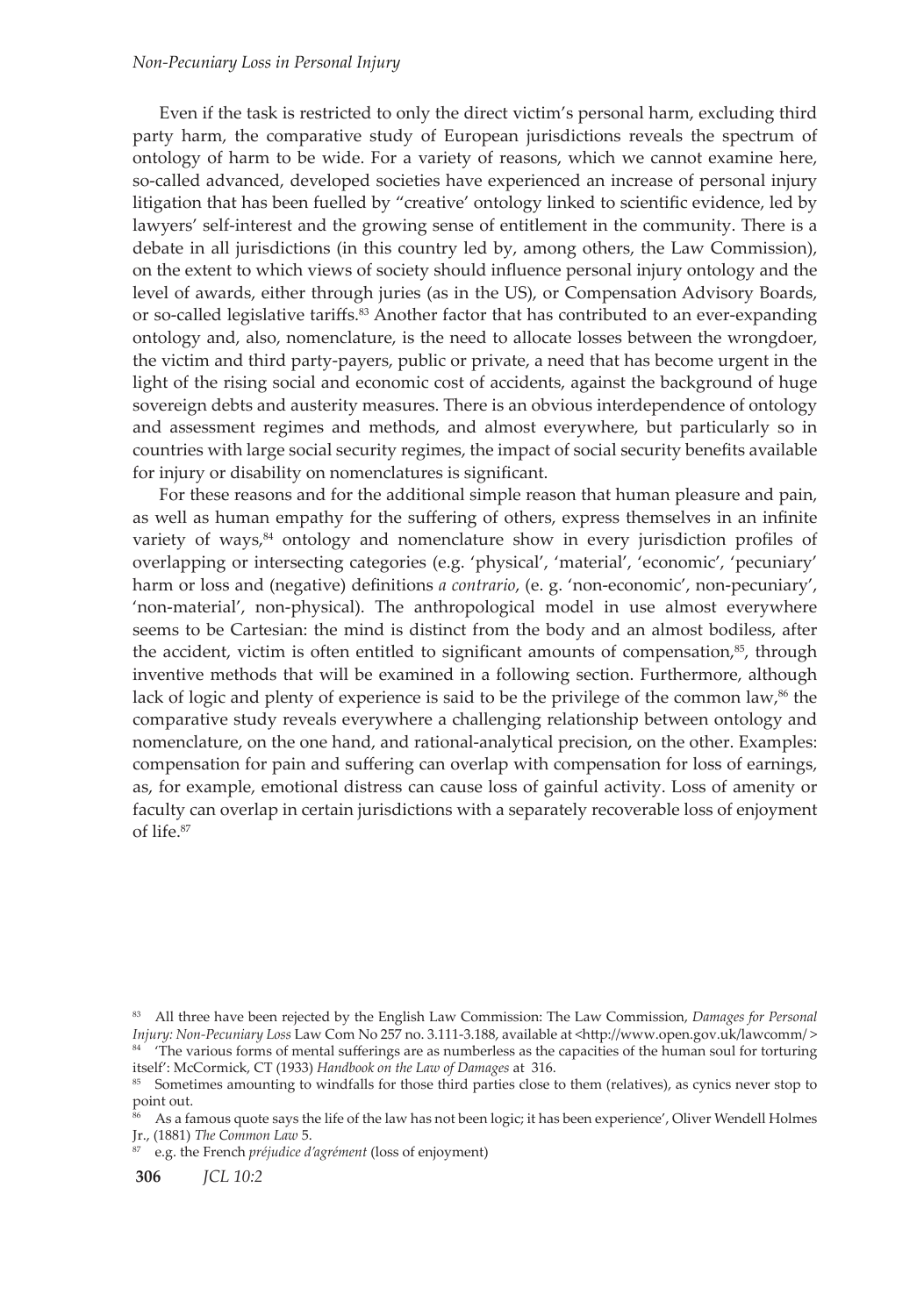### **Is there a** *summa divisio* **of personal injury loss in European jurisdictions?**

In English common law a clear *summa divisio* has emerged between pecuniary and nonpecuniary loss. In the Civil law tradition this division corresponds to a summa division between the loss to the victim's patrimony and extra-patrimonial loss, seen as a loss of a purely personal, not financial, nature. For all intends and purposes non-pecuniary and extra-patrimonial loss are equivalent terms, and will not, therefore, be further juxtaposed in this study, and will be used interchangeably. But the ontological *summa divisio* has not always been that between pecuniary and non-pecuniary or extra-patrimonial harm in all other European legal traditions. It appears to have been the established *summa divisio* in English and French law for some time,<sup>88</sup> but not everywhere else. There is a strong Germanic tradition of a *summa divisio* between material and non-material loss, concepts explained above, non-material loss presently defined by a leading German scholar as 'such damage or injury as cannot, strictly speaking, be measured in monetary terms'.89 This definition is broader than the classic Mommsenian definition of *immaterieller Schaden* already mentioned, and shows that non-material harm is understood by and large in Germanic systems as non-pecuniary harm. Whether or not, as a matter of analytical precision, the one term is preferable to the other is an interesting question: purists might argue that there is a fundamental definitional illogicality in the pecuniary compensation of nonpecuniary harm and that the German term might be preferable, especially if the pecuniary award for non-material harm can be seen as 'satisfaction' rather than, $90$  or in addition to, $91$ compensation. However, equally strong has been in Germany a tradition going back to Jehring who spoke of the importance of '*nicht-oekonomische interessen'*("non-economic interests").<sup>92</sup> Additionally, leading scholars in Austria have also put forward the important view that immaterial interests are in principle more important than material interests,<sup>93</sup> and even in the case of a violation of a material interest what is really compensated is

<sup>&</sup>lt;sup>88</sup> Although almost everywhere in Europe until the beginning of the 20th century, non-pecuniary harm was hardly recognised: see the very interesting comparative study of Hidalgo, CD (1998) 'La Indemnizacion por Dano Moral, Modernas Tendencias en el Derecho Civil Chileno y Comparado' (The Compensation of Moral Injury, Modern tendencies in Chilean and Comparative law) *Revista Chilena de Derecho* vol. 25 no 1 2755. '*Battre monnaie de ses larmes est une estrange alchimie*' (beating with money one's tears is a strange alchemy): words of a French author, Morange, in *Dalloz* 1962 *Chronique* 15, summarizing the old moral objections to the recovery of non-pecuniary loss.

<sup>89</sup> Hans Stoll, H, supra, note 9, p. 17. Older German law and doctrine also used the Latin term solatium to denote damages for pain and suffering (see Zimmermann, R (1990) *The Law of Obligations* Oxford 1093), a term still used today in the same sense in Scots and South African (Roman Dutch) law: Reid, K and Zimmermann, R (eds) (2000) *A History of Private Law in Scotland* Vol. 2 Oxford University Press 529. The term solatium is still often used by lawyers in England and Wales today to denote damages for pain and suffering, when advising clients.

<sup>90</sup> As in Swiss doctrine.

<sup>&</sup>lt;sup>91</sup> As in German doctrine.

 $92$  Von Jehring, R (1880) 'Ein Rechtsgutachten betreffend die Gaubahn' (A legal opinion concerning the local train) *Jahrbücher fur die Dogmatik des heutigen römischen und deutschen Privatrechts* Bd. 18, 59. Varner, E and Koziol, H (2001) 'Austria, Non-pecuniary loss under Austrian law' in W. V. Horton Rogers

<sup>(</sup>ed.) *Damages for Non-Pecuniary Loss in a Comparative Perspective, Tort and Insurance Law* vol. 2 Vienna/New York Springer, 6. See also Strasser, R (1984) *Der Immaterieller Schaden im oesterreichischen Recht* (Non-material loss in Austrian law) 56 following, arguing that the compensation of pecuniary loss is itself aimed at protecting from indirect violations of the right of personality, and that the compensation of non-pecuniary loss from direct violations of this right, and should, *a fortiori*, be fully accepted. E. Karner and H. Koziol also point out that as quite often the victim's loss of wages is paid by the employer and medical costs by medical insurance, damages for non-pecuniary loss are the only compensation that the victim can get directly from the tortfeasor: ibid 7.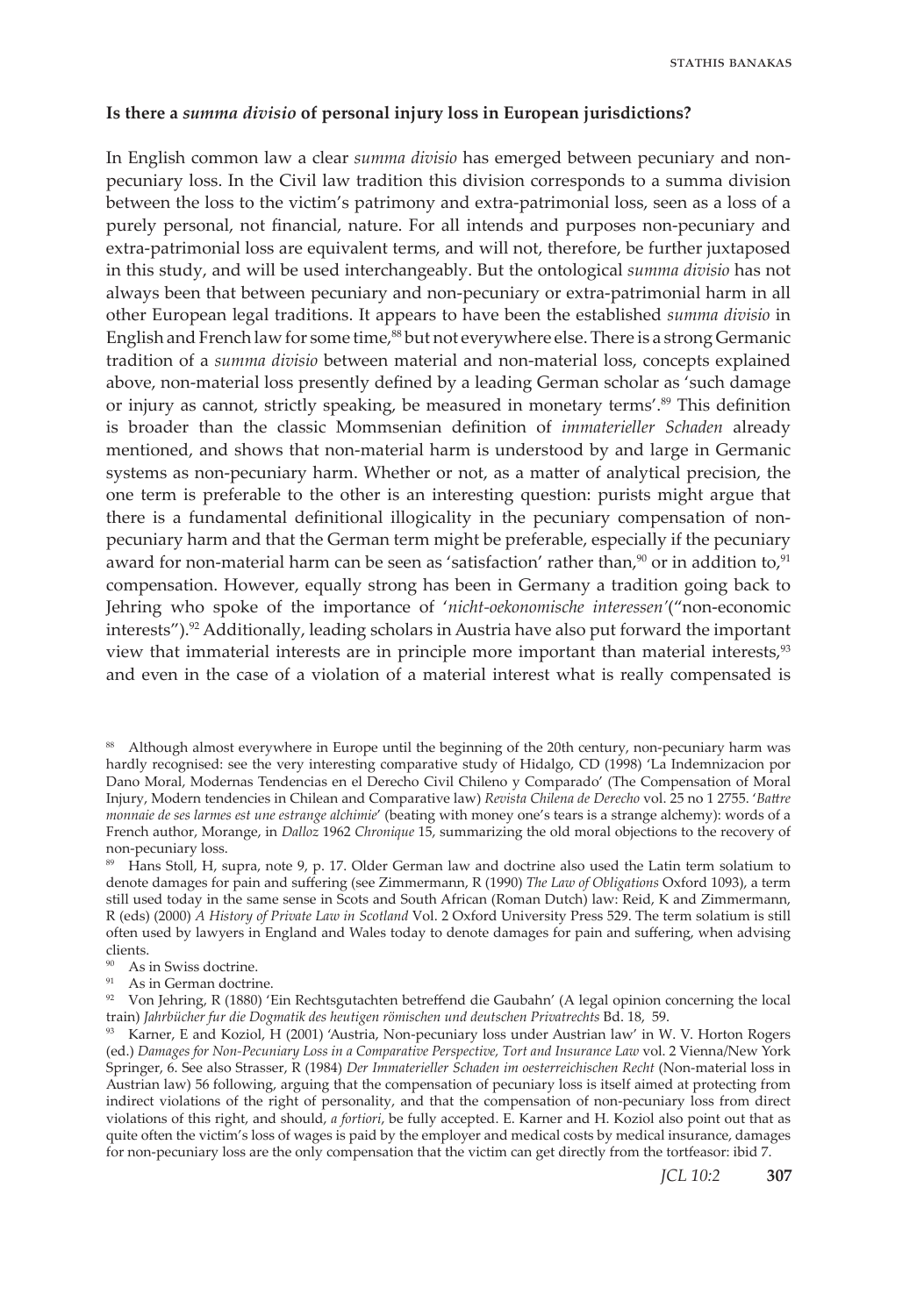the personal loss of the material interest's owner. The authoritative Austrian author Franz Bydlinski draws an argument a *fortiori* from para. 1331 of the Austrian Civil Code  $(ABGB)$ <sup>94</sup> which allows the compensation of pecuniary loss resulting from damage to property, interpreting the protection of property as an indirect protection of personality rights. Is personal injury not a more important loss in that sense than property damage? In Germany, the new (after the 2002 reform) para. 253 BGB uses both the term non-material loss (in its title) and the term 'non-patrimonial' loss (in the text), presumably as meaning the same thing.<sup>95</sup> In a pioneering comparative study of Tort remedies, the classical German scholar Hans Stoll defines 'non-patrimonial loss' ('*Nichtvermoegensschaden*'), as injury to a personal interest accompanied by a value loss for which there is no objective measure. Stoll criticises the use of the term 'non-material loss as misconceived and unable to embrace all forms of non-pecuniary harm.<sup>96</sup> Injury types of this kind that are compensated indicate which personal interests deserve protection in a legal order's values, and this protection is closely linked to the protection of personality and develops with the extension of such protection.

Under German influence, the Italian Civil code in article 2059 also speaks of nonpatrimonial loss, but doctrine and case law also use the term moral damage (*danno morale*) when referring to the loss addressed by article 2059. Important case law developments in Italy have introduced new terminology, *danno alla salute* (injury to health), or *dano biologico* (biological injury), comprising most of the heads of damage of non-pecuniary loss that are not included in the concept of *danno morale* in the sense of art 2059, as well the controversial new term *danno esistenziale* (existential injury). Similarly, Portuguese law uses the term '*Dano corporal-functional-biologico'* (somatic and biological<sup>97</sup> devaluation of the person), as a non-pecuniary loss of *tertium genus*, next to the more common '*Danos non patrimoniais'* (non-patrimonial losses).

While French law still employs rather fondly the original generic term *dommage moral*, it now possesses the most detailed and advanced nomenclature, which is analysed in detail below. *Dommage morale* remains the preferred general term for non-pecuniary loss also in Belgian law,<sup>98</sup> despite its otherwise sophisticated distinction between separate heads, which compares very favourably with the latest developments of French nomenclature. The Dutch Civil Code adopts the simple terminology 'harm to the person in any other

96 Stoll, H (1993) *Haftungsfolgen* supra note 48*,* 342.

97 Including biological harm of a psychological nature (*Danos biologicos de natureza psiquica*)

<sup>94 &#</sup>x27;*Wird jemand an seinem Vermögen vorsezlich oder durch auffallende Sorglosigkeit eines Andern beschädiget; so ist er auch den entgangenen Gewinn, und wenn der Schade vermittelst einer durch ein Strafgesetz verbothenen Handlung, oder aus Muthwillen und Schadenfreude verursacht ist, den Werth der besondern Vorliebe zu fordern berechtiget'* ('If someone suffers property loss because of the malice or gross negligence of another, he has an action for compensation of the loss of profit, and, if the loss occurs through a violation of a criminal statute, or caused by wantonness or malicious delight, of the value of any special preference;').

<sup>95</sup> The older traditional term *Schmerzengeld*, which was still used in the title, but not the text, of the now deleted old para. 847 BGB, has now been completely abandoned by the new para. 253, but is still in use in the Austrian Civil Code, art. 1325 ABGB. Compensation of physical pain was a very old tradition of customary German law long before the emergence of *dommage moral* in France and elsewhere: Slizyk, A (2013) *Beck'sche Schmerzensgeld-Tabelle* 9th ed. Beck 2 following; for a historical commentary on para. 253 see Schmoeckel, M, Rueckert, J & Zimmermann, R (eds) (2007) *Historisch-kritishcer Kommentar zum BGB, Band II Schuldrecht: Allgemeiner Teil*, Mohr paras 241-432.

<sup>98</sup> Cousy, H and Droshout, D (2001) 'Belgium, Non-Pecuniary Loss in Belgian law' in Horton Rogers WV (ed.) *Damages for Non-Pecuniary Loss in a Comparative Perspective, Tort and Insurance Law* vol. 2 Vienna/New York Springer 30 following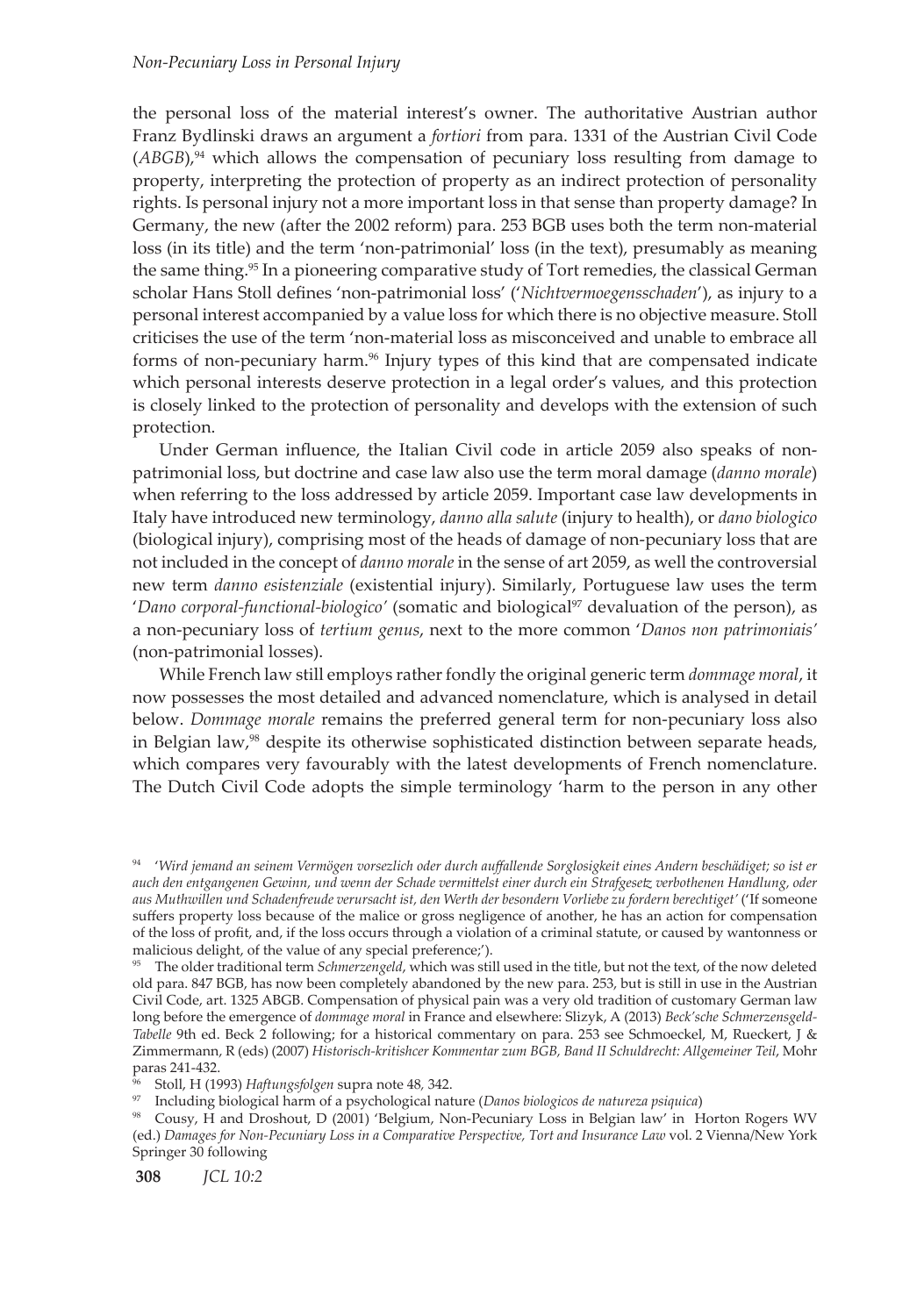(i.e. than pecuniary) way-'*ander nadeel'*. <sup>99</sup> The Spanish Supreme Court has been using interchangeably the terms *daño moral* or *daño no patrimonial* or *daño extrapatrimonial,* and in the case of personal injury authoritative authors in Spain have proposed, under the influence of the Italian doctrine of *danno biologico*, a third category, *dano corporal* (bodily injury). *Dano corporal* is the impairment of health or bodily or mental integrity of a human being, independent from the pecuniary and non-pecuniary loss that it produces. *<sup>100</sup>*

#### *Summa divisio* **of non-pecuniary loss**

Another basic distinction recurrent in different jurisdictions, this time *within* the general head of non-pecuniary loss, is that between the injury itself followed by harm caused by the infliction of pain (pain & suffering) and harm caused by the deprivation of pleasure (loss of amenities), a distinction long established in English law.101 French law, despite its long commitment to the compensation of pain and suffering, has no directly corresponding pair of basic concepts in the now established new nomenclature Dintilhac (on which see details *infra*), which is without doubt the most advanced at the present time in Europe. This is mainly due to the importance given in the French nomenclature to the event of the medical stabilization (in French *consolidation*) of the victim's injuries (when the victim's condition stabilizes for the future), something unique in terms of Comparative law. Preand after-stabilisation non-pecuniary loss is, in fact, a rather original and quite unique *summa divisio* in contemporary French law. Pre-stabilisation losses are treated as temporary, and after-stabilisation losses, whether new or remaining losses, are treated as permanent. This distinction also determines the prescription of claims (starting date will normally be the date of such '*consolidation*', which is determined by the medical experts), besides promoting clarity and precision as to what is taken into account in the non-pecuniary loss award. This is a distinction not to be confused with that of pre-trial and post-trial losses (known in several jurisdictions, including English law), or liquidated and non-liquidated losses. But there are bound to be cases in which the matter will need to be settled at trial, although if serious injuries are far from stabilised at the time of trial the court may award reviewable periodical payments for the future, or provisional damages (as indeed is now possible also in England<sup>102</sup> and also in Germany). Stabilization of injuries is, of course,

<sup>99</sup> Article 6:95 *BW (Burgerlijk Wetboek)*. An excellent account of Dutch law is Wissink, MH and van Boom, WH (2001) 'The Netherlands, Non-Pecuniary Loss under Dutch Law', in Horton Rogers, WV (ed.) *Damages for Non-Pecuniary Loss in a Comparative Perspective, Tort and Insurance Law* vol. 2 Springer 155 following

<sup>100</sup> De Angel Yaguez, R (1993) *Tratado de responsabilidad civil* (Treatise of Civil Liability) Civitas 698; Vicente Domingo, E (1994) *Los danos corporales* : *typologia y valoracion* (corporal injuries: typology and evaluation), Dikynson, Barcelona 323. In addition, Spanish courts recognise *pretium doloris* as a separate head from *daño extrapatrimonial*.

<sup>101</sup> See e.g. *West & Son Ltd* v *Shepherd* [1964] AC 326

<sup>102</sup> Provisional damages have been introduced in English law by section 32A of the *Supreme Court Act* 1981, inserted by section 6(1) of the *Administration of Justice Act* 1982. As Lord Hoffmann said in *Rothwell*, explaining why this statute was no help to the plaintiffs in that case, 'This provision allows a claimant to elect for an award of provisional damages for the injury which he has already suffered and enables him to avoid having to quantify his damages for the chance of developing further injury in the future; a calculation which is likely to result in his being either undercompensated (if the injury occurs) or overcompensated (if it does not)… But the statute does not support the aggregation theory. On the contrary, its insistence that provisional damages can be obtained only when there is a chance that a serious disease will develop "as a result of the act or omission which gave rise to the cause of action" makes it clear that it applies only where the claimant has a cause of action.": [2004] UKHL 41 at no. 2 *per* Lord Hoffmann. It is obvious that this was not a case, in his Lordship's opinion, of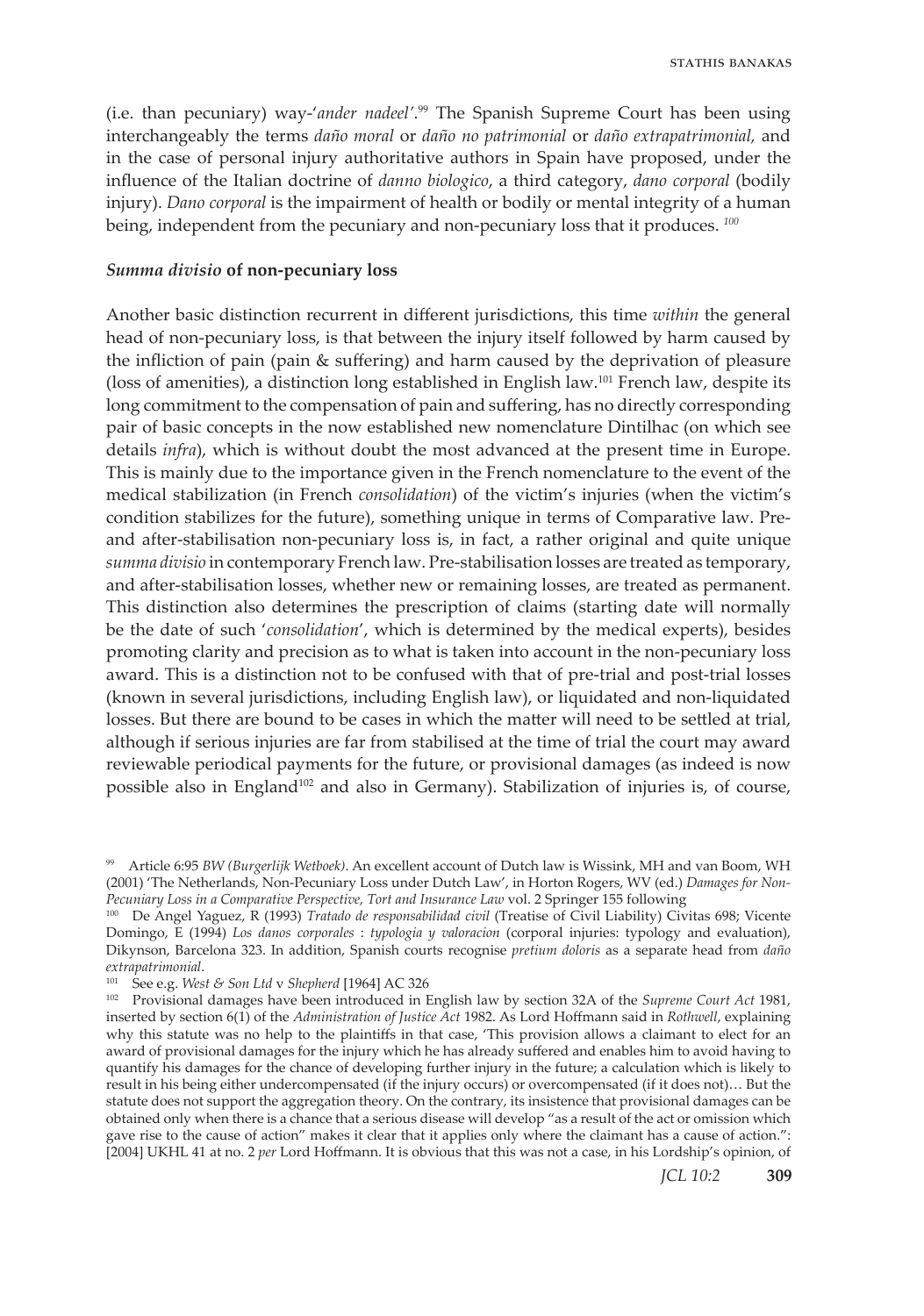### *Non-Pecuniary Loss in Personal Injury*

not always, if not only rarely, medically certain, and victims may need, and are indeed allowed, to return to the court if things become unexpectedly worse after trial with a new action, based on the new symptoms. But injurers will not be allowed to do the same if the condition of the victim unexpectedly improves, as they are considered as bound by the judgment under the principle of *res judicata* (*autorite de la chose jugee*),103 and must protect themselves against this eventuality, if it is more likely than not, by insisting on periodical payments at trial rather than accepting to pay a lump sum, as periodical payments will be reviewed and can be modified in the future, if necessary.

As a result of the distinction in France between pre- and after-stabilisation nonpecuniary losses, in the nomenclature Dintilhac the head of loss known as *deficit fonctionnel permanent* (permanent functional deficit) includes *souffrances* (pain & suffering) and *incapacite physique* (loss of amenities), as well as the loss of quality of life; whereas the head of loss *déficit fonctionnel temporaire* (temporary, i.e. before consolidation, bodily functional deficit)*,* only incudes temporary physical incapacity and temporary loss of quality of life (corresponding to temporary loss of amenities), and there is a distinct head of (temporary) *souffrances endourees (*corresponding to temporary pain and suffering*)*. Permanent pain and suffering after stabilisation of the victim's injuries is presumably seen as directly affecting, and possible to include under, the (permanent) loss of quality of life. An important role is played in this connection in French law by the concept of *prejudice d'agrement*: this includes special hobbies and other pleasures enjoyed by the victim and adds a pragmatic element to the more normative nature of loss of amenity.

In German law too a clear dividing line between pain and suffering and loss of amenities does not exist, although some judicial decisions and German authors (usually versed in Comparative law) speak of the loss of "die *Annehmlichkeiten des Lebens*" ("amenities of life").104 Other jurisdictions work with different divisions of non-pecuniary losses: for example, in Italian law the *danno biologico* (biological harm) or *danno alla salute* (harm to health) includes pain and suffering and the loss caused by incapacity, whereas, in a relatively recent decision of the Italian Supreme Court, the term *pecunia lesae dignitatis* was used to refer to the compensation of the loss of dignity of a human person, instead of the traditional *pretium doloris*.

The difficulty of finding common ground of basic categorisation of non-pecuniary harm types is, naturally, compounded by lack of linguistic precision within jurisdictions. An example is again European Tort law as applied by the European Court of Justice (ECJ). In its *Grifoni* judgment<sup>105</sup> the Court provided the following basic categorization: in English 'compensation for physical and non-material loss', in French, '*indemnisation de son prejudice tant biologique que moral'*, and in German, '*Ersatz sowohl seines koerperlichen als seines seelischen Schadens*'. These can, of course, be valid as European Tort law categories, if the ECJ wishes

an injury that has not yet fully developed, but it was a case of no injury at all.

<sup>&</sup>lt;sup>103</sup> See Gout, O (2011) 'Le futur du dommage: aggrevation et amelioration' (The future of injury : aggrevation and improvement) in *Gazette du Palais* 8-9 avril 2011 nos 98 and 99, 21.

<sup>104</sup> Stoll, H (1993), *Haftungsfolgen* supra note 48, 356.

<sup>105</sup> *Alfredo Grifoni* v. *European Atomic Energy Community* (no 1) [1990] *ECR I-1203 Case C-308/87*; (no 2) [1994] ECR I-341; see for a general commentary on this and other related cases Oliphant, K (2009) 'European Tort Law: A Primer for the Common Lawyer', in O'Cinneide, C Letsas, G Christopher Campbell-Ho, C (eds.) 62 *Current Legal Problems*, Oxford University Press 440 at 449; also Koziol, H & Schulze, R (eds.) (2008) *Tort Law of the European Community*, Wien, Springer; for Tort law in the case law of the ECHR see Fenyves, A, Karner, E, Koziol, H, Steiner, E (eds) (2011) *Tort Law in the Jurisprudence of the European Court of Human Rights* Walter de Gruyter.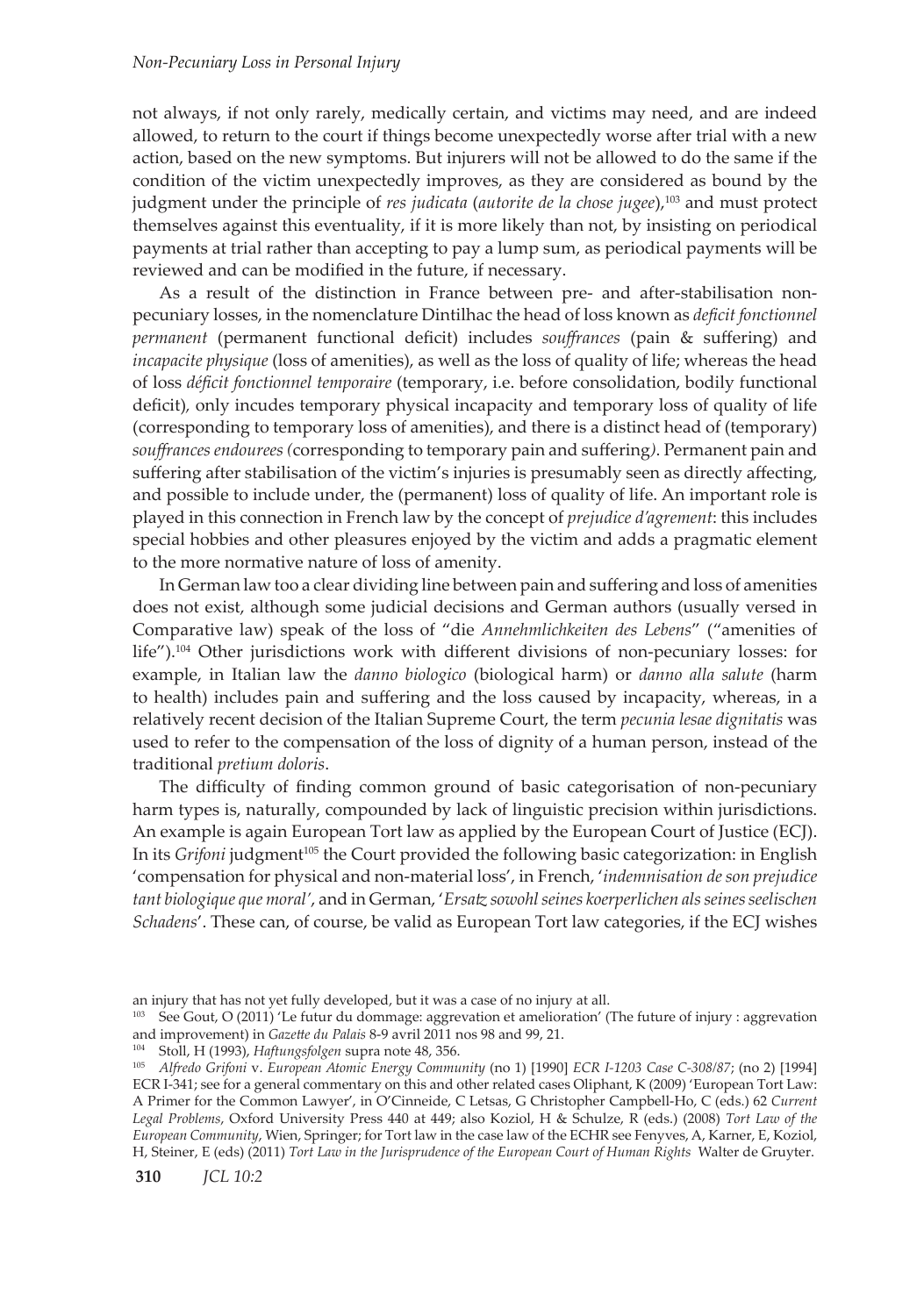them to be so, without necessarily being adopted by national liability regimes, given the fact that, perhaps fortunately, compensation for personal injury has not yet been wholly harmonized in the EU. It remains, however, remarkable that the Court refused to attempt a convergence of existing, and laboriously developed in all jurisdiction over lengthy periods of time conceptual bases of the *summa divisio*, and decided to introduce concepts new (such as '*seelischer Schaden'*) or old and controversial (such as 'non-material loss) in the legal terminology of the respective traditions. A reason for that may be, although this is doubtful, that the Court sees a need to develop a new, original nomenclature for European Tort law, but the language is loose and out-dated and the translation confusing.

## TOPOGRAPHY AND ARCHITECTURE

The German Civil Code (*Buergerliches Gesetzbuch-BGB*) towers over the European landscape. It pays particular attention to the law of damages within a structure containing general principles applicable to all claims for damages, regardless of source or degree of liability in paras. 249-255. The law of damages is common to all sources of liability, but the availability of the remedy is decided according to the individual rules of each source of liability, for example, in the case of personal injury, by the new (post-2002) para. 253 II, and paras. 823 *et seq*., on the law of torts (unerlaubte Handlungen). Apart from the principle of full reparation (*Totalreparation*), para. 249 also introduces the principle of *Naturalrestitution*, reparation *in naturam*, which as a remedy takes priority over damages.106 Significantly, with regard to non-pecuniary losses, whereas no restriction applies to *Naturalrestitution*, when it comes to monetary compensation, described as 'equitable $107'$ , such compensation is only possible if there is an obligation to offer compensation for an injury to the body, health, freedom or sexual autonomy of a physical person<sup>108</sup> (new para. 253, part 2)<sup>109</sup>. Such compensation has traditionally been called, since the 17th century, *Schmerzensgeld* ("money for pain").110 The damages awarded as *Schmerzensgeld* have, primarily, a compensatory function (*Ausgleichsfunktion*), but satisfaction (*Genugtuung*) is also accepted as a secondary function, especially when the wrongdoer's conduct is particularly reprehensible.<sup>111</sup> Significantly, the reform of the German Law of Obligations in 2002 extended the right of compensation for non-pecuniary harm to cases of injury caused without fault, i.e. strict liability. This has led to criticisms by commentators, who point out that because

<sup>106</sup> In contrast with the classical Roman law principle of *omnis condemnatio pecuniaria est* (all condemnations are pecuniary) (Dig 16)

 $107$  By its nature, non-pecuniary harm is not considered able to be fully assessed and its assessment must be left to the fair and equitable judgment of the court: more below.

<sup>&</sup>lt;sup>108</sup> Para 823 I BGB imposes a general obligation of compensation in cases of injury caused by an unlawful and culpable invasion of these interests.

<sup>109</sup> For a recent dogmatic analysis see Claudia Schubert (2013) *Die Wiedergutmachung immaterieller Schäden im Privatrecht* (The Restoration of non-material harm in private law) Mohr.

<sup>110</sup> In Latin known as *pecunia doloris* or, in French, *prix de la douleur*: see for a historical comparison the contributions in Durant, B, Poirier J and Royer J-R (eds) (1997) *La douleur et le droit* (The pain and the law). As already mentioned, this term has been dropped from the new version of para. 253 after the reform of 2002.

<sup>111</sup> See *BGHZ (Entscheidungen des Bundesgerichtshofs in Zivilsachen*) (Decisions of the Federal Supreme Court in Civil law matters) 35, 363; *BVerfGE (Entscheidungen des Bundesverfassungsgerichts*) (Decisions of the Federal Constitutional Court*)* 34, 269; art. 45 of the Swiss Code of Obligations demands that monetary satisfaction is justified by the particular severity of the injury *and* fault of the tortfeasor, whereas the German Supreme Court treats these two conditions as alternatives: see Deutsch and Ahrens, H.-J. , supra note 37, 226.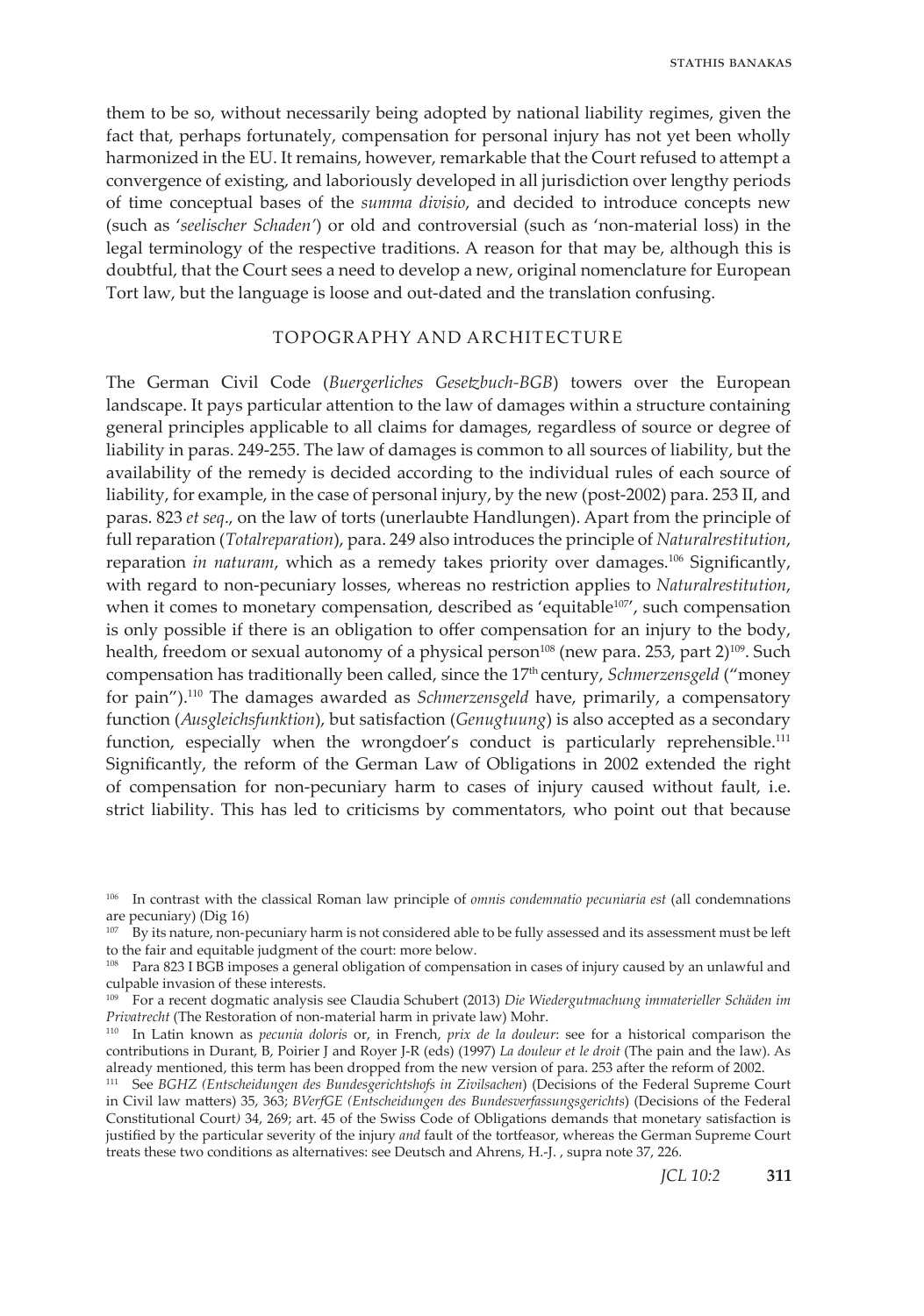*Genugtuung* implies a punitive function for *Schmerzensgeld*, something which is generally alien to the tradition of German Civil law, it should be disregarded altogether when there is liability without fault (i. e. no negligence or intention), and only be taken into account in cases of intentional harm or gross negligence.112 This seems now to be accepted by the courts.113 Nevertheless, the Regional Court of Berlin (*Landsgericht Berlin*) in a judgment in 2006 awarded  $\epsilon$  3000 to a boy victim of an attack by the defendant's dogs for stress caused by the behaviour of the defendant's insurance company trying to settle by repeatedly offering disproportionally low amounts in settlement.<sup>114</sup> The defendant's liability for the injury caused by the dogs was strict, not based on negligence, but this did not shield him from liability for a non-pecuniary harm caused by the unacceptable behaviour of his insurers. Such unconscionable behaviour of the tortfeasor's insurer is generally considered by German courts as being against the principle of good morals (*gutte Sitten*), a cornerstone in the architecture of the German Civil Code, and an aggravating factor increasing the tortfeasor's liability.<sup>115</sup>

Restitution in kind is also the principal remedy under the Austrian General Civil Code (*ABGB*), para. 1323, which, however, does not distinguish between pecuniary and nonpecuniary harm, defining damage as any harm to the property, rights or person of another. 116 Non-pecuniary harm is compensated with damages for pain and suffering and for the loss of enjoyment of life caused by the injury. Unlike in Germany, in Austria such damages have purely a compensatory function and there is no additional function of satisfaction.<sup>117</sup> This approach necessitates a possibility of some 'objectification'118 of the pain or suffering that must be linked, therefore, to physical injury to health. Thus the Austrian Supreme Court (Oberster Gerichtshof) refused to award damages for pain and suffering to the wife of a man that left her and their marital home to live with another woman, causing her psychological disturbances of a pathological nature as a result, including insomnia, headaches, depression and psychoses.<sup>119</sup> The court held that appropriate remedies for the breakdown of a marital relationship are those of marriage and divorce law, and mere infidelity, or 'loss of love', was not sufficient to support a tort claim unless there was also an intention to injure the personality of the spouse (or, presumably, some physical harm caused to her in the process).

By contrast, the Swiss Code of Obligations (*SCO*), closely followed by the Greek Civil Code in matters of extra contractual liability,<sup>120</sup> gives priority to the remedy of damages,

<sup>112</sup> Schiemann, G (2005) in *Staudinger Kommentar zum Buergerlichen Gesetzbuch* para 253 no 30; Palandt, O (2012) *Buergerliches Gesetzbuch* 71st ed. para. 253 no 11.

<sup>113</sup> See *Oberlandsgericht* (OLG) (Court of Appeal) *Saarbruecken NJW* 2008, 1166, 1168.

<sup>114</sup> *Landsgericht (LG) Berlin* 6 December 2006 *NJW* 2006, 702.

<sup>&</sup>lt;sup>115</sup> The victim does not have a direct claim against the insurer for the stress caused by the insurer's behavior, but this behavior is taken into account in calculating the tortfeasor's overall liability for non-pecuniary loss, presumably on the basis that it is the insurer who finally pays; nevertheless, this practice of German courts may raise interesting questions of fault and imputation, as, obviously, tortfeasors have no control over the behavior of their insurer, and may be negatively affected in seeking future cover by the amount of liability they incur.

<sup>116 &</sup>quot;*Schade heißt jeder Nachtheil, welcher jemanden an Vermögen, Rechten oder seiner Person zugefügt worden is*" ("Damage means any detriment that is inflicted on someone's property, rights or person").

<sup>117</sup> Karner E & Koziol, H (2003) '*Der Ersatz ideellen Schadens im oesterreichischen Recht und seine Reform' (The Compensation of ideal loss in Austrian law and its reform)*, *Gutachten fuer den 15 OJT* II/1 24 following

<sup>118</sup> Ibid., 23 following 119 *Oberster Gerichtshof* 20 February 2003, 6 *Ob* 124/0, *SZ* 2003/16

<sup>120</sup> Article 914 of the Greek Civil Code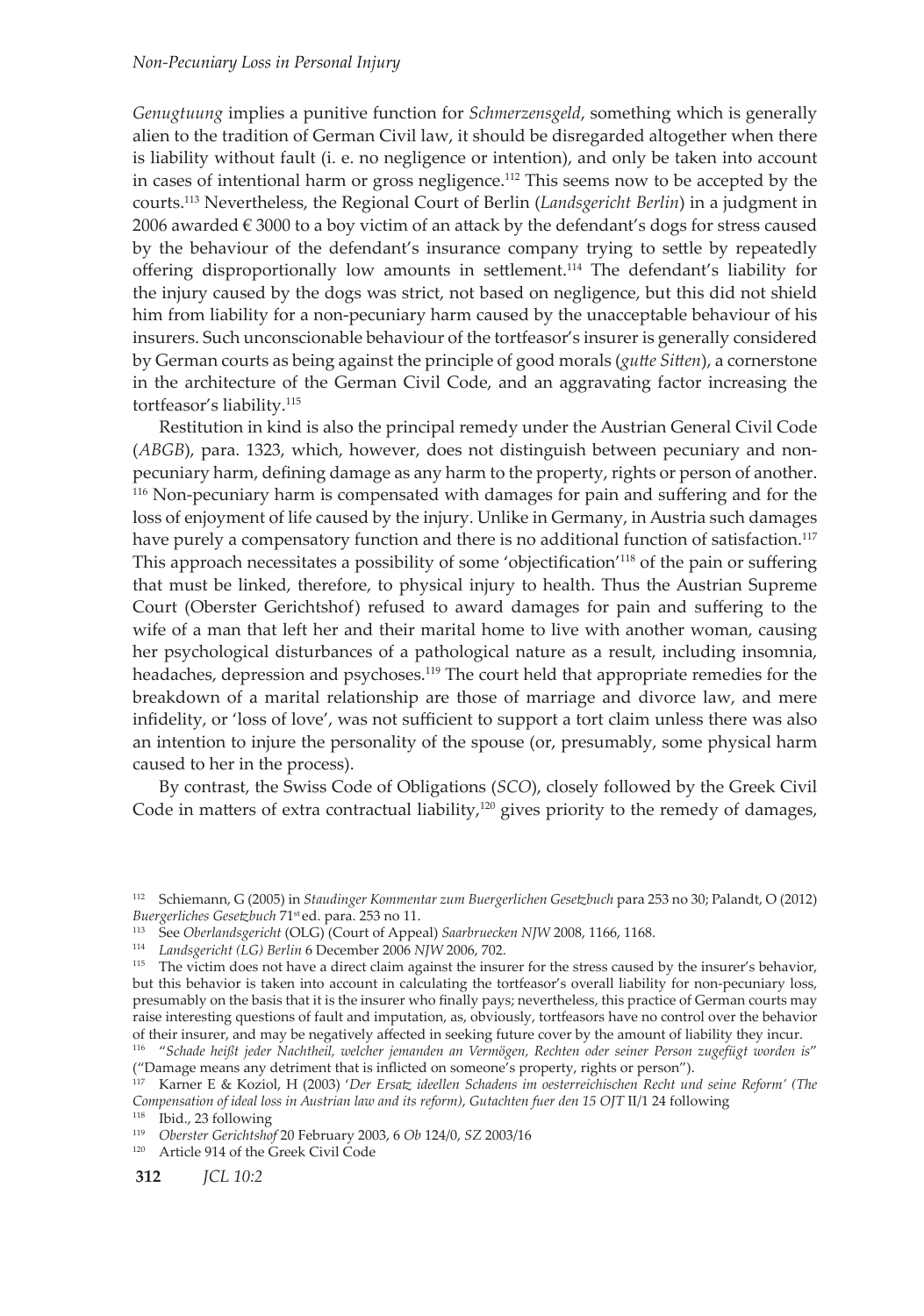allowing exceptionally restitution in kind if possible, 121 but, interestingly, the SCO is more inflexible in not including non-pecuniary harm in the definition of actionable damage in art. 41 part 1, where it sharply distinguishes between pecuniary and non-pecuniary losses. Instead, non-pecuniary harm arising from a personal injury is dealt with distinctly, as the object of special liability in the SCO under art. 41, which sounds, in tone as well as in substance, more austere than para. 253 part 2 of the German BGB. Under Swiss law the judge can (but is not obliged), to grant equitable compensation as "moral reparation' in the light of the circumstances of each particular case. <sup>122</sup> The emphasis on moral reparation (satisfaction) rather than compensation for non-pecuniary harm is a hallmark of the Swiss tradition followed, again, by the Greek Civil Code. By contrast, Swiss law also belongs to a group of European jurisdictions that do not exclude recovery of non-pecuniary harm suffered by close relatives of victims of personal injury, and do not limit such recovery to cases of fatal injuries.123 It recognises claims of indirect victims (relatives), not only in the case of wrongful death $124$  but also in cases of grave personal injury of the primary victim, if, according to article 49 of the Swiss Code of Obligations, 'inherent rights are injured'.<sup>125</sup> The Swiss Federal Tribunal (*Tribunal Federal*) has held, quite sensibly, that sometimes a grave injury may cause more intense suffering to close relatives than death.126 Importantly, under a revised version of article 49 of the Swiss Code of Obligations, it is the gravity of the claimant's injury, not the degree of the tortfeasor's fault, which is the decisive factor.

German, Austrian, Swiss, and Greek law also deny recovery when pain and suffering *is* the injury, and is not the result of a bodily injury<sup>127</sup> or harm to personality or reputation or any other protected interest. Interesting in this respect is the architecture of the Dutch Civil Code, one of the most recent and widely acclaimed European codes. Article 6: 106, para. 1 of the Dutch Civil Code (*Burgerlijk Wetboek*-*BW*) allows the compensation of nonpecuniary harm in cases where there is a violation of a person only if it was the tortfeasor's *intention* to cause such harm, and not a general intention to injure or mere negligence, a provision which severely restricts the scope of compensation. However, if that intention is present, non-pecuniary harm can be compensated even in the absence of a medically

<sup>123</sup> Other members of this group are Greek, French and Portuguese law below, and also in Lithuania by the Supreme Court, under the new *Lithuanian Civil Code* of 2000. In Sweden, the Swedish Supreme Court allowed recovery of a mother's pain and suffering when her son was left vacillating between life and death after a fight, despite having first accepted that the *Swedish Tort Liability Act* (ch. 5 section 2) only provides for such recovery when the direct victim is dead, on the basis that this was an exceptional case in which the mother's loss could be seen as a 'typical and expected consequence', of the intentional exercise of violence by the tortfeasor.

<sup>126</sup> *Tribunal Federal Suisse* 22 April 1986 *ATF* 112 II 226.

<sup>121</sup> Art. 41 section 1: "*Celui qui cause, d'une manière illicite, un dommage à autrui, soit intentionnellement, soit par négligence ou imprudence, est tenu de le réparer*" (« He who causes, in an illicit manner, a damage to another, either intentionally, or negligently, is held liable to compensate for it »).

<sup>122</sup> Art. 47: "*Le juge peut, en tenant compte de circonstances particulières, allouer à la victime de lésions corporelles ou, en cas de mort d'homme, à la famille une indemnité* équitable *à titre de réparation morale*" (« The judge may, after taking into account the particular circumstances, allow an equitable compensation to the victim of personal injuries, or, in the case of death, to his family, under the head of moral reparation »).

<sup>&</sup>lt;sup>124</sup> In such a case all modern jurisdictions allow claims of close relatives-dependents of the deceased, but not all agree on what heads of such harm are recoverable by these third parties. Wrongful death damages are outside the scope of this paper.

<sup>&</sup>lt;sup>125</sup> See also in Greece, where the law of extra-contractual liability is based on the architecture of the Swiss Code of Obligations, the decision of the Athens Court of Appeal 6055/1989, *Archeion Nomologias* 41, 776, which allowed the recovery of the wife's pain and suffering caused by her husband's car accident, which rendered him impotent.

<sup>127</sup> For the House of Lords decision in the English case of *Rothwell* see *supra* no. 3.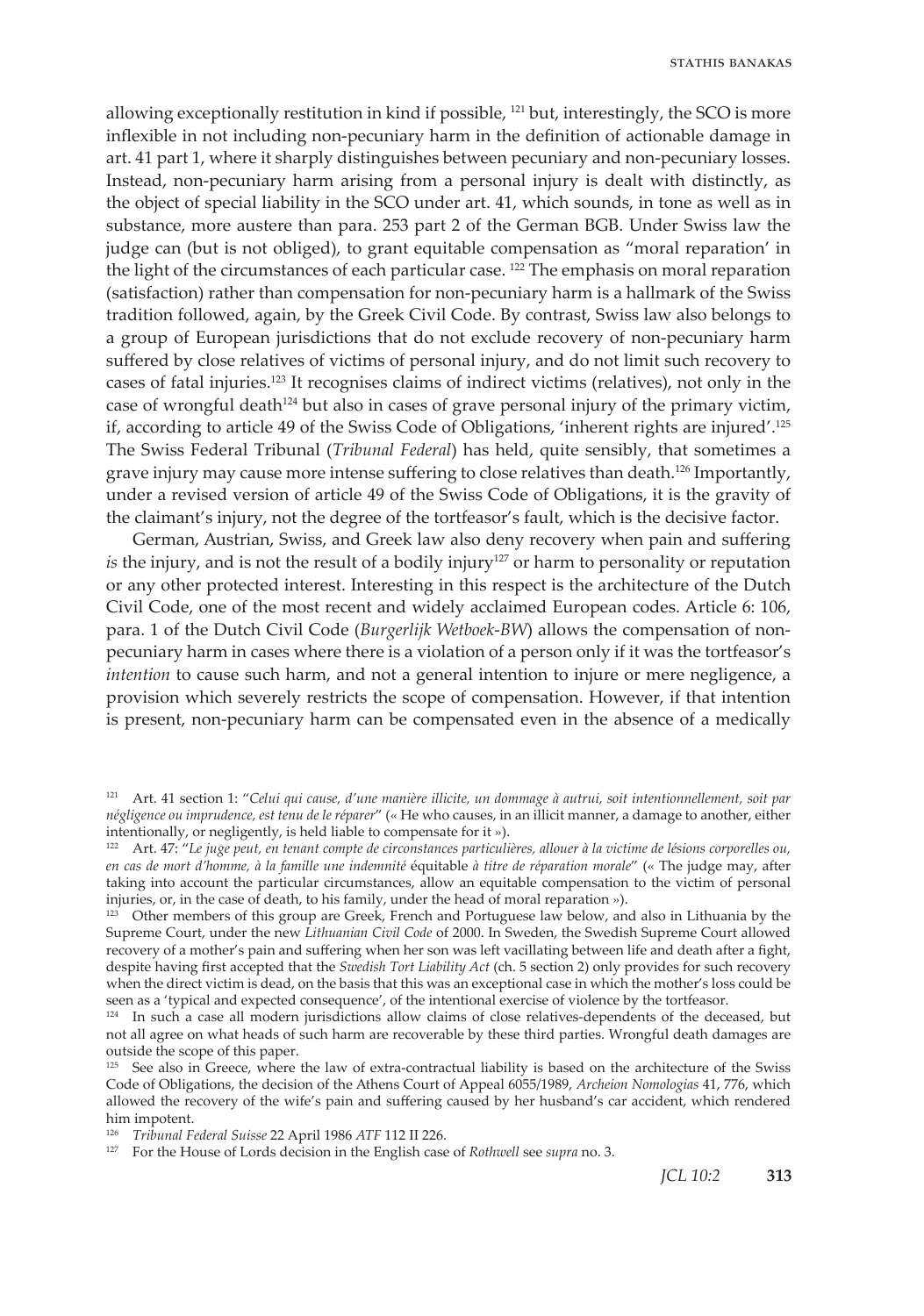recognised physical or psychological illness. In a decision of the Dutch Supreme Court (*Hoge Raad*) of 2004,<sup>128</sup> the court held that the police who by failing to protect local residents from rioters caused them fear and severe insecurity feelings were liable to pay damages for this non-pecuniary harm. This was because there was a violation of their person, in the sense of article 6: 106, para. 1 *BW*.

Crossing over to French law and the Romanistic tradition in the Civil law topography, the irresistibly simple and clear architecture of the French Civil Code is built on the principle that all damage falls to be compensated, irrespective of its nature, on an even keel, if the general conditions of civil liability are present, $129$  whether it is the result of a fault or, in the case of damage caused by a thing, without fault.130 In his pioneering study '*L'interet moral dans les obligations legales'* ('The Moral Interest in Legal Obligation"), published in 1911, Pierre de Mallon distinguishes between what he calls '*interet economique*' ("economic interest") and '*interet moral'* ("moral interest") and finds no difficulty in accepting that they both deserve equal protection. Both are defined on the basis of the satisfaction of a need or the experience of a pleasure, in the case of the former through the intermediary of economic means, and in the case of the latter without such an intermediary, only through the free exercise of human faculties.<sup>131</sup> In their ground-breaking decision of 1833,<sup>132</sup> the united chambers of the *Cour de Cassation* affirmed the recovery of non-pecuniary harm as *dommage moral* declaring that the difficulty in its assessment should not deny the principle of its recovery on an equal footing as pecuniary harm. In 1923 the French Code of Criminal Procedure expressly refers to *dommage moral* as included in a crime victim's right of *action* 

129 This general clause applies also when damage is caused by the *puissance publique*, (public authority), which in France is subject to the separate jurisdiction of Administrative courts, headed by the *Conseil d'Etat* (Council of State); but, although the basic architecture is common, the detailed nomenclature adopted by the civil courts has not been so far adopted by the *Conseil d'Etat* in the administrative sector of civil liability: see details below. 130 Article 1382 envisages intentional harm, article 1383 introducing liability for negligence or imprudence; article 1384 is interpreted as providing for strict liability of the keeper (guardian) of a thing that causes damage.

<sup>131</sup> *Intérêt* économique : *La satisfaction d'un besoin, la réalisation d'une sensation agréable par l'intermédiaire d'un moyen* économique*, c'est-a-dire par l'usage des biens. ..tout ce qui est bon…choses matérielles ou immatérielles qui sont susceptibles de présenter une valeur d'échange* ; (Economic interest :the satisfaction of a need, the experience of a pleasant sensation through the intermediary of economic means, that is to say through use of things…everything that is good…material or immaterial things that are susceptible to be presented as having an exchange value)

'*neu matri miserae tanti sim causa doloris, quae te sola, puer, multis e matribus ausa persequitur, magni nec moenia curat Acestae*.' ("And don't let me be a cause of grief to your poor mother, my boy, who alone among many mothers dared to follow you, without thought of staying in great Acestes's city"): Vergil Aeneid IX 216

<sup>128</sup> *Gemeente Groningen* v *X*, *Hoge Raad* (Dutch Supreme Court) 9 July 2004 (2005) *NJ* 391

*Intérêt moral : la réalisation d'une sensation agréable par le seul jeu des facultés humaines, s'exerçant librement et a l'occasion des personnes ou des choses, mais sans l'intermédiaire de moyens* économiques*, indépendamment de l'usage des biens'* (Moral interest : the experience of a pleasant sensation through the sole function of human faculties, experienced freely and in relation to persons or things, but without the intermediary of economic means, independently of the use of things): De Mallon, P (1911) *L'intérêt moral dans les Obligations Légales'* (The moral interest in Legal Obligations) Caen 16.

<sup>132</sup> *Cour de Cassation, chambres réunies* (Cassation Court, United Chambers), 15.06.1833, *Sirey, Jurisprudence* (1833), 458, where the *Procureur général* (General persecutor) Dupin strongly supported an action for nonpecuniary harm saying : 'celui qui agit en pareille matière, selon la belle expression romaine plaide la cause de la douleur : *causam agit doloris*' (« He who acts in such a matter, according to the nice Roman expression pleads the cause of pain : brings an action for grief »). The latin expression *causa doloris* is common in Latin poetry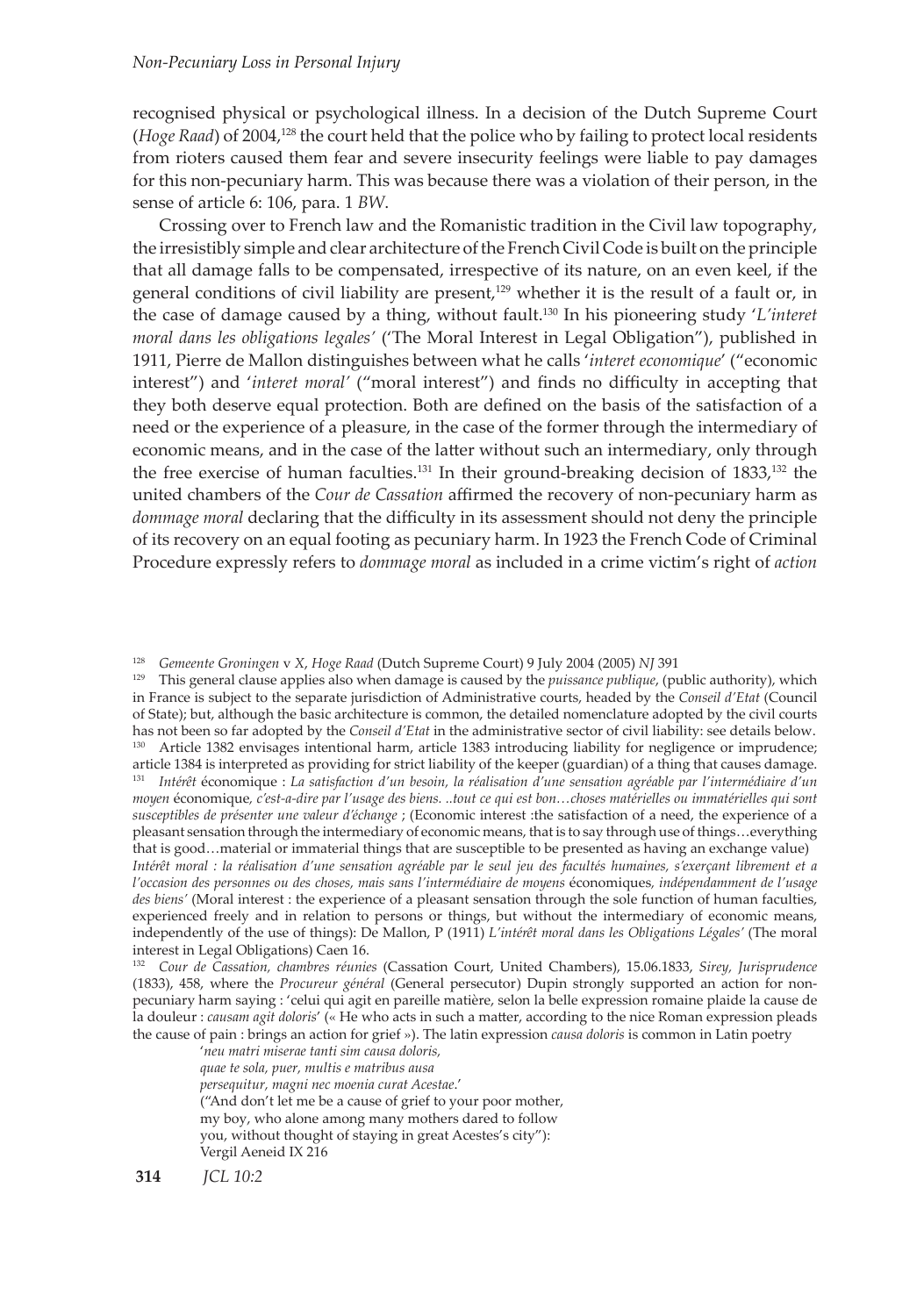*civile* (civil action) in the Criminal court.133 And the compensation of non-pecuniary harm (pain and suffering) of an indirect victim-close relative, when the primary victim is injured, was put beyond any doubt in a decision of the *Cour de Cassation* in 1977, which allowed the recovery of damages for such harm by the son of a man crippled in a car accident, deprived of his father's counselling and affection.134 Such third party non-pecuniary harm only needs to satisfy the standard requirements of being direct,135 certain and personal, requirements common to the recovery of all kinds of harm.

In Italy the rigid architecture of the Italian Civil and Criminal Codes led to a very original development of a new nomenclature by the courts, with the support of doctrinal writers. Before this development took place, the combination of articles 2059 *Codice Civile* (Civil Code) and 136 *Codice Penale* (criminal Code) resulted in the compensation of the victim's non-pecuniary loss ('non-patrimonial', *danno non patrimoniale*) only when the injurer's action was also a crime. In a ground-breaking judgment in 1986 the Italian Constitutional Court used article 32 of the Italian Constitution which protects health as a fundamental right136 to rule that an injury to health (*danno alla salute*) was not a non-patrimonial loss in the sense of article 2059 and did not fall under the restrictions of that article, but was harm to be generally compensated in all cases under the conditions of the general clause of article 2043,137 on an equal footing with patrimonial loss. The Constitutional Court went, indeed, even further in holding that the injury to health was always the 'first, essential, priority compensation that conditions every other one'.138 In turn, the Italian Supreme Court (*Corte di Cassazione)* adopted a new terminology, the term *danno biologic*o (biological harm) in a consistent jurisprudence, and held that all non-pecuniary harm, biological and 'moral', as well as pecuniary harm consequential to the personal injury, must be compensated by a single award, based on an equitable evaluation by the judge, without any further distinction between different heads of damage.139 *Danno biologico* (biological harm) *or danno alla salute* (harm to health),*<sup>140</sup>* represents a 'reification' of all harm resulting from personal injury, and

<sup>133</sup> *Code de Procédure pénale* (Code of Criminal Procedure) art. 3 para. 2

<sup>134</sup> *Cour de Cassation, 2e Chambre Civile* (Second Civil Chamber) 23 May 1977, *Revue Trimestrielle de Droit Civil* 1977, 769, observations G. Durry. In Belgium courts have compensated the *pretium affectionis* of the owner of a pet, killed or injured, so far as its existence is clearly established, although awards are very modest: see *Cour d'Appel Mons* (Court of Appeal of Mons) 24 March 1997, *Revue Générale des Assurances et des Responsabilités* 1998, 12996. In this connection, a distinction is made between *pretium affectionis* for the loss or damage to inanimate things and such loss or injury to an animal. Details of Belgian law on this issue in Estienne, N (2002) L'évaluation judiciaire des indemnités: dommages aux choses, in Fagnart, J-L (editor) *Responsabilité, Traite théorique et pratique* Kluwer, 27.

<sup>&</sup>lt;sup>135</sup> An 'indirect' victim can suffer 'direct' loss: the first is a factual; the second is a normative concept.

<sup>136 &#</sup>x27;*La Repubblica tutela la salute come fondamentale diritto dell'individuo e interesse della collettività, e garantisce cure gratuite agli indigenti*..' ("The Republic protects health as a fundamental right of the individual and as a collective interest, and guarantees free care for those without means").

<sup>137 &#</sup>x27;*Qualunque fatto doloso o colposo , che cagiona ad altri un danno ingiusto , obbliga colui che ha commesso il fatto a risarcire il danno*.' (" Any intentional or negligent act, which causes to others unfair harm, obliges the person who committed it to compensate the loss.") On the architecture of liability for non-pecuniary loss in Italian and other compared laws see below, next section.

<sup>138</sup> *Corte Constituzionale* (Constitutional Court) 14 July 1986 no. 184 (1986) *Foro Italiano I* 2053 commentary by G. Ponzanelli.

<sup>139</sup> See, *Corte di Cassazione* 31 May 2003 no 8827, *Giurisprudenza Italiana* 2003, 29 with a note by M. Suppa; but a more recent decision of the Corte di Cassazione seems now to recognize that non-pecuniary harm could be divided into pain and suffering and loss of quality of life: see more details below.

<sup>&</sup>lt;sup>140</sup> The extensive case law linked to the development of these new concepts is discussed in Bargagna, M and Busnelli, F (eds) (1995) *La valutazione del danno alla salute* 3rd ed. Padova CEDAM, and Bargagna, M and Busnelli, F (eds) (1996) *Rapporto sullo stato della giurispudenza in material di danno alla salute* Padova, CEDAM.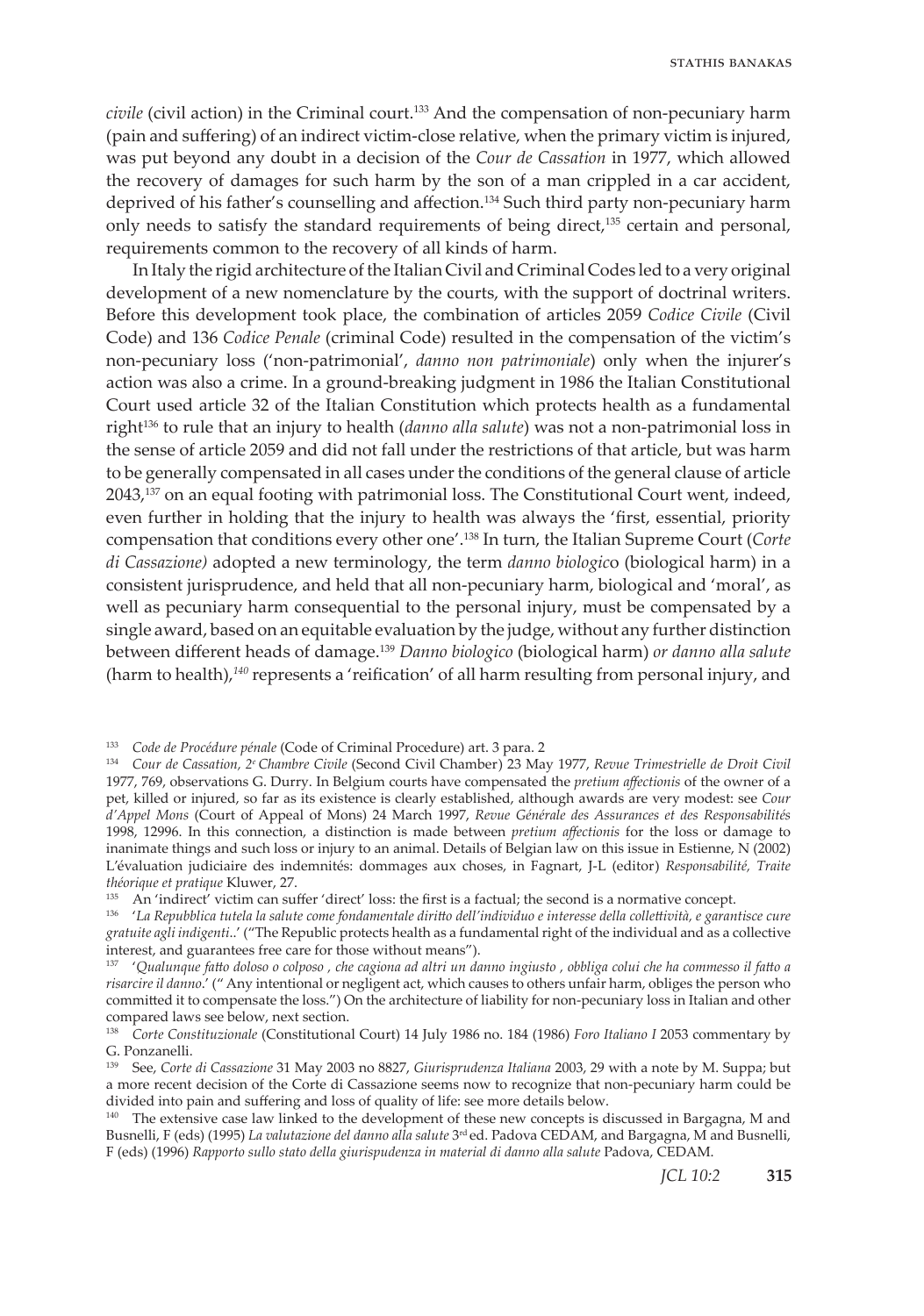is, in that sense, a term without equivalent in other jurisdictions. Following this dramatic development, the old nomenclature of patrimonial and non-patrimonial loss embedded in the Italian civil code has been radically altered. Firstly, *danno alla salute-danno biologico* is a new head in the list of compensated loss, and the list includes, secondly, the head other patrimonial loss and, thirdly, the non-patrimonial loss foreseen in article 2059, which is now confined to *danno morale*, described as a 'subjective *pretium doloris* characterized by a temporary, fundamentally transient, psychological upset' (now including *danno alla salute* of a third party, caused by suffering from a death of a relative).<sup>141</sup> Compensation of the first two is not subject to the restrictions of article 2059, and it is not limited to cases when the injurer's action is also a crime, but the compensation of the third still is. More recently, the *Corte di Cassazione* qualified this third loss type as *pecunia lesae dignitatis* compensation of injury to dignity), a compensation of the harm to the dignity of a physical person (*dignita delle persone fisiche*).142 Furthermore, the compensation of the *danno alla salute-danno biologico* must be assessed on the basis of nationally applied functional incapacity scales-points (*tabelle*), whereas the *danno non-patrimoniale-morale* calls for an equitable compensation according to the judge's fair and reasonable assessment of the individual victim's moral suffering. The former is clearly seen as a *sui generis* loss of a double pecuniary and nonpecuniary nature, capable of economic assessment, whereas the latter as a pure nonpecuniary loss that cannot be objectively evaluated in monetary terms. The build-up of case law in Italy in recent years has, however, further blurred the originally rather clear vision of the architecture of the Civil Code, especially with the emergence of claims for so-called 'existential' harm<sup>143</sup> (*danno esistenziale*), which seems to be injury to feelings, emotions or disturbances of normal life not linked to any physical or psychological injury.144 This new head of damage was dismissed by the *Corte di Cassazione* in a judgment of 2008, only to be resurrected in a different form by the same court in a decision of last year.<sup>145</sup>

Closer to France remains Spain, where the Supreme Court has ruled more than a century ago that recoverable loss from a tortious act under art. 1902 *Codigo Civil146* freely includes non-pecuniary loss (*daño moral* or *daño no patrimonial* or *daño extrapatrimonial*), as well as pecuniary loss (*daño patrimonial*).147 Such loss may be presumed if personal injury is proved, much as general damages in the common law do not need to be pleaded or proved.148 Writers define *daño moral* as the amount of loss of utility that cannot be

<sup>145</sup> See details below

146 Which is similar to article 1382 of the French Civil Code, on which see *supra*

147 The matter was put beyond doubt by a famous decision in 1912 of the Spanish Supreme Court (*Tribunal Supremo*) *Sentencias del Tribunal Supremo* (Decisison of the Supreme Court) (*STS*) 6<sup>th</sup> December 1912, [*Roj (Repertorio Oficial de Jurisprudencia): STS* 142/1912]

<sup>148</sup> It is standard court practice in cases of personal injury to presume non-pecuniary loss. In certain other specific cases of injury of personality rights, such a presumption is introduced by legislation, for example, legislation for the protection of reputation and personal and family life, *Ley Organica (LO) 1/1982 de 5 mayo 1982, de proteccion civil del derecho al honor, a la intimidad personal y familiar y la propia imagen* (civil protection of reputation and personal and family life and one's own image)**.** But proof of the victim's unconscious state by the

<sup>141</sup> *Corte Constituzionale*, 27 October 1994, no. 372 *Giustizia Civile I*, 3035, 1994, with commentary by Busnelli, F. <sup>142</sup> *Cassazione civile, Sez. III*, 28 November 1996 no. 10606, *Responsabilità civile e Previdenza*, 1997 p. 393, case comment E. Navaretta.

<sup>&</sup>lt;sup>143</sup> Supported by a number of scholars led by Professor Glendon from Trieste.

<sup>144</sup> This new head of damage proved particularly popular with small claim courts, (*Giudice di Pace*, Justice of Peace), with single judges showing sympathy for everyday frustrations suffered by their fellow citizens: e.g. *Giudice di Pace* of Palermo, 17 May 2004, awarded damages for *danno esistenziale* to a bride whose wedding shoe broke into pieces on her wedding day.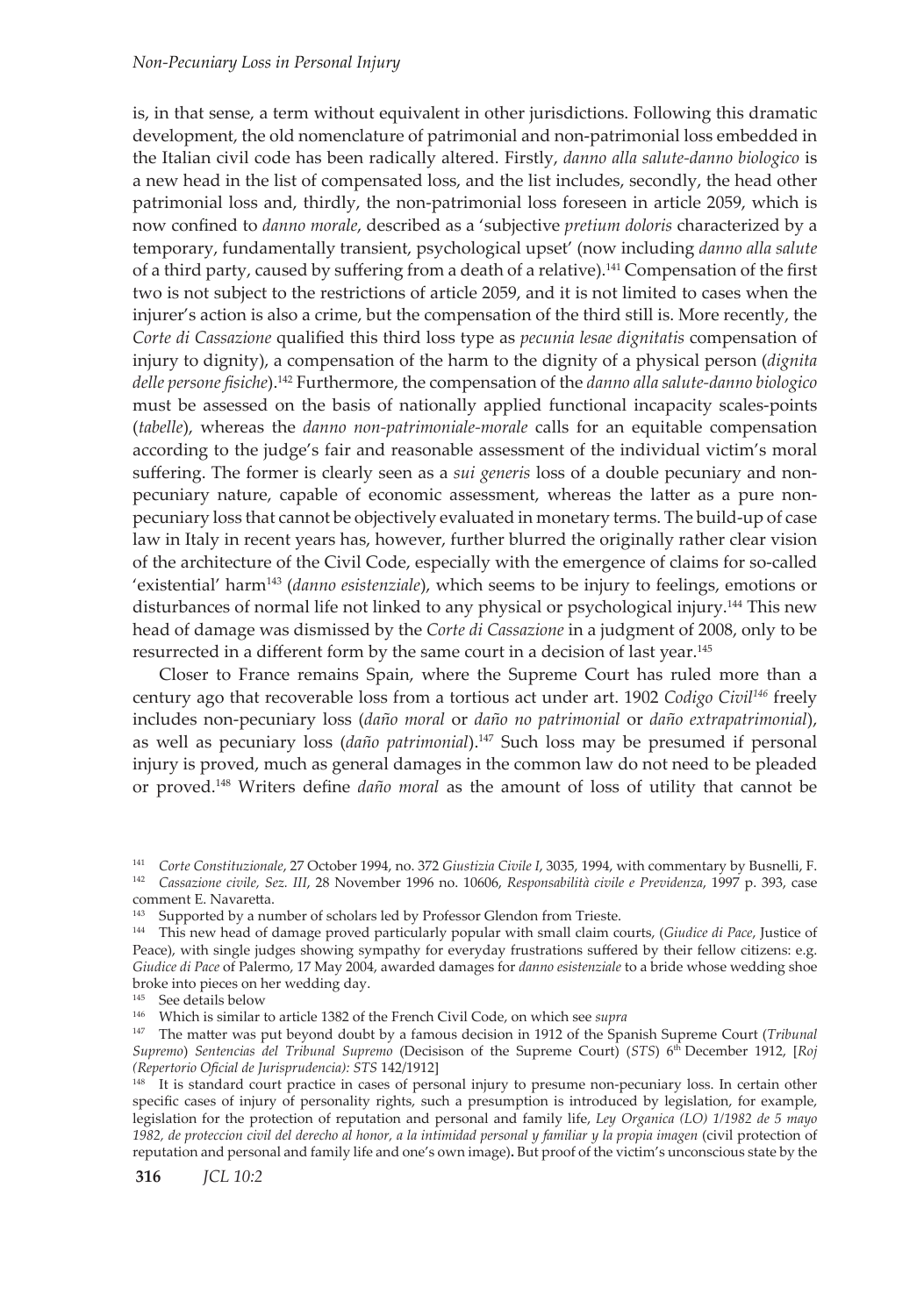directly evaluated in money, after any kind of injury that causes recoverable damage. In particular, recoverable damage includes: (a) the corporal harm (*dano corporal*) that can be evaluated medically and objectively, (b) specific personal losses, such as loss of various amenities, verified medically but subjectively assessed, and (c) *dano moral stricto sensu*, such as mental suffering, pain, anxiety, grief or sorrow, not amounting to a medical illness.149 In a judgment of the Spanish Supreme Court of 2000, this last category of *dano moral* seems to have been broadened to include harm akin to the Italian *danno esistenziale*: the Court awarded damages for the inconvenience, stress and discomfort suffered by the claimant because of the long delay of the return flight from his honeymoon.150 This places Spain at the top end of jurisdictions with broad definitions of recoverable non-pecuniary harm. But it is important to note a significant separate development in Spain that has considerably dented the simple architecture of the *Codigo Civil*. *<sup>151</sup>* Special traffic accident compensation legislation, largely dictated by the car insurance industry, imposes tables of indemnification on the courts that do not distinguish between non-pecuniary loss, such as pain and suffering, and pecuniary loss, such as loss of earnings, all included in the unitary values of the tables and capped.152

In contrast to Spain, Portuguese law is closer to the Germanic architecture, also based on the importance of legally protected interests. *Danos non patrimoniais* (non-patrimonial harm) are reparable only if they deserve legal protection on grounds on their severity. Article 496 of the Portuguese Civil Code states that '(1) for the assessment of compensation regard must be had to serious non-pecuniary damage which therefore deserves the protection of the law'.153 Unlike in the case of German law, where the compensation architecture is based on a specific typology of non-pecuniary harm provided by the law, the Portuguese approach allows more judicial discretion within the parameters of 'serious' non-pecuniary harm. When deemed serious enough to be recoverable, non-pecuniary loss is subject to an equitable assessment taking into account the degree of fault, the economic situation of both parties and other relevant circumstances.<sup>154</sup> Significantly, if the defendant

154 Articles 494 and 496 (3) of Portuguese Civil Code.

tortfeasor may affect the quantum of such damages, principally, by deducting damages for pain and suffering: see *supra* and i*nfra*.

<sup>149</sup> See Martin-Casals, M (2002), 'Hacia un baremo europeo para la indemnizacion de los danos corporals? (Is there a European standard for the compensation of personal injuries?)' in *Consideraciones generales sobre el Proyecto Busnelli-Lucas* (general considerations on the project Busnelli-Lucas) *Revista de Derecho Patrimonial (RDP*at) 19

<sup>150</sup> *Sentencia del Tribunal Supremo* STS 31 May 2000, *RJ (Repertorio de Jurisprudencia)* 2000/5089. This claim was based on a breach of contract but the Court's ruling applies equally to Tort claims. Such contract claims for loss of enjoyment of holiday are also allowed by more restrictive regimes, such as English or German law.

<sup>151</sup> See de Angel Yaguez, R (1995) *Algunas previsions sobre el future de la responsabilidad civil (con especial atencion a la reparacion del dano)* (Some predictions on the future of civil liability, with special reference to the compensation of loss)*,* Civitas 147.

<sup>152</sup> The controversial Road Traffic Liability Act of 2004 (*Ley de Responsabilidad Civil y Seguro en la Circulación de Vehículos a Motor, 8/2004, de 29 de octobre*) product of pressure from the insurance industry lobby, provides for a unitary assessment of both pecuniary and non-pecuniary losses in cases of personal injury resulting from a traffic accident, not related to the actual loss of the victim, and has been much criticised by scholars who have doubted its constitutionality and fairness: see Prieto, P (1996) '*Sobre la inconstitucionalidad del sistema para la valoracion de danos personales de la Ley de Responsabilidad Civil y Seguro en la Circulación de Vehículos a Motor'* (On the unconstitutionality of the system of evaluating personal injuries of the law on Civil Liability and Insurance in the circulation of motor vehicles) *AJA (Actualidad Juridica Aranzadi)* no. 245 p. 4. 153 Translation provided in K. Oliphant, K & Steininger, B C (2011) *European Tort Law: Basic Texts* A Pereira 204

following.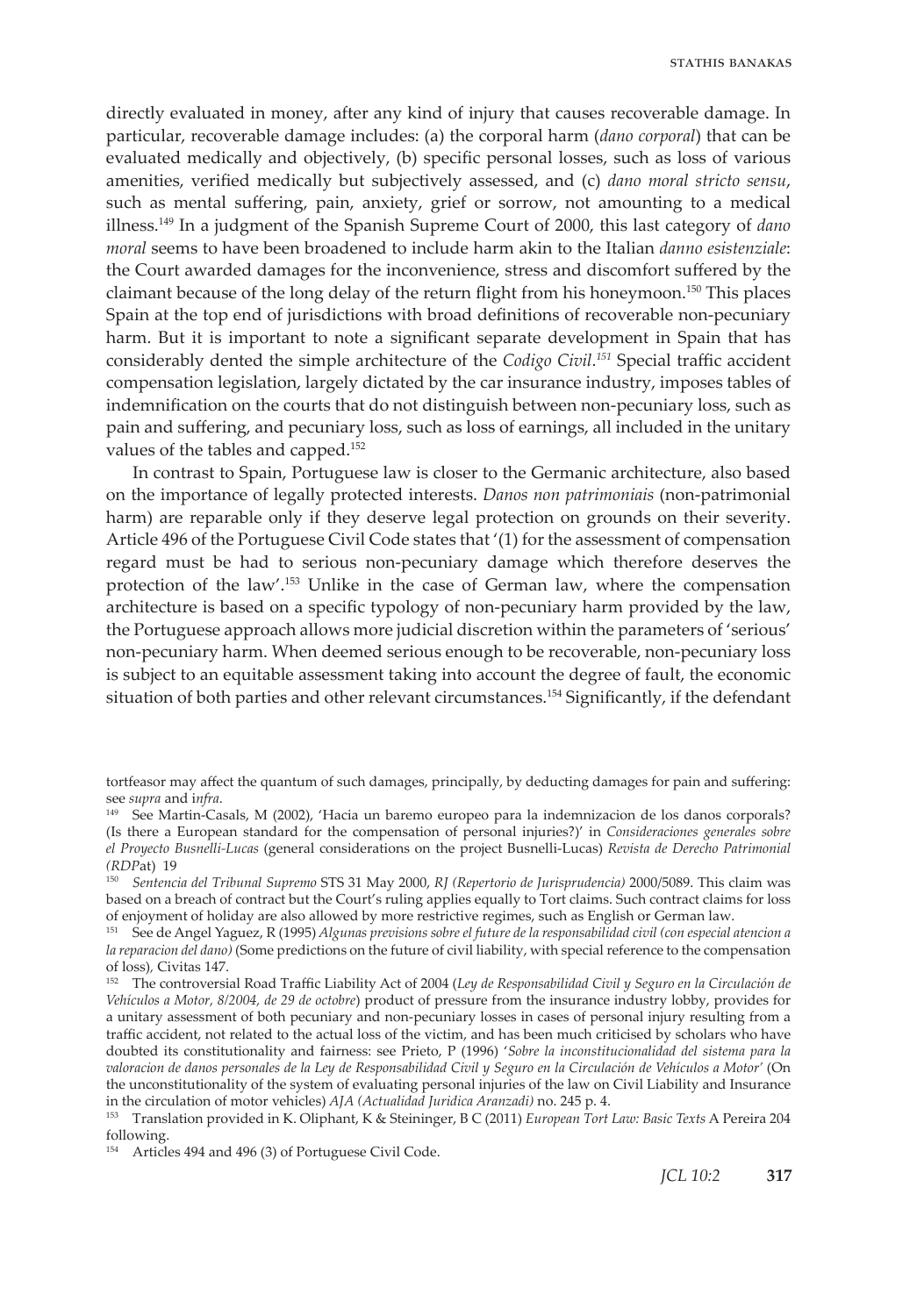is insured the second of these criteria is not taken into account when the victim pursues the claim directly against the insurer,<sup>155</sup> the latter not being, obviously, on an equal economic footing.<sup>156</sup> As is the case with French and Swiss law,<sup>157</sup> Portuguese law also recognises third-party non-pecuniary harm from the personal injury of a very close relative, such as a spouse.<sup>158</sup>

Although liability for intentional physical harm (trespass to the person), was as recently as at the time of Pollock considered by this great light of English law as primarily punitive, after *Donoghue* v *Stevenson* it became clear that liability can also be civil, compensatory, also in Negligence. The law of assessment of personal injury damages developed independently of any general principle or structure of the law damages in general, such as the general principles found in the Germanic tradition, particularly the General Part of the BGH. Non-pecuniary harm from personal injury has been treated always as a recoverable loss in this development, and the case law has adopted working categories of such harm as shown below. English law, like French law and unlike German law, does not place nonpecuniary harm in a special category of harm only exceptionally compensated, but unlike French law has no declared intention of always compensating it whatever its source or manifestation. In a quasi incremental development of precedent the current position is as stated in the leading treatise McGregor on Damages, recently endorsed by the Court of Appeal, as described in more detail below. This shows that specific types of non-pecuniary harm have been compensated in connection with specific torts and are exclusive to these. Thus, loss of amenity and pain and suffering, together with the newly established category of loss of congenial employment are exclusive to personal injury, loss of inconvenience and discomfort to the tort of nuisance, social discredit to the tort of defamation, while loss of enjoyment of a holiday has been compensated both as a result of a personal injury<sup>159</sup> and a breach of contract.<sup>160</sup> The view by English judges of non-pecuniary harm from personal injury is objective,<sup>161</sup> not functional or normative, so there is no scope for the development of a notion of 'somatic' or 'biological' harm as a distinct category, as in Italian law.

Personal injury is a distinct separate damages category in Scandinavian jurisdictions, the other two categories being damage to property and economic loss. All Scandinavian countries have autonomous Civil Liability statutes that are not part of a broader systematic codification of civil law, and these statutes provide specifically for the compensation of pecuniary and non-pecuniary losses arising from personal injury or death in a prescriptive way, intended, significantly, to discourage the further development of the nomenclature. In the case of non-pecuniary losses emphasis is placed on pain and suffering, and special provision is made for the harm to the feelings of the victim of an attack to their "freedom,

<sup>155</sup> See *STJ (Supremo Tribunal de Justiça*) 29 February 2000, *Sumarios de Acordaos Civeis-Edicao Annual* 2000, 70.

<sup>&</sup>lt;sup>156</sup> The interesting question whether this makes good economic sense cannot be pursued here.

<sup>157</sup> See also art. 10:301 (1) of the *Principles of European Tort Law*.

<sup>&</sup>lt;sup>158</sup> In a case, familiar also in these two other jurisdictions, in which the wife of a seriously crippled man in an accident was allowed damages of € 40000 for her loss in being left to live the life of a widow without actually being one, including the loss of sexual relations with her husband: STJ, 8 March 2005, in Geraldes, A (2007), *Temas de Responsabilidade Civil, II, Indemnizacao de Dano Reflexos* (Themes of Civil Liability, compensation of losses by reflection), Almedina.

<sup>159</sup> *Ichard* v Frangoulis [1977] 1 WLR 556

<sup>160</sup> *Jarvis* v *Swan Tours* [1972] 3 WLR 954 (CA)

<sup>161</sup> See *West* v *Shephard* [1964] A. C. 326, and the excellent discussion of these three approaches in Ogus, A (1972), 'Damages for Loss of Amenities: for a Foot, a Feeling or a Function?' (35) *Modern Law Review* 1.

**<sup>318</sup>** *JCL 10:2*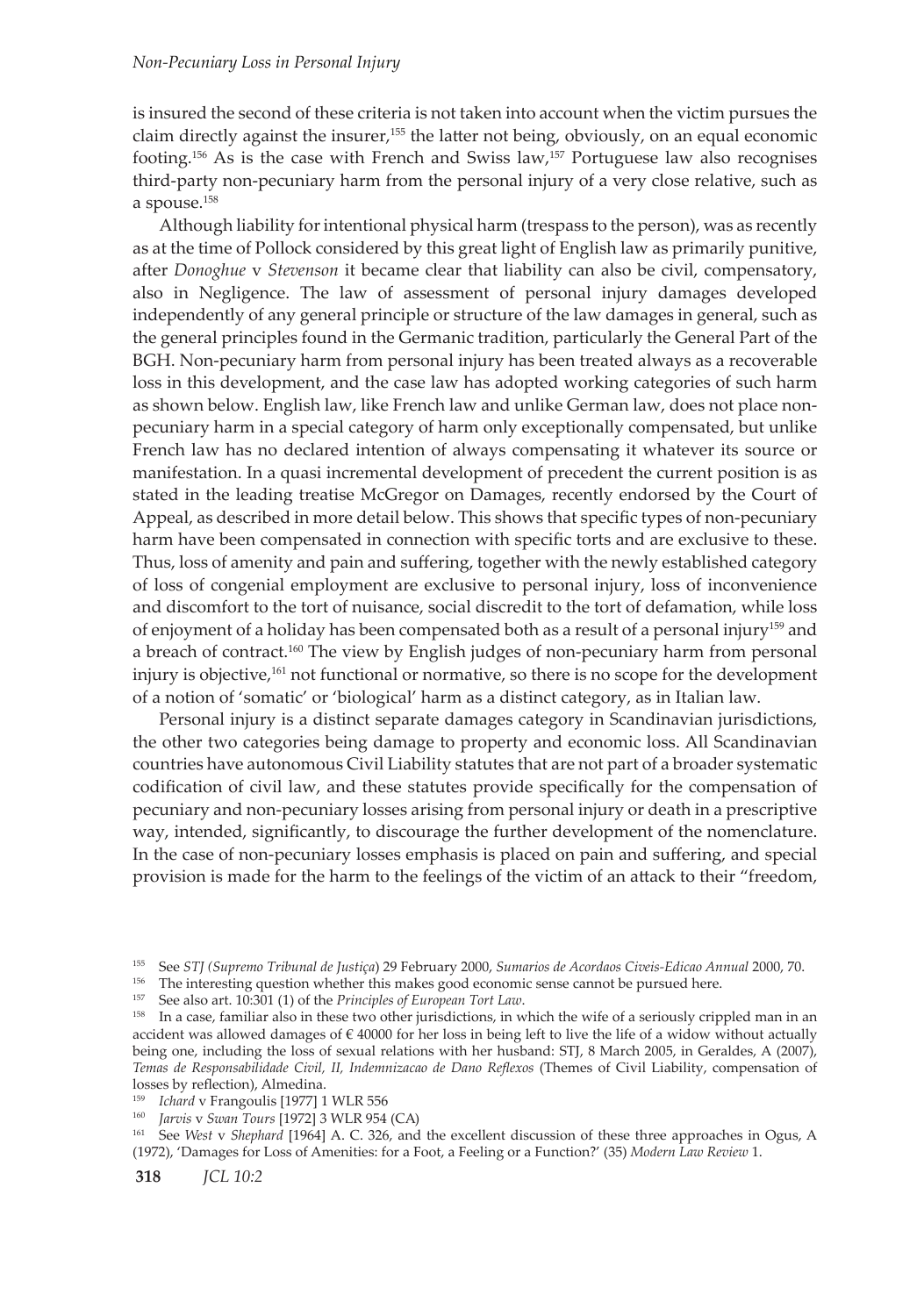peace, honour or person". The Danish and Norwegian legislation seems more restrictive, with compensation limited to those two types of non-pecuniary harm, whereas the Swedish provides for the compensation of three heads of non-pecuniary losses: "defect and detriment", which refers to permanent disability (loss of faculties and amenities), "pain and suffering", seen as dealing with more transient discomfort and "specific disadvantages" for harm that cannot be classified under the previous two headings<sup>162</sup>.

# DETAILED NOMENCLATURES UNDER THE SPOTLIGHT

The need of adopting some method of separating heads of reparable damage and of following a more or less detailed nomenclature has been felt in most, if not all, contemporary jurisdictions, as judges are keen to show that they do not just grab a total figure of nonpecuniary loss from the air, so to speak, but do take into account in a consistent way separate loss types and add up the sums in order to achieve the final figure. That said, judges in all jurisdictions are all the same keen to emphasize that in order to achieve the almost universal goal of full compensation, they reserve the right to find the total greater or smaller than its parts and the final damages award is almost everywhere made as one general award for non-pecuniary loss. A good example of a widely held common position is that of the position of English law to the issue of the relationship of nomenclature and final damages award. Although both Parliament and courts, as well as legal practitioners, make use of different loss types in important ways and in order to advise victims more thoroughly on all possible aspects of their claim, the orthodox view prevailing still today is that all non-pecuniary loss must finally be compensated in a total sum of general damages, not broken down in its constituent parts, unless absolutely necessary, as in the case of the unconscious plaintiff when damages for pain and suffering and loss of amenity must be clearly distinguished.<sup>163</sup> In assessing the total award the judge must, however, start from apportioning a value to the various injuries and categories and related claims fixing a figure for each of them, and then stand back and look at the aggregate figure and consider if, as a total, represents a reasonable amount for the totality of the injury claim.<sup>164</sup> As an English judge put it recently:

"It is in my judgment always necessary to stand back from the compilation of individual figures, whether assistance has been derived from comparable cases or from the JSB165 guideline advice, to consider whether the award for pain, suffering and loss of amenity should be greater than the sum of the parts in order properly to reflect the combined effect of all the injuries upon the injured person's recovering quality of life or, on the contrary, should be smaller than the sum of the parts in order to remove an element of double counting. In some cases, no doubt a minority, no adjustment will be necessary because the total will properly reflect the overall pain, suffering and loss of amenity endured. In others, and probably the majority, an adjustment and occasionally a significant adjustment may be necessary".166

<sup>162</sup> *Swedish Tort Liability Act* ch. 5 section 1.

<sup>163</sup> Because only the latter are compensated in such a case: see *West* v *Shepherd* and more below.

<sup>164</sup> See, for example, *Sadler* v *Filipiak & Another* [2011] *EWCA Civ* 1728 at no. 2, *per* Etherton LJ

<sup>165</sup> Judicial Studies Board, now Judicial College

<sup>166 [2011]</sup> *EWCA Civ* 1728 at no. 34 *per* Pitchford LJ.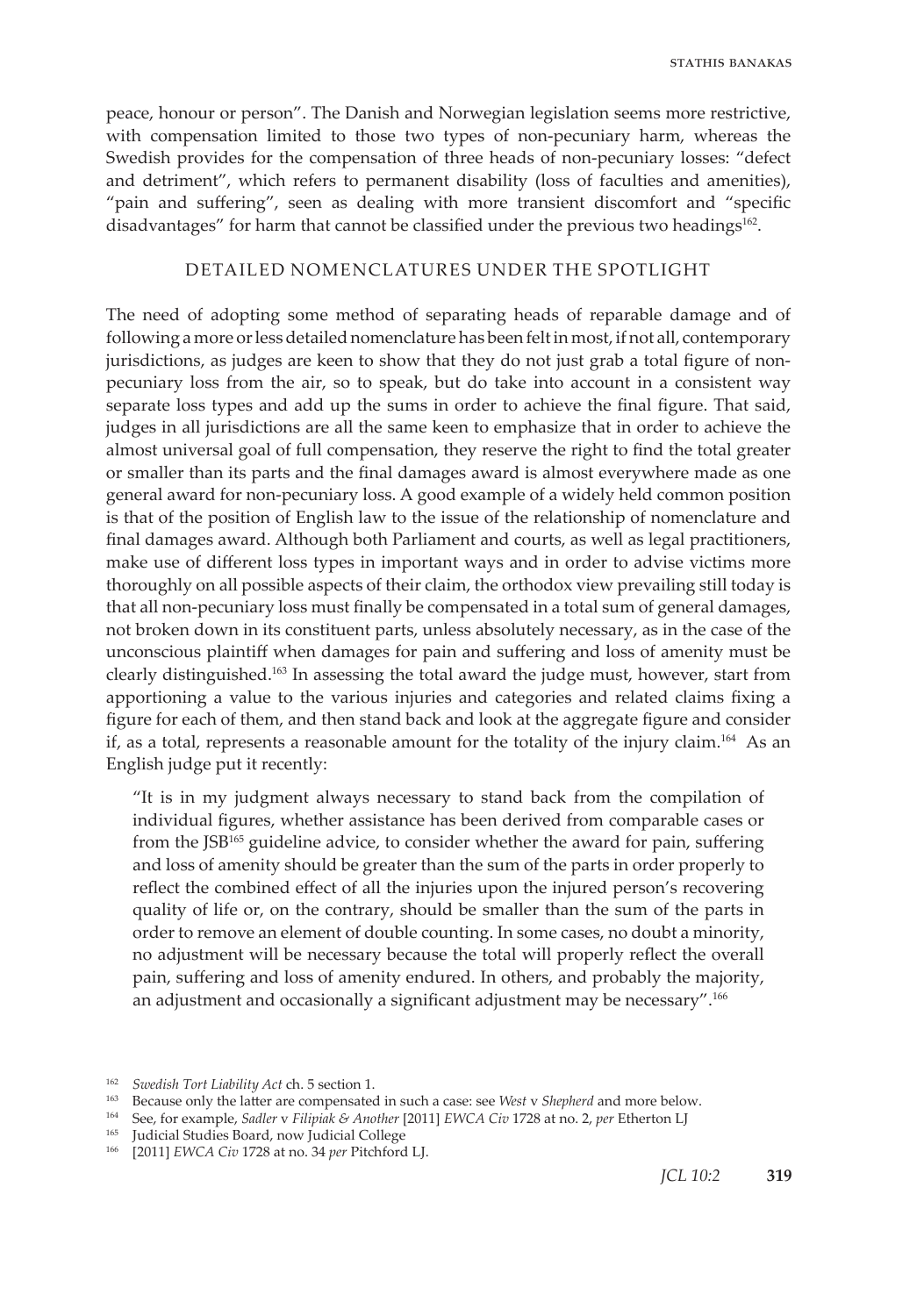### *Non-Pecuniary Loss in Personal Injury*

This holistic conception of non-pecuniary loss is shared by French and German law and other major jurisdictions, and, in the case of the common law, is ingrained in the common law history of general damages as damages 'at large' that need not be specifically claimed or pleaded. It may be explained in different ways, both practical and ideological. One argument in favour may be that it is less open to the commodification criticism, as at the end of the day the judge has the freedom to determine an overall sum for nonpecuniary loss according to his or her conscience and reasonable judgment, not bound by price-tags for injuries and categories of harm, but only guided by nomenclatures and compensation guidelines or tables, such as the *Schmerzengeldtabellen* in Germany, or in England *maxim*a set and reviewed by the Court of Appeal, the Judicial College guidelines and the recording of awards in similar cases in Kemp & Kemp, for reasons of uniformity and relative certainty.

All this does not mean, of course, that nomenclatures and compensation tables are not necessary to make possible a meaningful discourse between victims, injurers, third party payers, including insurers, and, last but not least, lawyers, legislators and judges, as they are the only way to achieve certainty and uniformity and in order to help avoid not only the under-compensation, but, also, the overcompensation of the victim, when heads of damage are not properly defined and are confused. Thus the French *Cour de Cassation* despite its strong commitment to the principle of full compensation (*reparation integrale*) which dictates that the overall amount, according to the judge's fair and reasonable assessment, covers holistically all the victim's injuries and losses, has insisted that different heads of loss must not be confused in the judgment, for example, in one case, the aesthetic or disfigurement loss (*prejudice esthetique*) with pain and suffering (*souffrances*). Because of all the above reasons, reasonably clear, workable nomenclatures are everywhere considered very desirable, and the issue has also attracted the consistent interest of the EU and Council of Europe Institutions in promoting a clarification and systematic definition of nomenclatures of personal injury damages.<sup>167</sup> But little significant progress has been made in this direction in European law and also in most national jurisdictions, with the notable exception of France.

In France the pressure to modernise and clearly map the nomenclature, particularly of non-pecuniary harm, had been building up in the light of the importance of the solidarity principle in French political and social life, producing a need to identify more clearly those heads of damage for which Social Security agencies could be reimbursed for benefits paid to personal injury victims.168 In principle, social security benefits were intended to indemnify

Benefits) Act 1997 opts for the approach of 'listed' benefits (in Sch. 2, Col 2) leaving little for the courts to do (but see *Rand* v *East Dorset Health Authority* (no 2) [2001] PIQR Q1), and does not need to rely on a jurisprudential

<sup>&</sup>lt;sup>167</sup> See for example the *Council of Europe Resolution on Compensation for Physical Injury or Death, Resolution 75-7* of 14 mars 1975. Interestingly, the Council's recommendation adopts a generic nomenclature of: "*préjudice esthétique, douleurs physiques et souffrances psychiques*" (esthetic harm, physical pains and psychological sufferings) (nos. 11-13). In a separate development, a group of specialists was formed under the auspices of the European Parliament to look into the possibility of harmonizing European nomenclatures and insurance regimes for traffic accidents, under the chairmanship of Professor Francesco Busnelli, in which the author of this paper took part as an expert on English law. The group issued a declaration in its final meeting at the Academy of European Law in Trier, Germany, in 2000, which resulted in an European Parliament Proposal of a Draft Disability Scale in 2003: see Groutel, H (2000) *La rationalisation de l'appréciation médico-légale des préjudices non*  économiques (The rationalisation of the medico-legal assessment of non-economic injuries) *Responsabilité civile et assurances* Repères.<br><sup>168</sup> On the specific issue of recoupment of social security benefits, in England the Social Security (Recovery of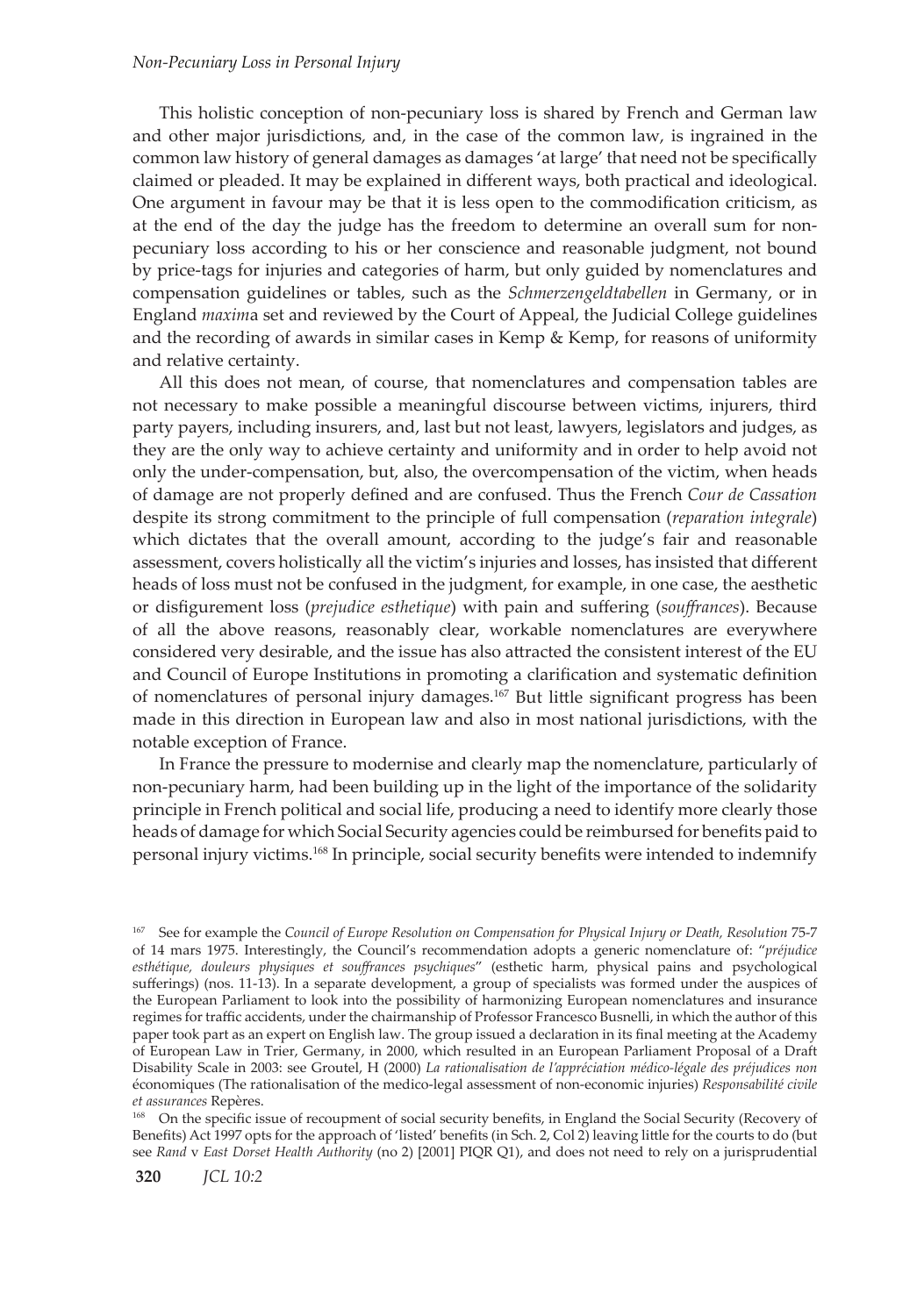pecuniary losses and not what were seen as 'personal' non-pecuniary losses (such as pain and suffering and the like), but the old head of damage, known for decades as *'Incapacité Permanente Partielle' (IPP)* (Partial Permanent Incapacity),*<sup>169</sup>* included all the consequences of incapacity, both pecuniary and non-pecuniary, and contributed to a significant degree to the uncertainty in this area. The need for a new more detailed and clearer nomenclature led to several reform proposals, most notably by groups chaired by Professor Lambert-Faivre and Judge Dintilhac,170 a judge of the *Cour de Cassation* charged with the task of coordinating a working group mandated by the Ministry of Justice. The recommendations of this working group aimed at a methodical classification that would reassemble the different heads of damage were behind an important legislative reform of social security law that took place in 2006. <sup>171</sup> This legislation introduced a new principle on social security benefit reimbursements, according to which reimbursement claims by subrogation of social security organisations against third parties (tortfeasors and their insurers) must be exercised 'head by head' ('*poste par poste'*) and only for those payments to the victim that compensate losses for which social security bodies had assumed responsibility, excluding losses of a "personal character" ("à *l'exclusion des préjudices à caractère personnel*").172 Tidying up the finances of social security organisations had, therefore, the considerable side effect of revolutionising the nomenclature of personal injury heads of damage, described by an eminent French expert as a 'Copernican revolution'.173 When recent legislation obliged the courts to detail all heads of damage in their awards the 'nomenclature Dintilhac' came handy and was quickly endorsed by the *Cour de Cassation* after a simple circular of the French Ministry of Justice.174

Before taking a closer look at the nomenclature Dintilhac, it is worth pointing out that the need for some general categorisation of compensating personal injury loss was also felt by English law, which first, unlike American law, abandoned the general practice of using juries to assess 'damages at large' in 1966,175 and then, four years later, in *Jefford* v

<sup>171</sup> *Loi* n° 2006-1640 du 21 *décembre 2006*.

development of an appropriate nomenclature, as in the case of the legislation in France.

<sup>&</sup>lt;sup>169</sup> Measured according to the degree of incapacity, from minor to almost complete.

<sup>170</sup> *Rapport Lambert-Faivre sur l'Indemnisation du dommage corporel,* Octobre 2003 (Report Lambert-Faivre on the compensation of personal injury, October 2003),<http://www.ladocumentationfrancaise.fr/ezexalead/search?Se archText=LambertFaivre+&cat%5BGroupeThematique%5D=&n=slDocFrancaise>(Retrieved 13.08.2015); *rapport Dintilhac en vue de l'élaboration d'une nomenclature des préjudices corporels*), juillet 2005 (Report Dintilhac with a view of elaborating a nomenclature of personal injuries, July 2005), <http://www.ladocumentationfrancaise. fr/rapports-publics/064000217-rapport-du-groupe-de-travail-charge-d-elaborer-une-nomenclature-desprejudices > (Retrieved 13.08.2015)

<sup>&</sup>lt;sup>172</sup> Loi n° 2006-1640 du 21 décembre 2006 was meant to deal with general issues of the financing of social security but almost accidentally, as this was not originally its intention, this law introduced a new article 25 in the Social Security Code, modifying articles 31 of Loi du 5 juillet 1985 and Loi 376-1 C. *séc. soc*. : "*Les recours subrogatoires des caisses contre les tiers s'exercent poste par poste sur les seules indemnités qui réparent des préjudices qu'elles ont pris en charge, à l'exclusion des préjudices à caractère personnel*" ("The subrogatory claims by social security authorities against third parties are exercised head by head with regard only to payments for harm that have been made, and exckuding harm of a personal nature") .

<sup>173</sup> Pierre, P (2013), '*La nomenclature des préjudices extrapatrimoniaux – Etat actuel du droit français'* (The nomenclature of non-patrimonial losses-Current state of French law) p. 1 (unpublished, copy on file).

<sup>174</sup> *Circulaire de la Chancellerie du 25 février 2007* (Circular of the Chencellery, 25 February 2007); See *Cour de Cassation. 2*ème *chambre civile*, (Secnd civil Chamber), 28 mai 2009, n° 08-16829, *Responsabilité civile et assurances* 2009. *commentaire* 202, adopting several definitions of heads of damage proposed by the nomenclature Dintilhac. <sup>175</sup> *Ward v James* [1966] 1 QB 273 (CA): The reason was, according to Lord Denning MR (t p. 29), that leaving the damages at large to the jury does not achieve the desirable goals of accessibility, uniformity and predictability of damages for personal injury victims.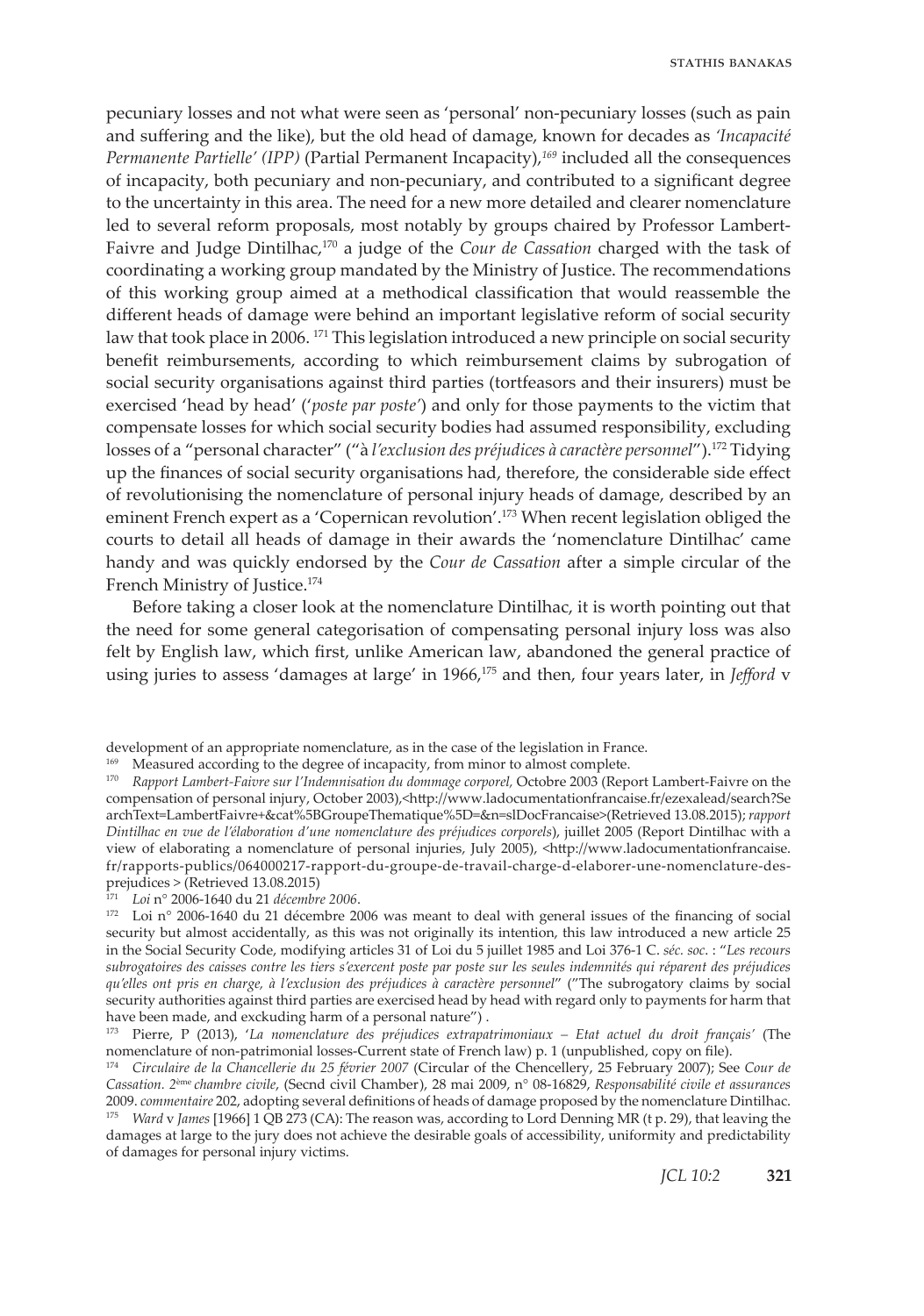#### *Non-Pecuniary Loss in Personal Injury*

*Gee*<sup>176</sup> adopted a clear distinction between three general heads of damage, which the judges ought to distinguish in assessing damages in personal injury cases: (1) Accrued pecuniary loss; (2) Non-pecuniary loss; (3) Loss of future earnings. This official nomenclature had previously being enriched with a sub-division of non-pecuniary loss damages in damages for pain and suffering and damages for loss of amenity.177 Pain and suffering is understood in English law as referring to individual, personal, grief, distress discomfort and anxiety, including the so-called litigation anxiety and distress caused by the knowledge of a shortened life-expectancy. Loss of amenity is understood objectively as loss of physical integrity and human dignity of a complete person, including what is shown under the circumstances to be special, subjective, amenity losses, such as the loss of enjoyment of a particular activity, like playing a musical instrument, or the loss of an enjoyment of a sport.<sup>178</sup> Furthermore, damages for non- pecuniary harm may be seen as a gift to the victim, in the sense that no deduction of collateral benefits is allowed and no regard to the use of the money by the victim is paid. The Judicial College guidelines address a detailed ontology of types of harm, injuries and other conditions under the general head of non-pecuniary loss, and the case law has added a new head of damage to the nomenclature, the loss of congenial employment arising from a personal injury. This loss was said by a judge to be "well-recognised as a separate head of damage", $179$  and the leading reference work on the English law of Damages concedes that the courts regard it as a non-pecuniary loss separate from the loss of amenities.<sup>180</sup> Additionally, unwanted pregnancy now seen as a personal injury<sup>181</sup> represents a new head of non-pecuniary loss leading to the compensation of the birth of an unwanted child.<sup>182</sup> But if the nomenclature for non-pecuniary losses arising from personal injuries recognised by courts in England is currently restricted to three heads of damage (or four, with the addition of birth of an unwanted child loss,): pain and suffering, loss of amenities and loss of congenial employment, it is important to note that a broader nomenclature applies across the spectrum of Tort liability for non-pecuniary losses, beyond those arising from a personal injury *stricto sensu*, officially endorsed in the latest case of *Simmons* v *Castle & Others*,<sup>183</sup> by a top-heavy Court of Appeal.<sup>184</sup> The Court of

179 See *Hale* v *London Underground* [1993] *P. I. Q. R.* Q30 at Q 39, Otton J.

182 Set in *Rees* v *Darlington Memorial Hospital NHS Trust* (above) at the "conventional" sum of £15000.

183 [2012] *EWCA Civ* 1288

<sup>176 [1970] 2</sup> QB 130 (CA)

<sup>&</sup>lt;sup>177</sup> Because of the former not being available to an unconscious victim: See more below. There is still no clear distinction in English law between loss of amenity as the loss of a faculty and loss of amenity as the loss of enjoyment of faculty.

<sup>&</sup>lt;sup>178</sup> Pain is more personal, pleasure is more universal!

<sup>&</sup>lt;sup>180</sup> *McGregor on Damages* (2009) 18<sup>th</sup> edition, London, no. 35-270. This loss is also compensated in, among other jurisdictions, German law, but not as a separate head of damage: see among the cases *Oberlandsgericht Koeln*, *Versicherungsrecht* 1992, 714; *Muenchener Kommentar zum Buergerlichen Gesetzbuch* (2007) Band 2 Para 241-432, 5th ed. Para. 253 no. 41 486. German courts also compensate the change of school by the victim because of their injuries: see *Oberlandsgericht Hamm* OLG Rechtsprechung 1999, 256; *Muenchener Kommentar zum Buergerlichen Gesetzbuch* Band 2 Para 241-432 *id*.

<sup>&</sup>lt;sup>181</sup> As *McGregor* supra, note 180, at 35-271, seems to accept. However, it is submitted that it is better seen as a violation of private autonomy and not *stricto sensu* personal injury, as is clear from the judgments of the House of Lords in the leading case of *Rees* v *Darlington Memorial Hospital NHS Trust* [2004] 1 A.C. 309. The issue cannot be fully discussed here, but such a view is consistent with a more conservative common law ideology that would be reluctant to expand remedies in the absence of physical corporal impact generally for violations of the right to private autonomy (despite the clear direction to the contrary by the Human Rights Act 1998). As already mentioned, unwanted pregnancy is seen as the mother's personal injury in German law: *supra*.

<sup>184</sup> The Lord Chief Justice of England and Wales, the Master of the Rolls and the Vice-President of the Civil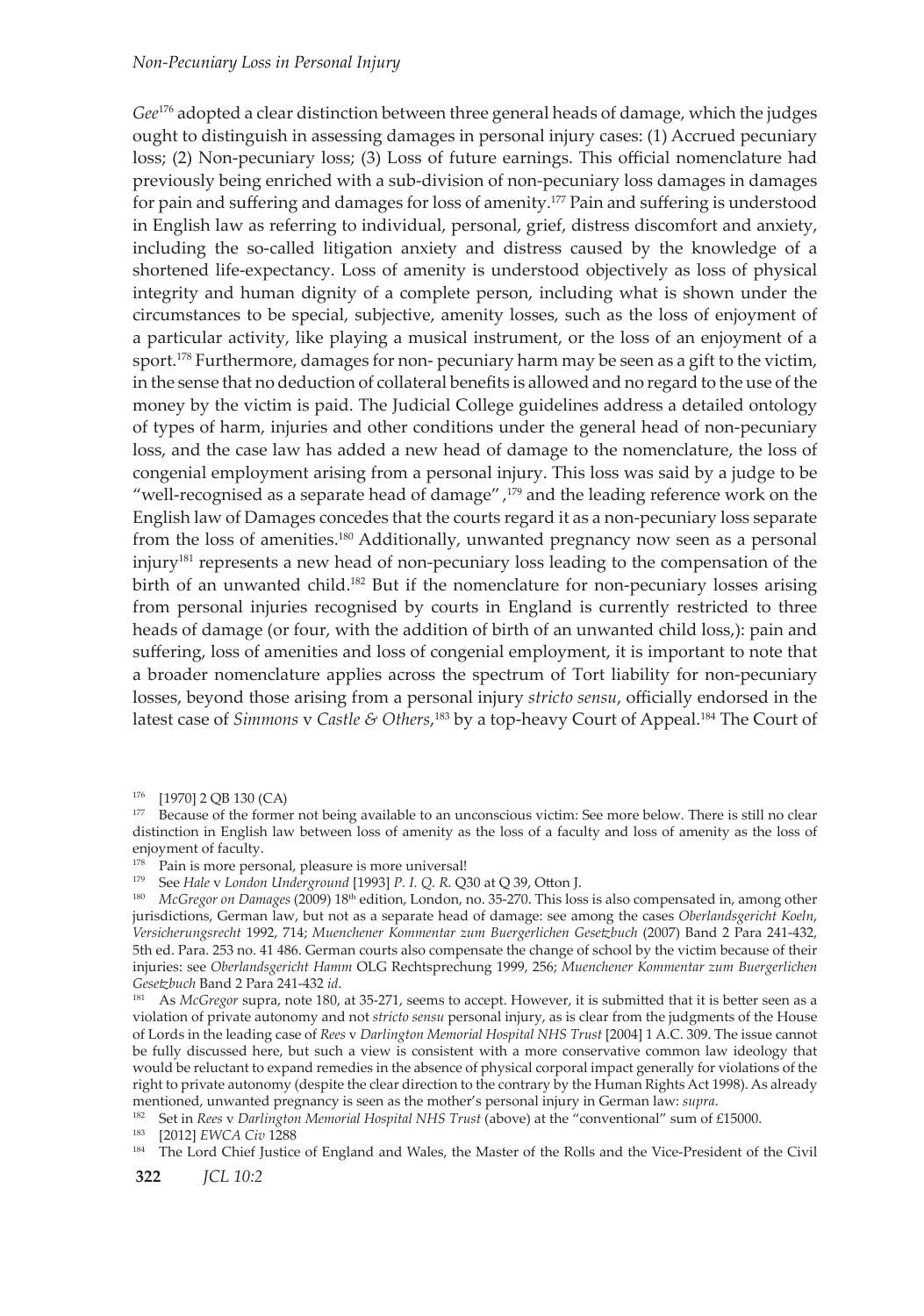Appeal referred to the nomenclature used in the classic treatise McGregor on Damages,<sup>185</sup> recognising non-pecuniary losses from all torts as being of five kinds: (i) pain and suffering, (ii) loss of amenity, (iii) physical inconvenience and discomfort, (iv) social discredit, and (v) mental distress. There is no mention of congenial employment as a separate head of damage in cases of personal injury and we must assume that for the Court of Appeal in *Simmons* this head is subsumed to that of loss of amenities.

Returning to the nomenclature Dintilhac, which, because it is unique in its scope and detail in Europe and therefore ground breaking, deserves a more lengthy analysis, two general features need to be underlined: First, the basic distinction between temporary and permanent non-pecuniary losses, i.e. losses suffered before and after the medical stabilization of the victim's injuries, discussed earlier. The obvious advantage of the distinction for the victim must be that such losses can be proved with greater certainty and accuracy than (future) permanent losses over which payers have may have more room for dispute. Secondly, the nomenclature Dintilhac has been intentionally left incomplete, to allow the courts to add new heads of damage as they see fit in the exercise of their sovereign power to apply the basic principle of full compensation (*reparation integrale*).186

A third feature of the Dintilhac nomenclature is that is more detailed in setting out of both types and methods of assessment of non-pecuniary losses, than any other anywhere else in Europe or beyond. It also addresses with a certain degree of boldness the controversial issue of the extent to which compensation for non-pecuniary loss can be assessed on a normative, objective or functional, personal basis. The Dintilhac list starts with the "temporary functional deficit" ("*déficit fonctionnel temporaire" (DFT*). This is the temporary invalidity, partial or total, including all the consequences of the invalidity suffered by victims in their private lives, before the stabilization of their injuries and including the time of hospitalisation, the loss of quality of life and usual pleasures of normal life during the traumatic illness.<sup>187</sup> Usual pleasures of life include the temporal

185 18th edition, *supra* note 180, ch. 3.

187 This is the definition of the *DFT* by the *Cour de Cassation*: Cass. *2e civ.* (Second Civil Chamber) 28 *mai* 2009 no. 16829, *Responsabilite civile et assurances* 2009, c*ommentaire* 202, *Revue Trimestrielle de Droit Civil* 2009, 534, note

Division of the Court of Appeal This was done in a consented appeal in which the main issue an increase by 10% of the amount of awards for personal injury and other damages from 1st April 2013, to facilitate implementation of the new legislation on litigation funding which removed the obligation of the losing party in personal injury litigation to pay the fee of the successful lawyer of the other party in conditional fee agreements, thus burdening the successful claimants' damages awards, which needed as a result to be increased by 10% to restore fairness, according to the author of the report behind the legislation..

<sup>&</sup>lt;sup>186</sup> An important limitation of the nomenclature Dintilhac lies in the fact that, under the French system of a separate regime of administrative civil liability, subject to the administrative jurisdiction headed by the Council of State (*Conseil d'Etat*), it only applies to claims under the jurisdiction of the civil courts, and not claims that need to be submitted to the Administrative courts. Significantly, the Council of State has refused to follow this nomenclature: see *Conseil d'Etat, avis du 4 juin 2007*, *Lagier*, n° 303422 et 304214, *JCP (Jurisclasseur periodique) Sommaire* 2007, 1840, note G. Vachet. The Supreme Administrative Court insists in applying its own more limited nomenclature, recognizing the following heads of damage: recognized pecuniary losses are health expenses, expenses related to a handicap, loss of earnings, professional and educational consequences of the injury and other pecuniary losses linked to the injury. Recognized non-pecuniary losses continue to be compensated under a general head of damage or, in certain cases, by a classification more reduced than that used by civil courts, such as "physical and moral suffering" (*souffrances physiques et morales*), aesthetic loss (*préjudice esthétique*) and the troubles of everyday existence (*troubles dans les conditions d'existence*)considered independently from their pecuniary consequences. Thus victims of injuries caused by administrative employees (e.g. in public hospitals) may be treated differently and less favorably than victims of actions of private persons. This has been duly noted by commentators in France, who rightly point out that this discrimination is unfair for the victims, who cannot, of course, always choose where and by whom they are injured!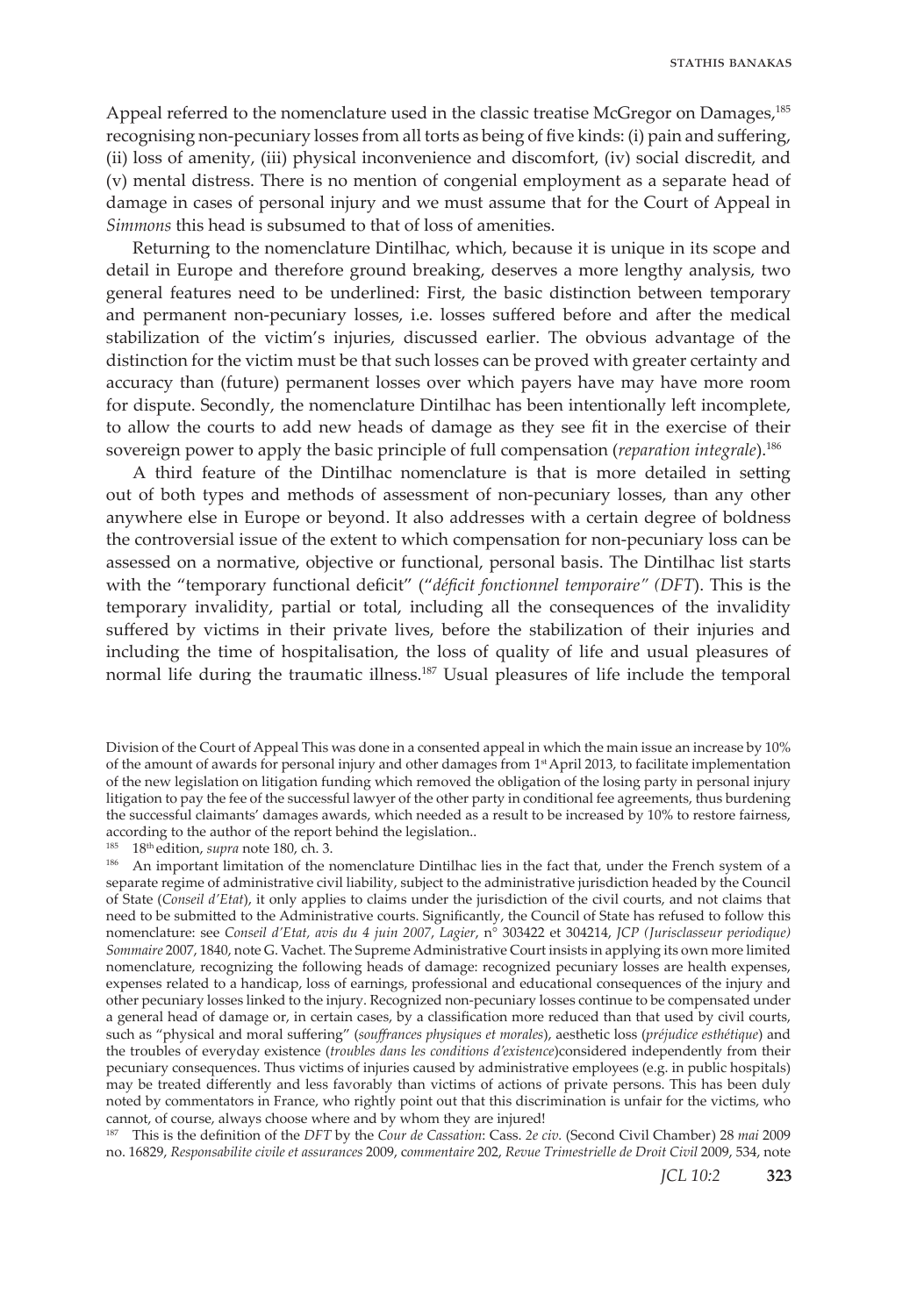#### *Non-Pecuniary Loss in Personal Injury*

loss of enjoyment by the victim until the time of stabilization of the injuries of a special recreational activity, sport or hobby known as '*prejudice d'agrement'* (see below).188 It is clear that in nominating the basic non-pecuniary loss 'functional deficit', the Dintilhac nomenclature favours a functional quasi-scientific method of assessment by experts rather than a normative-objective method leaving the evaluation of this loss to the judge, as is the case in English law and certain other jurisdictions.<sup>189</sup> Next in the list of temporary losses is the head "suffering" (*souffrances endurees*), which covers the physical, psychological and moral suffering before the stabilization of the injuries.190 This is graded on a scale of 1 to 7, again, by an expert. In specifying what is included under this head of damage, and as is generally the case with all injury types, French case law offers the richest *florilegium* of the judicially recognized ontology of suffering in Europe: including not only pain, anxiety, distress and the like, but also fear (for example, after a plane crash or a rape), and behavioral problems of isolation, avoidance, self-immersion, feelings of revenge or rebellion caused by the injury. It is significant to note again that suffering resulting from sexual or other assaults has to be pleaded and indemnified in detail (*poste par poste*), and that a general single claim for moral damage (*prejudice moral*) resulting from such an assault, is no longer acceptable.<sup>191</sup> Importantly, this head of damage, which evidently corresponds to the pain and suffering loss type in English law, merges with the 'permanent functional deficit' after the stabilization of the victim's injuries, and ceases to be a distinct head of damage.

Third in the French nomenclature of temporary non-pecuniary harm is the 'temporary aesthetic harm", referring to the change of the physical appearance of the victim between the injury and settlement or adjudication, also graded on a scale of 1 to 7 by an expert. This loss type particularly exemplifies the difficulty of keeping loss types separate in order to avoid overcompensating the victim, as it is possible that any disfigurement or aesthetic harm may impact on other heads of damage, such as the professional (earnings) loss, the functional deficit (for example, loss of one's voice, use of crutches) or the victim's sexual or family life and recreational activities,<sup>192</sup> which as seen below are considered separate heads of the nomenclature. Detailed nomenclatures can indeed have this effect of separate heads of damage intersecting and creating a risk of overcompensation, which is rather embarrassing as this was a risk that the adoption of a detailed nomenclature was intended to avoid in the first place. Ontologically, temporary aesthetic harm includes not only the disfigurement itself, but also such harm as that of the victim's self-perception being

P. Jourdain.

<sup>&</sup>lt;sup>188</sup> There is no separate head in the nomenclature Dintilhac for such temporary loss, but if after the injuries are stabilized such a loss remains, it is recognised as a separate head of permanent loss. This seems sensible, as the temporary inability to enjoy a hobby that ceases after treatment and stabilization can be seen as difficult to assess on its own. Nevertheless, the Cour de Cassation, in its concern to uphold the fundamental principle of full compensation (*reparation integrale*), has insisted that a separate head of '*prejudice d'agrement temporaire*' (temporary loss of enjoyment), should be recognised by the courts, contrary to the line taken by Dintilhac.

<sup>&</sup>lt;sup>189</sup> See Ogus supra note 161; this French technique is in line with previous practice, when the IPP was also measured 'scientifically' ("*au point"*)

<sup>190</sup> Le Roy, M, Le Roy J-D, and Bibal, F, (2013) *L 'Evaluation du Préjudice Corporel* (The evaluation of personal injury) 19th ed. LexisNexis 123

<sup>191</sup> See *Gazette du Palais*, 9 & 10 *juillet* 2009, *dossier spécial, 'l'indemnisation des victimes de violences sexuelles'* (Special file : the compensation of victims of sexual violence).

 $192$  As, for example, if the victim does not dare to wear a swimming suit anymore and is, therefore, deprived of the pleasure of swimming (which would normally fall to be considered under the head of '*prejudice d'agrement*', on which see below)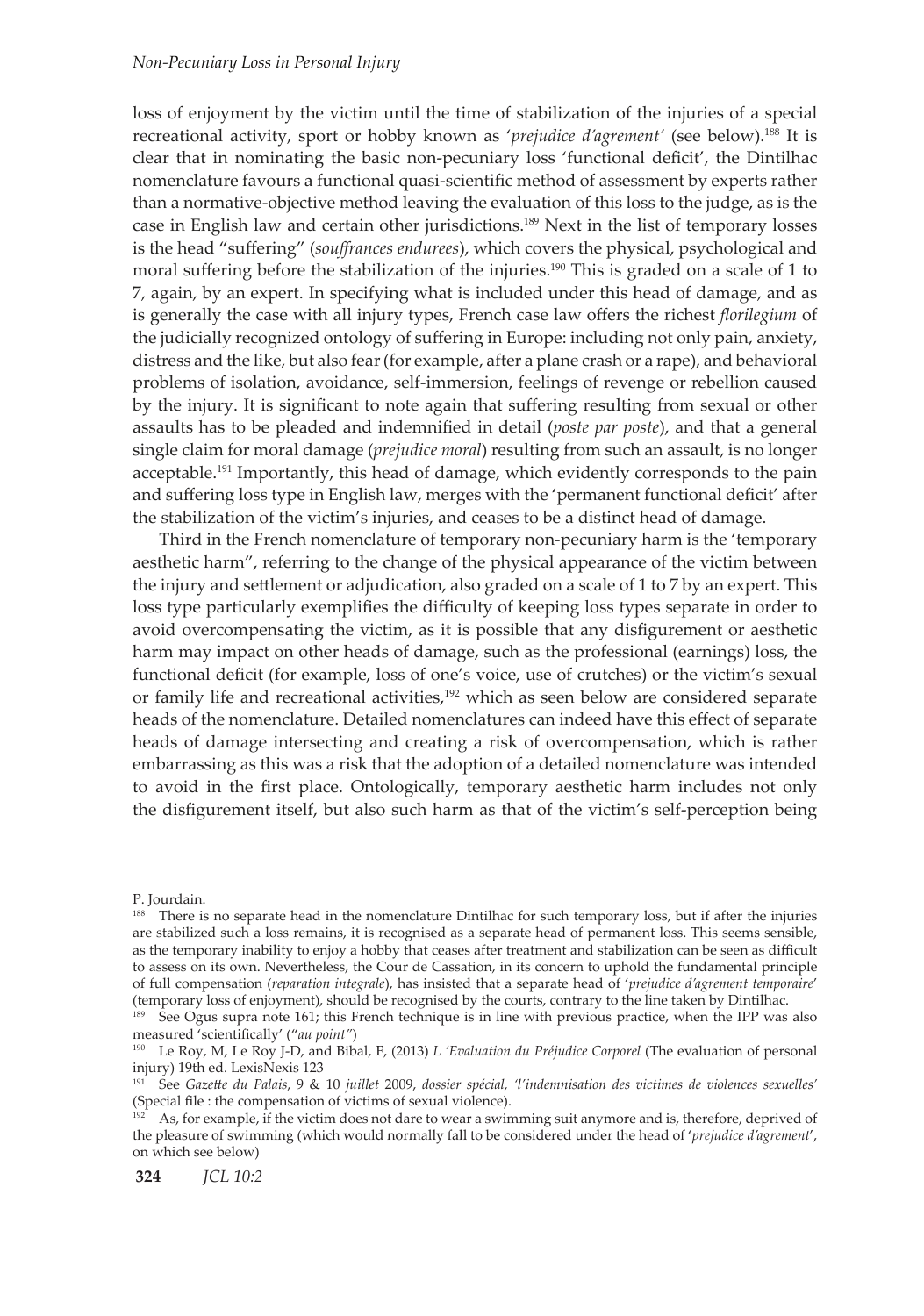diminished, or the change of the aesthetic habits of a sexually assaulted woman. It is a loss type that can be more significant as temporary loss, before stabilization of the victim's medical condition, than permanent. And it is highly subjective, both in duration and in terms of characteristics and personal circumstances of the victim, including age, gender, occupation, social and professional habits and the like.<sup>193</sup>

Moving on to future, permanent losses, the list Dintilhac confines the compensation of the 'permanent functional deficit' ("*déficit fonctionnel permanent" (DFP*), to the physiological only consequences of the incapacity caused by the injury, to the exclusion of all pecuniary ('patrimonial') consequences, such as future loss of earnings or professional losses, unlike the previously used head of loss known as IPP (*incapacite partielle permanente-*permanent partial incapacity). This was, besides, the main reason for which a new nomenclature was needed, as already discussed above. Thus damages awarded for permanent functional deficit are not subject to deduction on account of social security benefits paid for the invalidity, which are now clearly to be seen as aiming at the compensation of pecuniary consequences only. This is a position, with which English law and several other jurisdictions broadly, but not so clearly, agree.<sup>194</sup> As before Dintilhac, the evaluation of the *DFP* is in the hands of experts and is done on a percentage basis. Experts must take into account not only the impairment of physiological (physical or psychological) functions but also permanent pain (*douleurs permanents-douleurs fantômes*), the loss of quality of life, and the troubles of everyday existence, personal, family and social that continue after the consolidation of the claim.195 While the impairment (incapacity) is still to be evaluated *au point*, as the *IPP* was under the earlier regime,196 with each point's value being proportionate to the degree of incapacity and reversely proportionate to age197 the pain and suffering (*souffrances*), although generally taken into account together with the evaluation of the degree of incapacity, sometimes requires a separate evaluation of its 'intimate aspect' (*aspet intime*)198 from its functional aspect (aspet fonctionnel). The *DFP* comprising both pain and suffering and loss of amenities, is calculated, therefore, overall on an objective "scientific" basis. Any special subjective circumstances of the victim that add to this objectively functional loss are, however, to be taken into account separately, under the head of 'loss of enjoyment' (*préjudice d'agrément),* a head of damage already developed in the case law with many conceptual fluctuations, but now expected to be used with greater clarity, and in the more specific sense of regarding only the compensation of the loss of a specific activity, sport or leisure,<sup>199</sup> which the victim can prove they enjoyed regularly before the injury. In this sense

<sup>193</sup> Aesthetic loss is seen as much more serious, at its 'maximum', for an unmarried young woman and at its 'minimum', for example, for an aged man whose job does not involve beauty looks: Le Roy, M, Le Roy J-D, and Bibal, F, (2013) *L 'Evaluation du Préjudice Corporel* (The evaluation of personal injury) 19th ed. LexisNexis 129.

<sup>194</sup> No deductions of so-called collateral benefits are allowed under English law from the part of the award intended to compensate the victim's non-pecuniary harm (pain and suffering and loss of amenity).

<sup>195</sup> *Cour de Cassation. 2*ème *chambre civile* (Second Civil Chamber) 28 *mai* 2009 n° 08-16829.

<sup>&</sup>lt;sup>196</sup> But now the use of each point of deficit is limited to quantifying the incapacity only and is not taken into account to quantify also economic-professional consequences as before (see the criticism of the system of *calcul au point* by Lambert-Faivre, Y, & Porchy-Simon, S (2008) *Droit du dommage corporel, systemes d'indemnisation* (Law of Personal Injury, systems of compensation) Paris Dalloz, 6<sup>th</sup> edition, 227-230)

<sup>197</sup> Le Roy, M, Le Roy J-D, and Bibal, F, (2013) *L 'Evaluation du Préjudice Corporel* (The evaluation of personal injury), 19th ed., Paris, LexisNexis no. 142, 133.

<sup>&</sup>lt;sup>198</sup> E.g. depression, grief for lost bodily functions, suffering caused by medical treatment.

<sup>&</sup>lt;sup>199</sup> According to the courts, this head of damage includes the victim's inability to engage in "activités spécifiques, ludiques, culturelles, sportives, de loisir, ou associatives" ("specific, ludic, cultural, sportive, holiday or mating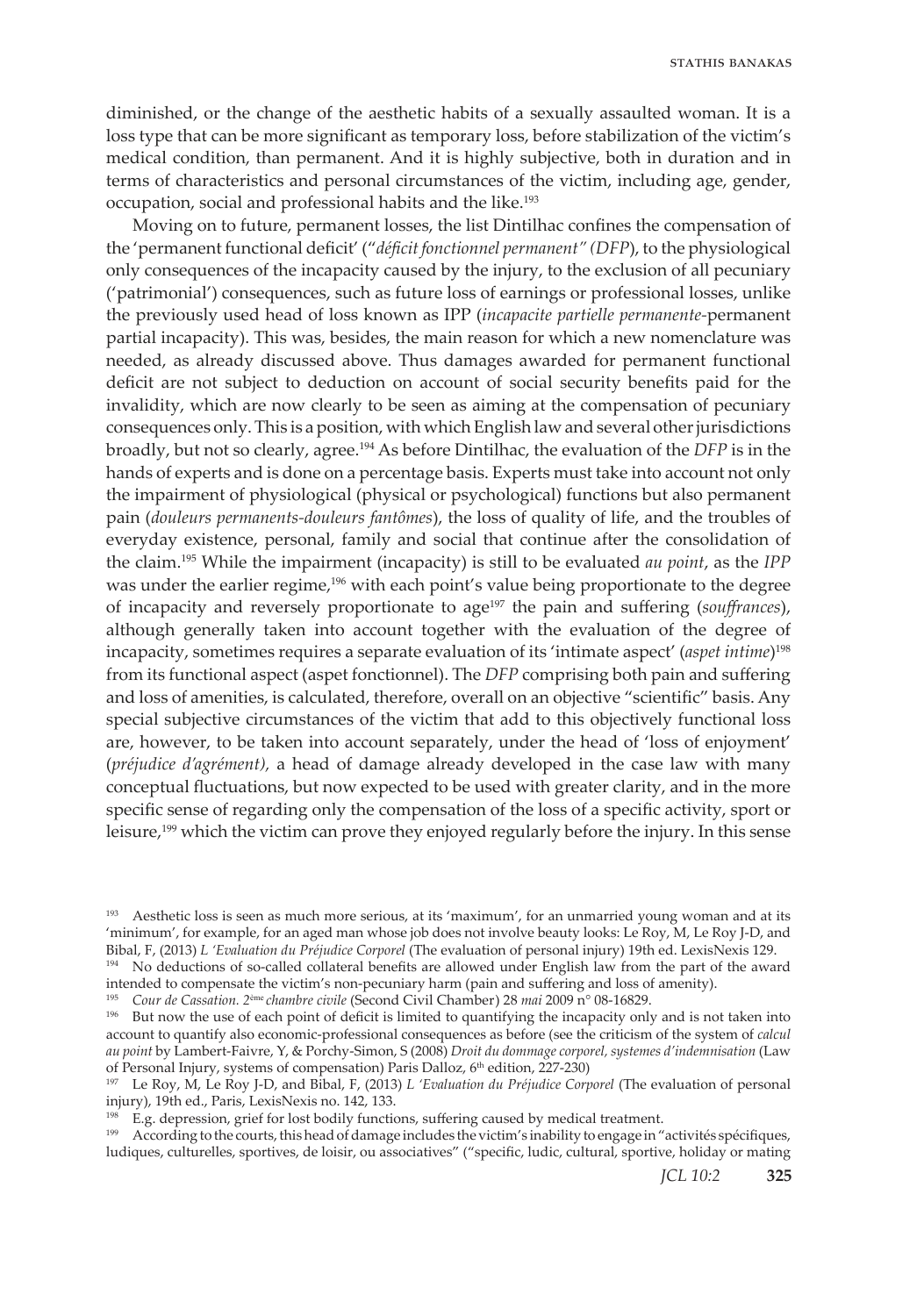### *Non-Pecuniary Loss in Personal Injury*

the French nomenclature is clearer than the English and the nomenclature in several other jurisdictions where both the objective physiological impairment and the subjective loss of enjoyment of a specific activity are dealt with under the same head of 'loss of amenity'. However, it should be noted that English and, also, German law, as well as other European jurisdictions, see as a separate *ontological* category the loss of the capacity to enjoy a sport, free time or a hobby, or even the chance to develop a hobby.200 Significantly, and inevitably, in French law<sup>201</sup> this loss is compensated solely on the basis of the sovereign appreciation of the trial judge, i.e. normatively, not determined by expert "scientific" evaluation.

The list Dintilhac continues with the 'permanent aesthetic loss' (*préjudice esthétique permanent*), evaluated this time by experts on a scale of 1 to 7, a head of damage that aims to compensate the permanent aesthetic alteration suffered by the victim.202 As in the case of the temporary aesthetic damage, the particular circumstances and complaints of the victim must be taken into account.<sup>203</sup> And again as in the case of the temporary aesthetic damage, permanent injury to physical appearance can be a constitutive element of other heads of permanent injury at the same time, such as *prejudice professionnel* (professional loss), *prejudice sexuel* (sexual loss), *prejudice d'etablissement* (loss of establishment),or *prejudice d'agrement* (*supra*). The next head of damage is the permanent<sup>204</sup> "sexual loss', *prejudice sexuel*. The Cour de Cassation<sup>205</sup> accepts that there are three main categories of *préjudice sexuel<sup>206</sup>*: (a) *préjudice sexuel morphologique (morphological sexual injury)*, which is the injury to primary and secondary sexual organs, 207 (b) *prejudice a la vie sexuele elle-meme (perte d'envie ou de plaisir)* (injury to sexual life itself, loss of desire or pleasure), meaning the loss of the enjoyment of sex (loss of libido, loss of capacity to perform a sexual act, loss of capacity to achieve pleasure), and (c) *prejudice lie a la procreati*on (Harm linked to procreation), the loss consisting of the impossibility or difficulty to procreate.*<sup>208</sup>* In view of

200 See for German law *BGH* 20.01.2004-VI ZR 46/03 *Neue Juristische Wochenschrift –RR* 2004, 671: for children, German law adopts an approach similar to that of French law, above: see *Oberlandsgericht* (Court of Appeal)

<sup>203</sup> 'particularités de la victime et doléances': see Le Roy, M, Le Roy J-D, and Bibal, F, (2013) L 'Evaluation du *Préjudice Corporel* (The evaluation of personal injury) 19th ed. LexisNexis 144.

 $204$  This is the sexual loss after the stabilization of the victim's condition. There is in principle no separate head for *temporary* sexual loss, because before stabilization of the victim's condition such a loss is included in the temporary functional deficit *(DFT)* suffered by the victim: See *Cour de Cassation. 2*ème *chambre civile* (Second Civil Chamber) 3 *juin* & 4 *juin* 2010 *pourvoi* (appeal) no. 09-13246 & 09-69918, with the matter debated in the doctrine, see the note on these two decisions of A. Renelier, 'Vers une autonomie du prejudice d'agrement temporaire? (Towards an autonomy of the temporary loss of enjoyment?)' in *Gazette du Palais* 13 & 16 juill 2011.

<sup>205</sup> True to the Gallic tradition of being open about sex?

<sup>206</sup> *Cour de Cassation. 2*ème *chambre civile* (Second Civil Chamber) 17 *juin* 2010 *pourvoi* (appeal) no. 09-15842, *Bulletin civil* 2010 *II* no. 115.

 $^{207}$  Including injury to such secondary erogenous zones such as mouth and breasts.

208 Sexual loss, too, may overlap with other heads of damage: inability to procreate, for example, can be also

activities"), in which a person of the victim's age can normally engage: see *Cour de Cassation. 2*ème *chambre civile* (Second Civil Chamber), 8 *avril* 2010, *pourvoi* (appeal) no. 09-11634. The *Cour de Cassation* appears to accept that the *prejudice d'agrement* exists separately from the PFT even before the stabilisation of the victim's injuries : see *Cour de Cassation. 2*ème *chambre civile* (Second Civil Chamber) 3 *juin* 2010 *pourvoi* (appeal) no. 09-13246 and *Cour de Cassation 2*ème *chambre civile* (Second Civil Chamber) 4 *novembre* 2010 *pourvoi* (appeal) no. 09-69918 *Gazette du Palais* 13 *juillet* 2011. In the case of children who have not yet been able to develop a preference for any play or leisure activities, it is enough to prove that the injury deprived them of the opportunity of engaging in a particular activity normal to their age, without need to prove that they were actually doing so before they were injured, as is required in the case of adults.

*<sup>(</sup>OLG) Koeln, Versicherungsrecht (VersR)* 1992, 975<br><sup>201</sup> Likewise in other jurisdictions.<br><sup>202</sup> The manifestations of the *préjudice esthétique permanent* can be light *(léger)*, medium *(moyen)*, or important.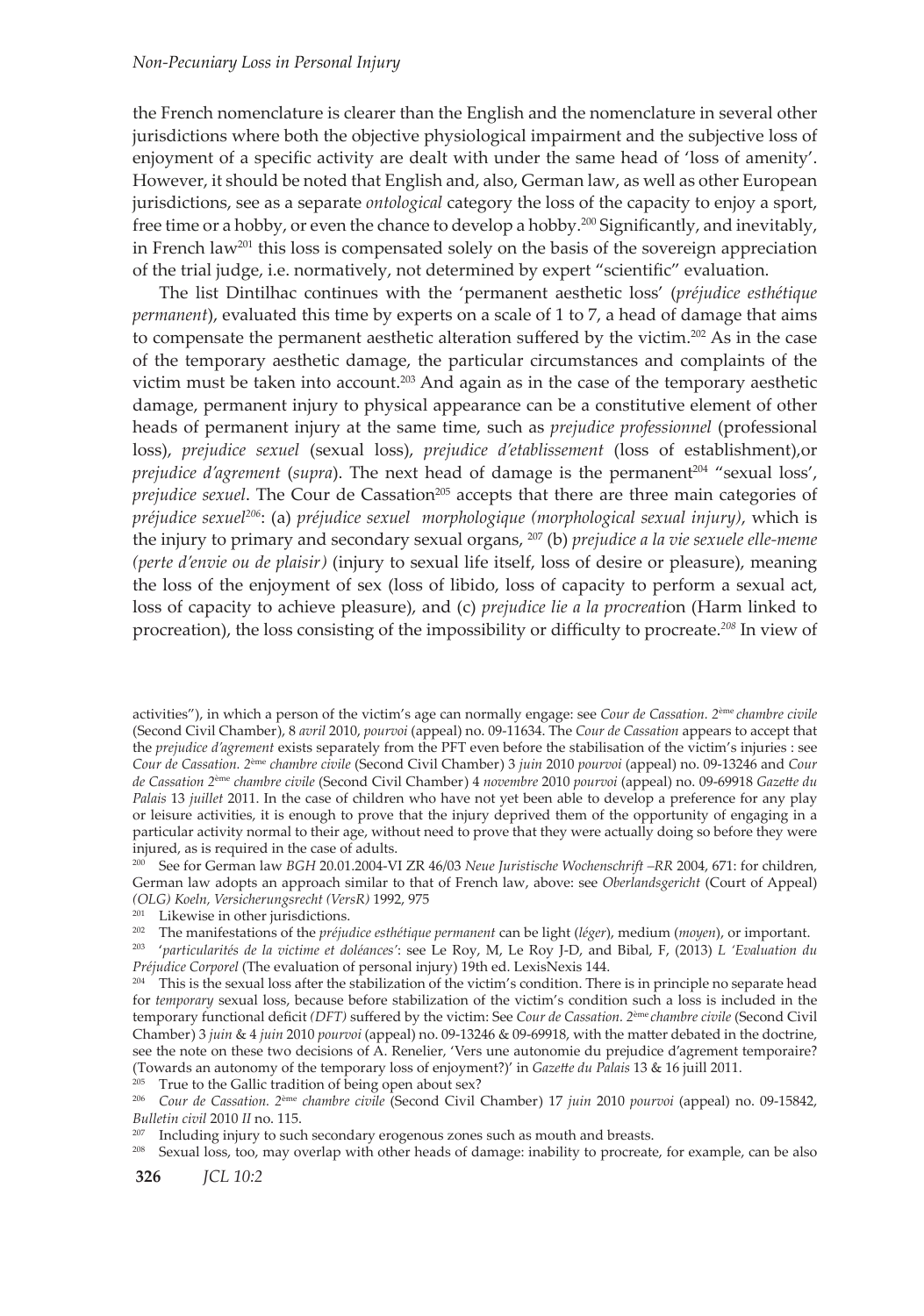its nature, inevitably, evaluation of this head of damage is left to the sovereign assessment of the judge.<sup>209</sup>

It is, indeed, noteworthy that both the permanent aesthetic loss and the permanent sexual loss are singled out as separate heads of damage and not left to the general head of  $DFP<sub>10</sub>$ <sup>210</sup> and that so are, too, the remaining three heads of damage on the list Dintilhac: the "establishment loss" (*préjudice d'établissement*), the exceptional permanent losses (*préjudices permanents exceptionnels*) and the potential future non-pecuniary losses not actually occurred at the time of consolidation (*préjudices extrapatrimoniaux* évolutifs). The establishment loss refers to the loss of the chance to pursue a project of family life resulting from the consequences of the injury that continue after consolidation, the impossibility to marry and begin a family or interference with existing family life, $^{211}$  and it is a head of damage that must be compensated separately and not be confused with other neighbouring heads.212 The risk of overlap here with the *prejudice sexuel or prejudice d'agrement* is obvious, but, as already seen, this is a risk that exists also with other specific heads of loss, and generally a common risk in a nomenclature in which heads of non-pecuniary losses are singled out in considerable detail.213 Evaluation by the trial judge is normative (*pouvoir souvereign du juge du fond-*sovereign power of the trial judge), done *in concreto* taking into account the age and other actual circumstances of the victim. Interestingly, under the head of exceptional permanent losses are taken into account cultural variations, for example, the inability of a Japanese person to bow as a sign of courtesy, or the singularity of the circumstances of the accident, such as the particularly traumatic effect of a mass accident or an assassination attempt. Finally, under the head of potential non-pecuniary losses can be compensated possible future development of an illness such as HIV/Aids or Creutzfeldt Jacob disease, mesothelioma and generally the risk of development of a pathology that affects the prognosis at the time of stabilization of the injuries.<sup>214</sup> In this connection, and

seen as an infirmity compensated under the head of functional deficit. See Le Roy, M, Le Roy J-D, and Bibal, F, (2013) *L 'Evaluation du Préjudice Corporel* (The evaluation of personal injury) 19th ed. LexisNexis n. 152, 147.

<sup>209</sup> It is not surprising that this loss has been described as 'protean', both in its origin and in its manifestation: Le Roy, M, Le Roy J-D, and Bibal, F, ibid. (2013) 153, 148. Proof is necessarily complex, as it involves both objective and subjective elements such as, among others, age, personal situation, previous abstinence, intimacy, embarrassment, shame. In case of previous abstinence, compensation is not necessarily excluded, as abstinence is a form of exercise of sexual autonomy that has now been violated, and it acquires a completely different meaning when it becomes from voluntary enforced. This shows the importance of the functional aspect of this loss.

210 But they are both included in the *DFT* (temporary functional deficit) and do not constitute separated heads of damage before the stabilization of the victim's injuries.

<sup>211</sup> Thus the change of family conditions and structure, for example, the victim must now live with their parents, or cannot take care of children or old parents will be compensated under this head.

<sup>212</sup> *Cour de Cassation. 2*ème *chambre civile*, (Second Civil Chamber)6 *janv*. 1993, *pourvoi* (appeal) no. 91-15391 *Bulletin civil* 1993 *II* no. 6;

<sup>213</sup> The loss of social and family life is also compensated in German law (*Stoerung des Familienlebens*), as well as several other jurisdictions, but not as a separate head of damage: *BGH Versicherungsrecht* 1982, 1141; *Oberlandsgericht Hamm Monatschrift fuer Deutsches Recht* 1975, 490, 491; *Muenchener Kommentar zum Buergerlichen Gesetzbuch* 2007 Band 2 Para 241-432 5th ed. Para. 253 no 42 486; see also Slizyk , A(2013) *Beck'sche Schmerzensgeld-Tabelle* (Beck's Pain & Suffering Tables) 9th ed. Beck no 43 and following, for analysis of case law compensating the loss of family value time caused by the injury of the victim, and the particular moment it happened, such as during a family holiday or Christmas, or a family marriage, or School exams.

<sup>214</sup> See e.g., *Jurisclasseur Periodique (JCP) G* 1995, I 3893, *Chronique* G. Viney ;*Revue Trimestrielle de Doit Civil (RTDC)* 1995 p. 626 observations P. Jourdain ; *Cour de Cassation. 2*ème *chambre civile* (Second Civil Chamber) 2 *avril* 1996, *Bulletin civil* 1996 *II* no. 88; *JCP G* 1996, I 3985, *Chr*. G. Viney. Under this head are compensated all so-called **'**evolving non-pecuniary losses that escape the stabilisation of the victim's condition' (préjudices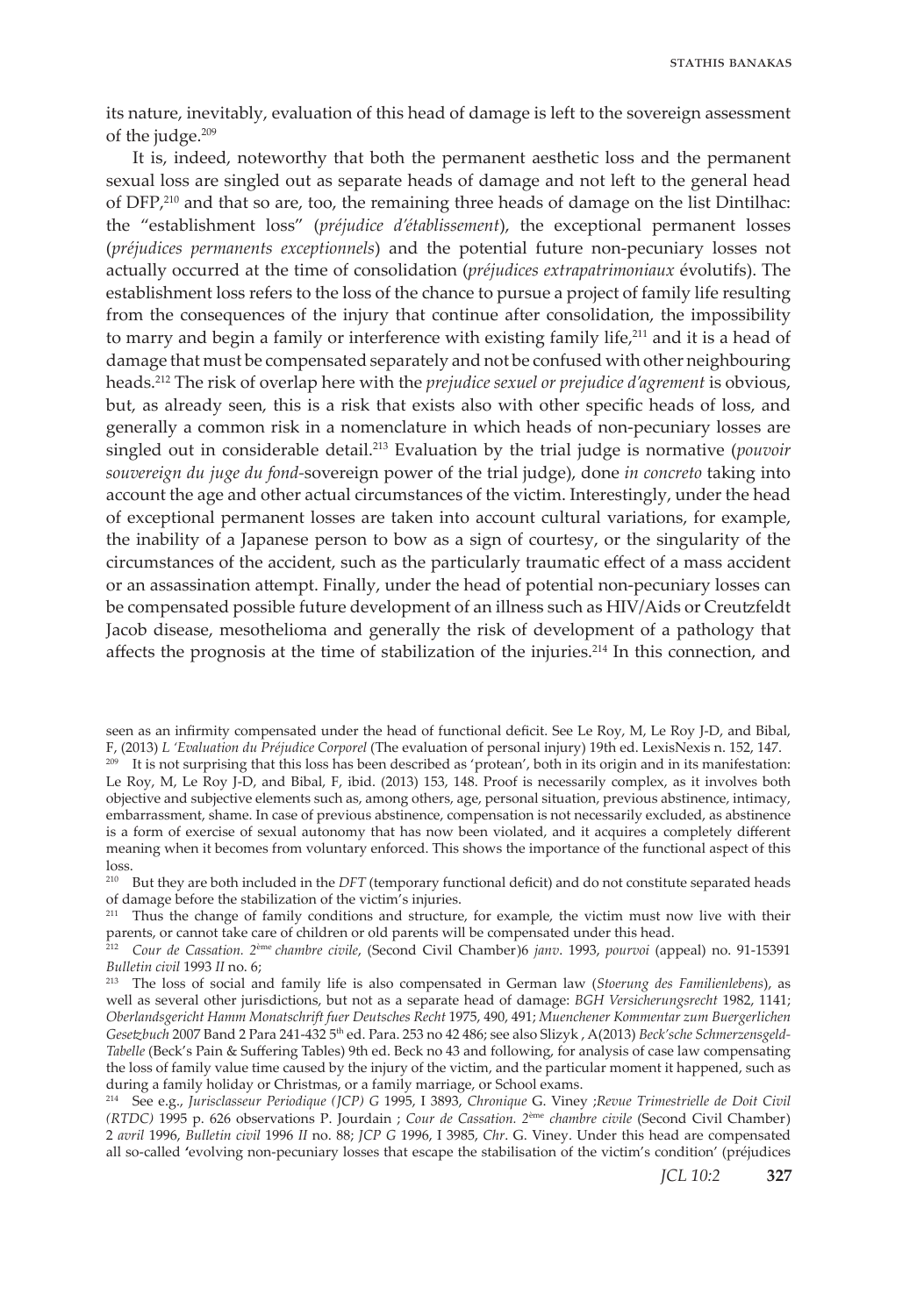exercising its sovereign power to fill the gaps of the intentionally incomplete list Dintilhac in pursuit of the principle of full compensation (*réparation intégrale*), the Cour de Cassation openly recognises since 2010<sup>215</sup> an additional head of damages, the "anxiety loss' (*préjudice d'anxiété ou d'angoisse*),<sup>216</sup> repeatedly applied in cases of exposure to asbestos.<sup>217</sup>

 More judicial additions to the list Dintilhac include the loss of "shortened life" (*préjudice de vie abrégée*),218 only if the victim is conscious of their loss of a lengthier life, and the "loss of time to prepare" (*préjudice d'impréparation*), when the victim of inadequate information on a medical risk does not have proper time to prepare for the consequences of such risk materialising.<sup>219</sup> But eventually the *Cour de Cassation* indicated that too much judicial creativity<sup>220</sup> in developing the nomenclature could not be left unbridled and recently<sup>221</sup> reversed a Court of Appeal that wanted to compensate the non-pecuniary loss arising from the impossibility for the victim to unhurriedly seek medical care.<sup>222</sup>

Turning to German law, we find it different than both French and English law in its fundamental approach to nomenclature: there is, in fact, no official nomenclature of any detail. No normative categorisation into separate heads of damage of the '*Nichtvermoegenschaden*' (non-patrimonial loss), referred to in para. 253 BGB is attempted, either in the Civil Code or the case law. Instead, under the general scope of this term case law and commentators include a detailed ontology of non-pecuniary harm that compares, and sometimes exceeds, that addressed in the nomenclature of French law. The difference

216 This is also included in the German ontology of compensatable injury: *OLG* (Court of Appeal) *Augsburg Recht* 08, nr. 2822; *BGHZ* 114, 284, 298, *NJW* 1991, 1948. (fear of HIV infection).

<sup>217</sup> *Cour de Cassation. Chambre Sociale* (Social Chamber), 4 déc. 2012, n° 11-26294, *Responsabilite. civile et assurances* 2013, Etude 3, par C. Corgas-Bernard. Contrast the decision of the House of Lords in *Rothwell* (*supra*), where the anxiety of asbestos exposure victims who had already been physically affected by the exposure but had not developed any symptoms of an illness was not accepted as recognisable injury.<br><sup>218</sup> Cour de Cassation. Chambre Criminelle (Criminal Chamber), 23 oct. 2012, n° 11-83770.

<sup>219</sup> Cour de Cassation. 1<sup>the</sup> Chambre Civile (First Civil Chamber), 12 juill. 2012, n° 11-17.510 ; see the English case of *Chester* v *Afshar* [2004] *UKHL* 41; [2005] 1 *A.C.* 134, where this lack of preparation was instrumental in the House of Lords holding that the doctor's failure to inform on the risk violated the patient's private autonomy. But the HL did not single out this as a separate head of non-pecuniary loss resulting from the injury caused by the materialisation of the risk; instead, in an overall rather convoluted judgement, it was considered one of the factors that contributed to the doctor's failure to inform being seen as a legal cause of that injury.

 $220$  It must be noted that the inviolability of the human body is specifically protected in France by new articles, 16-1 ("*Chacun a droit au respect de son corps… Le corps humain est inviolable*")(Everyone has the right of respect for their body ... the human body is inviolable")) and following articles, inserted in the Code Civil in 1994, which give power to the courts to extend protection according to the principle of full compensation.

<sup>221</sup> *Cour de Cassation.* 1ère*Chambre Civile* (First Civil Chamber), 28 *juin* 2012, n° 11-19265.

<sup>222</sup> This judicial activity in extending the list Dintilhac has prompted new draft legislation (*proposition de loi* n. 419) aiming the improvement of the compensation of victims by allowing an introduction of a nomenclature for all pecuniary and non-pecuniary losses by a decree in Council (Council of State). This draft law had its first reading in the National Assembly in February 2010 and was sent for discussion to the Senate the same month. It is still under discussion at the time of writing.

extrapatrimoniaux évolutifs, hors consolidation), incurable conditions that are subject to further evolution (*maladies incurables susceptibles a* évoluer*)* and all evolving pathologies (*toutes pathologies* évolutives*)* : see Le Roy, M, Le Roy J-D, and Bibal, F, (2013) *L 'Evaluation du Préjudice Corporel* (The evaluation of personal injury) 19th ed. LexisNexis n. 152, 155, 156 and following

<sup>215</sup> *Cour de Cassation. Chambre Sociale* (Social Chamber) 11 *mai* 2010 *pourvois joints* (joint appeals) n° 09-42241 à n° 09-42257, Dalloz 2010. 2048, note C. Bernard ; 2011. 35, obs. O. Gout ; *Revue Trimestrielle de Droit Civile* 2010. 564, obs. P. Jourdain ; *Jurisclasseur Periodique* 2010. 733, note J. Colonna et V. Renaux-Personnic ; *Chronique, responsabilité civile,* obs. P. Stoffel-Munck, et C. Bloch, n° 1015, n° 1. The assessment of this head of loss is done by the judge with reference to a reasonable person's threshold of fortitude: see V. Wester-Ouisse, *Les préjudices d'angoisse et autres contrarietes* (2014) (The harm of anxiety and other contradictions), (unpublished paper, on file), 9.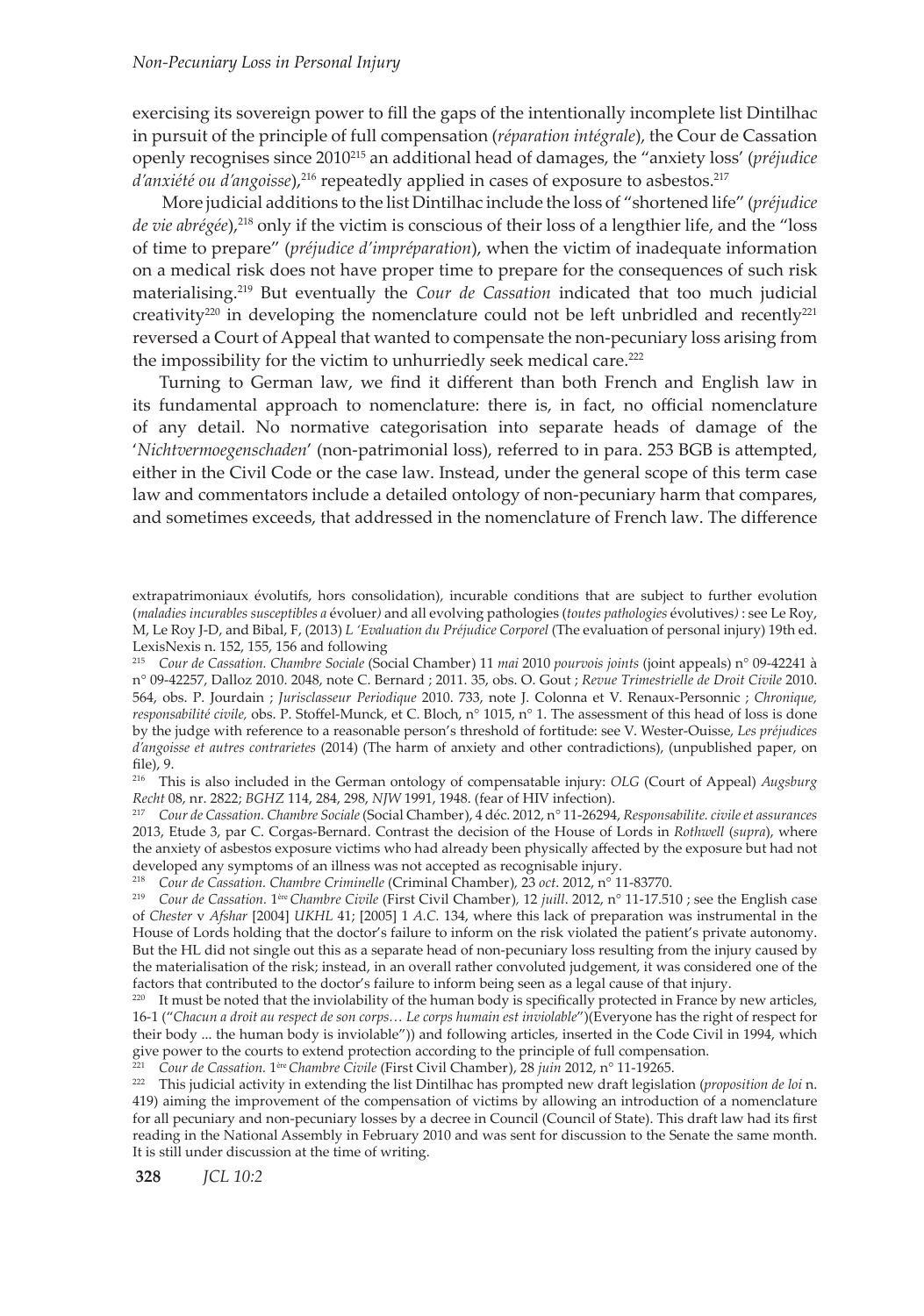remains that in German law several of the normative categories of the nomenclature Dentilhac are not recognisable separate heads of non-pecuniary loss but are detailed in judgments as ontological manifestations of such harm. Compensation for non-pecuniary loss is in a single award of *Schmerzensgeld (*money for pain*)*. Significantly, the *Schmerzensgeld tabellen* (compensation tables for pain and suffering), which correspond to the tariffs or guidelines for assessment of non-pecuniary losses in other jurisdictions, contain a list of various injuries and injury-types, and other types of harm are thrown in as the judge strives to arrive at a reasonable and equitable compensation. The BGH has sometimes intervened to make clear that certain events should be seen as *Nichtvermeoegenschaden*, such as an unwanted birth, but only to make sure that they are seen as such and not as a separate head of damage. The lack of detailed nomenclature appears to allow greater freedom to German courts to accommodate an expanding ontology of medically or otherwise proved non-pecuniary harm,<sup>223</sup> unlike in France, where the detailed nomenclature, despite having been intentionally left incomplete, seems to predetermine to a significant extent any such expansion. But what is it that pulls French, and to a lesser extent, English law, to a direction different than that of German law in seeking a more detailed nomenclature?<sup>224</sup> If clarity as to the type of deductible benefits paid by third parties is the main reason for the explosion of nomenclature in France, surely everyone else ought to feel this need also. Perhaps part of the answer lies in the historical origins of *Schmerzensgeld* as a customary rule of old Germanic customary law that prevailed over the Roman law opposition to the recovery of non-pecuniary losses resulting from a personal injury suffered by a free man.225 As alien to the Roman law tradition, *Schmerzensgeld* was left untouched by the *Pandektenwissenschaft*, (Science of the Digest) which in the 19<sup>th</sup> century laid the dogmatic foundations of contemporary German legal doctrine in the fertile soil of the Digest.

<sup>223</sup> See the long list in Slizyk, A  $(2013)$ , supra, note 213.

 $224$  Interestingly, in Belgium, too, a jurisdiction very close to France, no official nomenclature has been adopted, although case law and doctrine use a typology of harm in assessing damages for non-pecuniary harm not so dissimilar to the French, with corresponding nomenclature sometimes in Latin: moral damage *stricto sensu*; physical pain (*damnum/pretium doloris*); psychological damage; aesthetic damage; sexual damage (*pretium voluptatis*); loss of pleasure and delight (*prejudice d'agrement*); extra damage as a result of the victim's young age (*pretium iuvenilis*) Cousy, H and Droshout, D (2001)*,* 'Belgium, Non-Pecuniary Loss in Belgian law', in W. V. *Horton Rogers (ed.) Damages for Non-Pecuniary Loss in a Comparative Perspective, Tort and Insurance Law, vol. 2*. Springer 30 following.

<sup>&</sup>lt;sup>225</sup> The so-called *Schmerzensgeld* ('money for pain') has a long history in German law, and its origins are in old Germanic customary law: see, generally, Schmoeckel, M, Rueckert, J & Zimmermann, R (eds) (2007) *Historischkritishcer Kommentar zum BGB , Band II Schuldrecht: Allgemeiner Teil* , (Historical-Critical Commentary on the BGB, Volume II, Law of Obligations, General Part) Mohr paras *241-432*. In the 19th century and prior to the introduction of the BGB, the *Reichsgericht*, German Supreme Court before the second World War, had departed from the position of Roman law, then applicable within the *ius commune* of German states, that non-pecuniary loss from personal injury cannot be compensated because "the body of a freeman is not subject to evaluation": *Liberum corpus nulum recipit aestimationem* (D 9,3, 7). The *Reichsgericht* would apply instead an alleged rule of Germanic customary law traced back to the *Constitutio Criminalis Carolina* (*Peinliche Halsgerichtsordnung)* (Carolinian Crimina Constitution, Sentencing judicial guidelines) of 1532, articles 20 and 21: see more in R. Bilstein (1994), *Das deliktische Schadensersatzrecht der Lex Aquilia in der Rechtsprechung des Reichgerichts* (The law of delictual compensation in the Lex Aquilia and the decisions of the Supreme Court), 88 following In *Entscheidungen des Reichsgerichts in Zivilsachen* (Judgments of the Supreme Court in Civil Matters) *(RGZ)* 8, 117 of 17 November 1882, the Civil Senate of the court held that compensation for non-pecuniary loss had to be calculated on the basis of the individual circumstances of the case, including the extent, intensity and duration of pain suffered by the victim. In this case the victim had a fragment of the attacker's knife lodged in his cheekbone undetected for 16 years causing severe health problems and frequent pain and illness.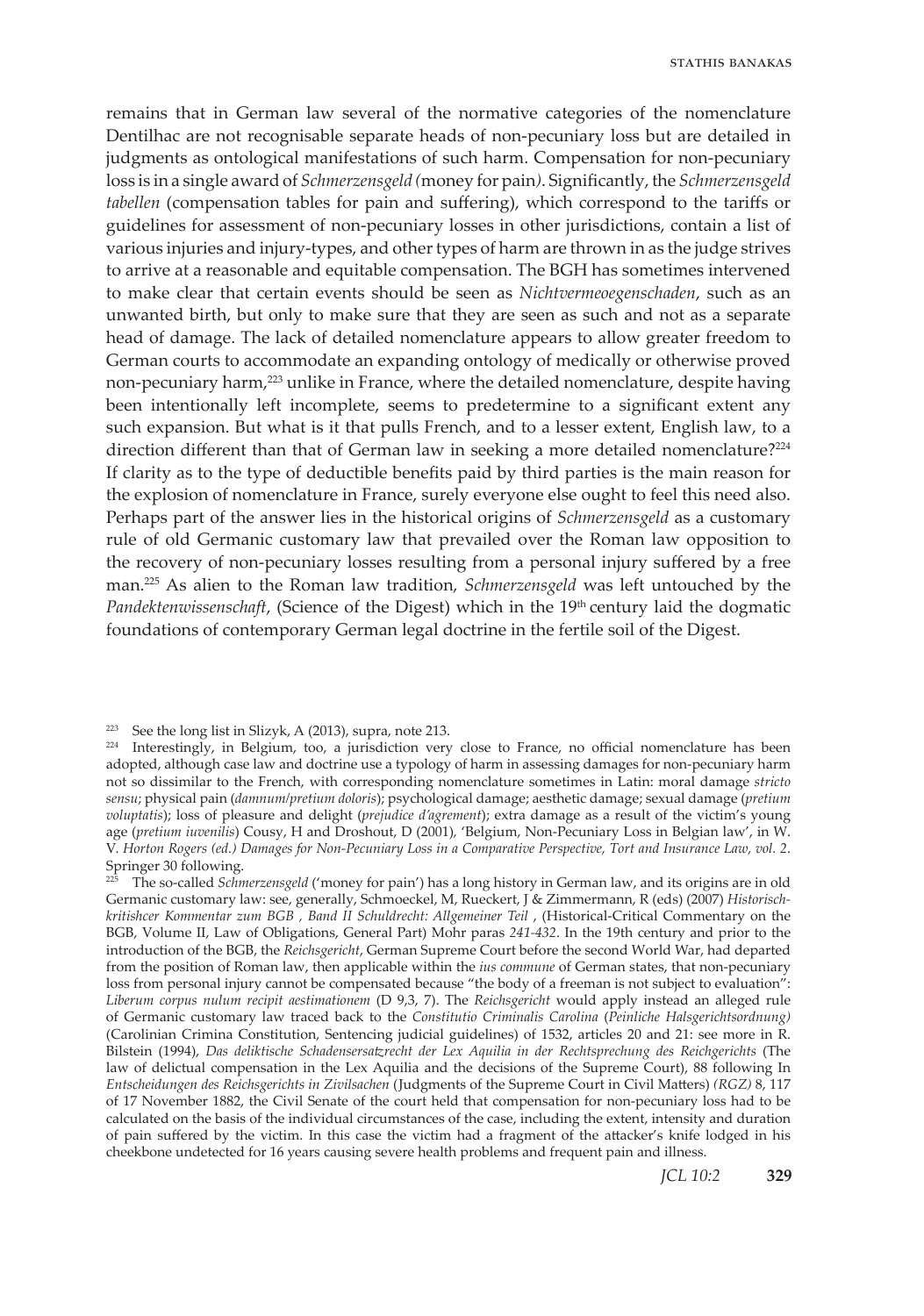#### *Non-Pecuniary Loss in Personal Injury*

But the Italian nomenclature is more detailed. Consisting of the three heads of *danno patrimoniale*, *danno biologico* and *danno morale* discussed earlier, it has been enriched by a very recent decision of the *Corte di Cassazione* which broadened considerably, and rather dramatically, the ambit of *danno morale*, defining it, as 'injury to the universal value of the human person, which is inviolable, and of which the legal protection must be full'.<sup>226</sup> The Court further distinguished between *danno morale* proper, being the internal subjective suffering on a strictly emotional level, and *danno dinamico-relazionale* (dynamic-relational loss), or alternatively called '*esistenziale*' (existential), consisting of the worsening of the conditions and habits, internal and external, of everyday life.<sup>227</sup> This clear division of *danno morale* in two separate heads, suffering and loss of quality of life is a novelty for Italian law. Depending on the circumstances of each case, the intensity, duration and other characteristics of the loss, the capacity of the victim to cope with the trauma and all other harmful consequences of the injurer's action, the victim has a right of full, non-equitable, compensation, by reference to nationally agreed tariffs (*tabelle*). The case itself was about the *danno morale* of close relatives, the widow and four children of a wrongfully killed person, meaning that the claimants had suffered no personal injury to health (*danno alla salute/biologico*) that might have justified such full compensation, but the language used by the Court is general and implies a principle not limited to cases of relatives' grief for wrongful death. As such, it opens the possibility of general recovery of 'pure' nonpecuniary loss, irrespective of physical injury, based on the fundamental and universal value of the human person, as the Court put it. It takes Italian law to a new ground, closer to French law where the inviolability of the human person is equally protected $228$ , and ahead of other jurisdictions, where such loss is only recoverable under conditions in specific cases of wrongful death or nervous shock. It remains to be seen if this new definition of *danno morale* will be firmly established in the Italian nomenclature, the judgment of the Court having attracted immediate criticism by a leading writer in the field.229

A separate concept and autonomous category of *daño corporal* has also been recently developed in Spanish scholarship, under the influence of developments in Italy*,* as 'impairment of health or bodily integrity of the human being which is certain and real and independent of the pecuniary and non-pecuniary results that it produces".<sup>230</sup> Additionally, the Spanish Supreme Court, in another development echoing Italian developments, recognises *pretium doloris* as a separate head of damage, additional to pecuniary ad

<sup>226</sup> *Cassazione civile, Sezione III* (Section III)*, 17 aprile 2013, n. 9231, Pres. Carleo, Rel. Chiarini. Pm. Corasaniti*

<sup>227</sup> The existence (!) of *danno esistenziale* as a separate head of non-pecuniary loss was denied by the *Corte di Cassazione in Cassazione Sezioni Unite*(United Sections), 11 November 2008, no 26972; but lower courts continued to award damages in small claims for such loss raised by, for example, football fans denied the chance of watching a football match on TV due to technical problems of the broadcasting company: *Giudice di Pace* (Justice of the Peace) *Castellamare di Stabia* 10 February 2007.

<sup>228</sup> Article 16-1 following, *Code Civil* see *supra*

<sup>229</sup> See *Corte di Cassazione* 20 *novembre* 2012, n.20292, in *Danno e Responsabilità*, with comment by G. Ponzanelli, '*Non è tanto il danno esistenziale, ma il quantum il vero problema del danno non patrimoniale*' ("The real problem of nonpatrimonial loss is not so much the existential loss but the quantum'); *Corte di Cassazione* 4 *dicembre* 2012,n.21725, in *Danno e Responsabilità* 2013, 294 with comment by Giulio Ponzanelli, '*Disservizi dell'amministrazione giudiziaria e danno non patrimoniale*' ("Service failures of judicial administration and non-patrimonial loss).

<sup>230</sup> De Angel Yaguez, R (1993) *Tratado de responsabilidad civil* (Treatise of Civil Liability) Civitas p. 698 ; Vicente Domingo, E (1994) *Los danos corporales : typologia y valoracion* (Corporal Injuries: Typology and evaluation) J. M. Bosch p. 323.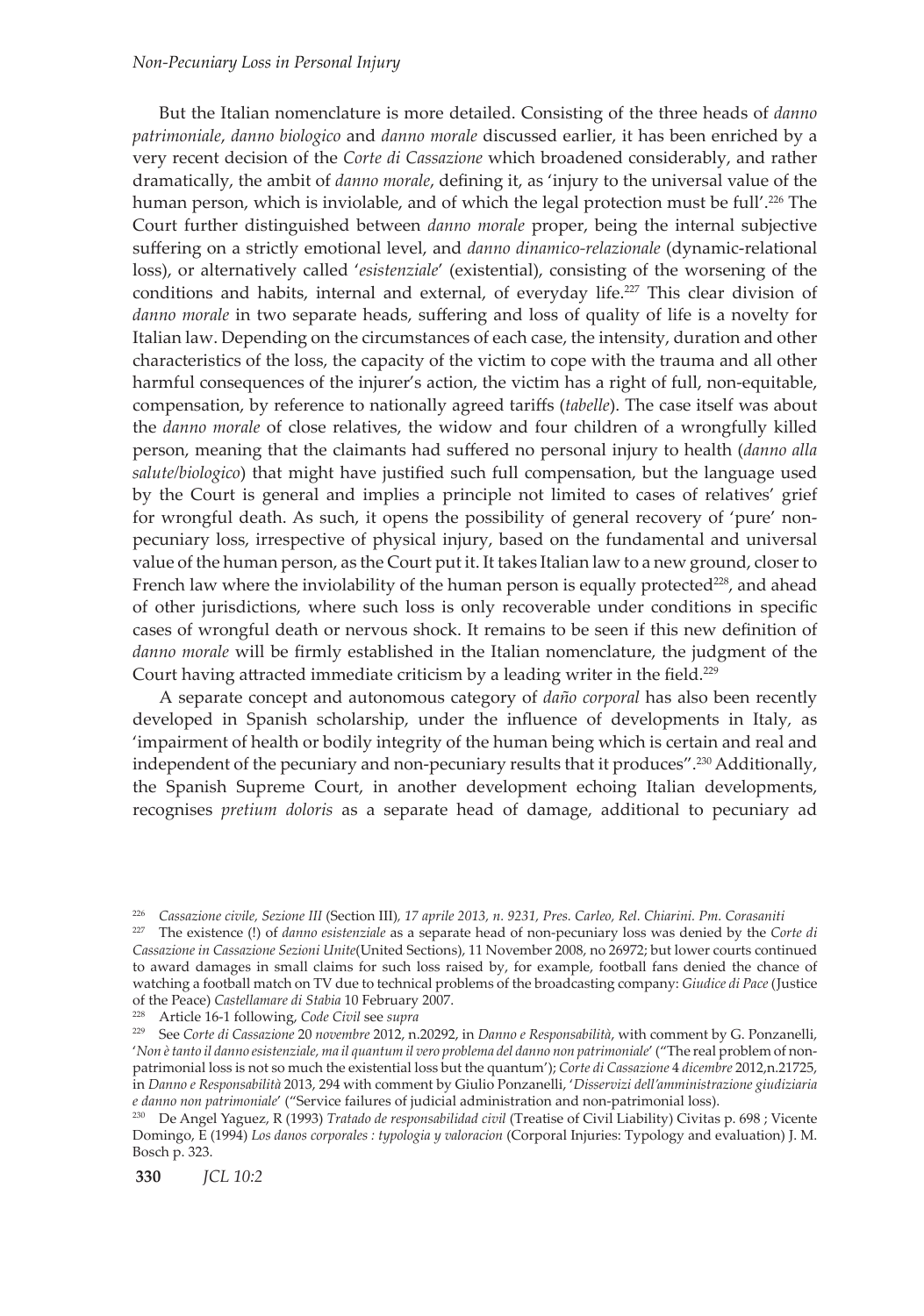non-pecuniary loss.231 It is primarily the *causa doloris* of relatives of a wrongfully killed person, but, like in Italy, it does not seem to be limited to cases of wrongful death. The Spanish Supreme Court has taken a lead in the Romanistic tradition in clarifying this basic nomenclature in a recent decision.232 The court applying a conceptual distinction between harmful event and harmful consequences (also known in Italian doctrine as the distinction between *danno evento* and *danno conseguenza*), held that "according to its origin, damage caused to property or to the rights of a person can be classified as property damage if it affects his pecuniary assets, biological damage if it refers to his physical integrity, or moral damage when it refers to his rights of personality". The court went on to hold that in the case of all three harmful consequences both patrimonial and non-patrimonial losses are possible and equally recoverable.233 Interestingly in Portugal also a distinction is made between '*dano corporal'*, perceived as functional (*biologico*), a 'somatic and biological devaluation of the person' including *danos biologicos de natureza psiquica* (biological harm of a psychological nature), considered as *sui generis* non-pecuniary harm or tertium genus (an amphibious creature), and *dano de afirmacao pessoal-dano a vida de relacao* (harm to affirmation of personal autonomy, including harm to a person's social life, *dano sexual*  (sexual harm), the so-called *premium juventutis* (youth premium), and other related nonpecuniary harm.234

## OVERVIEW OF THE EUROPEAN LANDSCAPE: AREAS OF UNCERTAINTY

The comparative study of non-pecuniary harm from personal injury reveals the importance of distinguishing the ontology of non-pecuniary harm from nomenclatures used by the courts. Ontology is in the hands of experts and lawyers, working together, sometimes in order to push further the limits of recovery. Nomenclatures are ways of managing the ontology of harm. The richness of ontology of harm in the experience of European courts reflects the most intimate aspects of social and personal values in each jurisdiction. But the European experience also shows the limits of nomenclatures. Zooming out on the European landscape we can see a number of areas of uncertainty that stand out.

First, important heads of injury and types of harm can overlap, even where the basic nomenclature is more general rather than detailed,235sometimes in unexpected ways. Several borderlines become fuzzy, because the nomenclature is not clear or adequate: such as pain and suffering and loss of future earning capacity, <sup>236</sup> pain and suffering and

<sup>231</sup> STS 29.12.1998, RJ 1998, no.9980, Rivero Hernandez, F in Lacruz Berdejo, JL (1995) *Elementos de Derecho Civil*, (Elements of Civil law), II, Dikynson 479.

<sup>232</sup> *STS* 27.7.2006 *RJ* 2006 no. 6548

<sup>233</sup> See Martin-Casals, M & Ribot J, in Winiger, B, Koziol, H, Koch, B and Zimmermann, R (eds) (2011), *Digest of European Tort Law, vol. 2, Essential Cases on Damage* De Gruyter 31, 32,

 $234$  See details in von Bar supra note 49, at 368.

<sup>235</sup> When the risk of overlap is greater as shown in the analysis of the French nomenclature *Dintilhac*, *supra*.

<sup>236</sup> Thus the German Appeal Court in *Jena*, in its judgment of 24.11.1998, *Neue Juristische Wochenschrift - Rechtsprechungsreport Zivilrecht* (Case law report: Civil law) *(NJW-RR)* 2000, 103 granted 'aggravated pain and suffering damages' to a top amateur athlete whose chances for a professional future were destroyed by his injury. Such aggravated pain and suffering damages are intended to compensate for the grave change of the victim's future life, and the loss of his self-realisation potential, which is seen as a serious personality loss. They are assessed regardless of actual distress caused by such a negative prospect on the basis of a judicial assessment of an 'ideal impairment', which brings it closer to loss of amenity. The purpose of compensating a potential future loss of earnings is rather thinly disguised in such cases.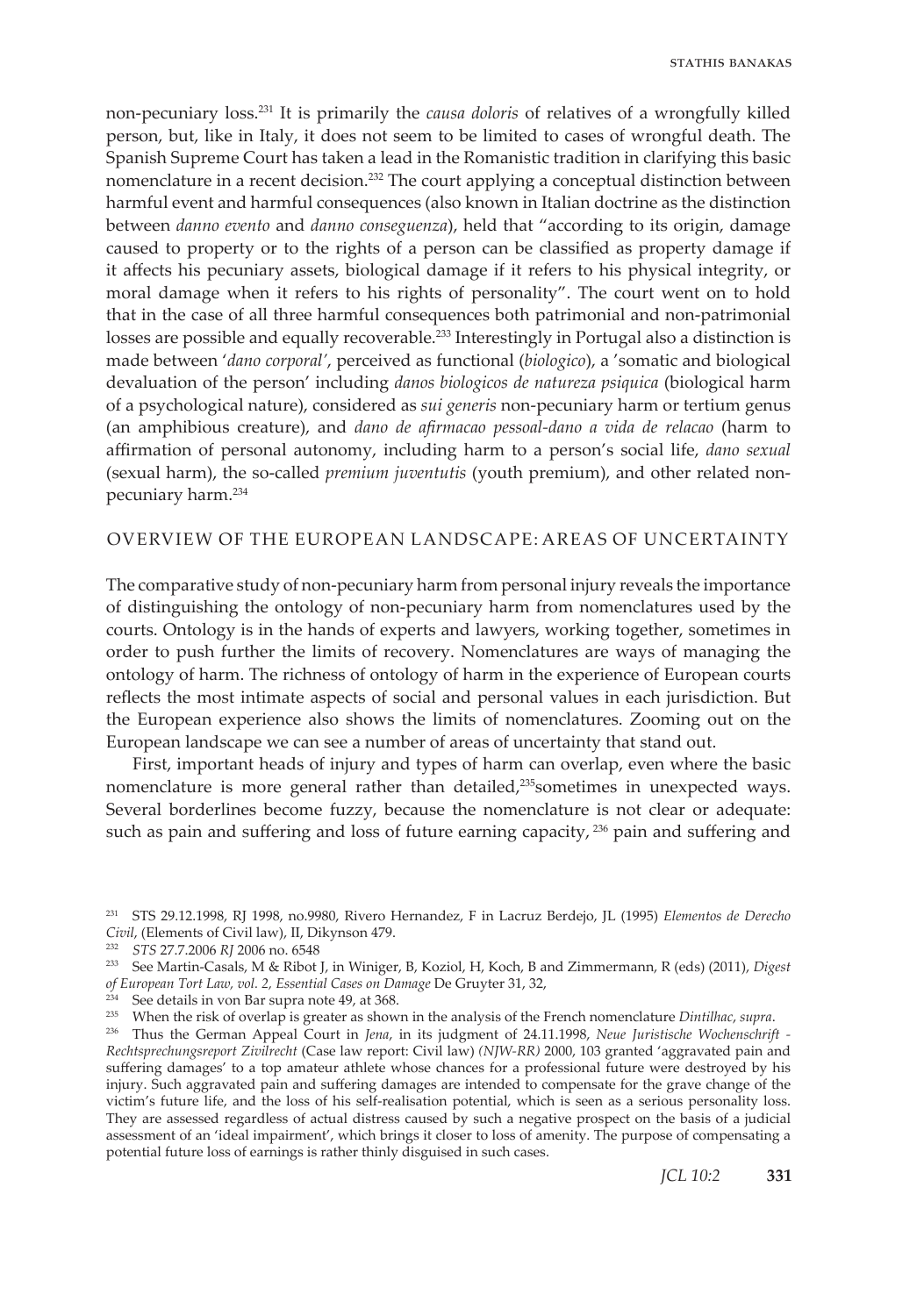### *Non-Pecuniary Loss in Personal Injury*

loss of amenity; pain and suffering and 'mortal terror'; pain and suffering and fear of developing a disease; loss of faculty and loss of amenity; loss of pleasurable hobby or pasttime and loss of amenity. In applying or revising nomenclatures under developing social demands, courts everywhere are charged with the duty to apply relatively simple and not very detailed rules and they do not always follow a consistent line, ooscillating between different policies and goals.

Second, another area of uncertainty exists regarding the relevance of cognitive loss, i.e. the relevance of the victim's awareness of their predicament and ability to feel pain or humiliation. The distinction between pain and suffering and loss of amenity can be useful in that respect, for while the former can only be cognitive in nature, the latter can, but does not need to, be so. Those jurisdictions that do not in principle distinguish between pain and suffering and loss of amenity are facing an additional challenge with claims of nonpecuniary harm when the victim is unconscious or in a permanent vegetative state, than those who do.<sup>237</sup> Those who do so distinguish are faced with the choice of whether to allow in such cases recovery for both, or loss of amenity only, because the victim cannot feel pain, or neither. While the compensation of cognitive loss only would be consistent with a mainly compensatory function of damages, ignoring the cognitive element would appear to be essential if the function of damages is to vindicate the injury to the human dignity of the victim. The diminution of human dignity caused by the injury clearly does not depend on whether the victim feels pain or is aware of the loss of amenity. Indeed, in jurisdictions like the German, in which human dignity is the most fundamental of fundamental human rights, the loss of the capacity to feel pain or be aware of the loss of amenity can in itself be seen as loss of a basic faculty of a complete human being that needs to be compensated.<sup>238</sup> Similarly, under Austrian case law, an unconscious victim can recover damages for pain and suffering because "… *a detrimental effect on the structure of a person's personality which makes that person unable to feel pain and suffering in contrast to well-being and joy and which thus deprives that person from its elementary human perception triggers liability for damages comprising the non-material damage suffered. Those deprived of their fundamental perception suffer at least an equal disadvantage as a person whose sensation of well-being is disturbed by* 

<sup>&</sup>lt;sup>237</sup> No distinction between pain and suffering and loss of amenity in the Spanish Road Traffic Liability Act of 2004, which although applicable only to traffic accidents is applied more generally by the courts. As already noted such a distinction is made in other jurisdictions, either in the nomenclature, as in English law where they are separate heads of damage, and in French law, where they are diffused under more detailed specific heads of damage), or in the recognised ontology in the assessment of non-pecuniary loss damages, as in German law. More nebulous is the position of Italian law on this, where the *danno biologico* (biological harm) certainly includes the loss of amenity, although it is greater in scope than that, but it is not clear if it also includes pain and suffering, which may now be taken into account under the recently expanded notion of *danno morale* (moral damage), that seems to have absorbed the discredited *danno esistentiale* (Existential loss): see *supra*, *Corte di Cassazione* 20 *novembre* 2012, n.20292, in *Danno e Responsabilità*, with comment by G. Ponzanelli.

<sup>238</sup> See the discussion of the compensation in German law of a person's *Wuerdenetschaedingung (*injury to a person's worth*) supra*. However, if the victim dies immediately after been injured no compensation for nonpecuniary loss (*Schmerzensgeld*) is allowed, as death is no cause of action in German law. Close relatives in German law can only recover for the shock caused by the death of the victim, under the conditions of liability for shock injuries (*Schockshaeden*) (liability comparable to liability for Nervous shock in English law): Deutsch, E and Ahrens, H-J (2013) supra note 37 no. 483, 223. But close relatives-dependents of the deceased also have personal claims for wrongful death in English law (Fatal Accidents Acts), in Austria and Switzerland (*supra*), in France (*dommage moral par ricochet*-moral damage by reflection), Spain ( *dano moral*), Portugal and Italy (*danno morale*, see the recent *Cassazione civile, Sezione III, 17 aprile 2013 n. 9231* supra)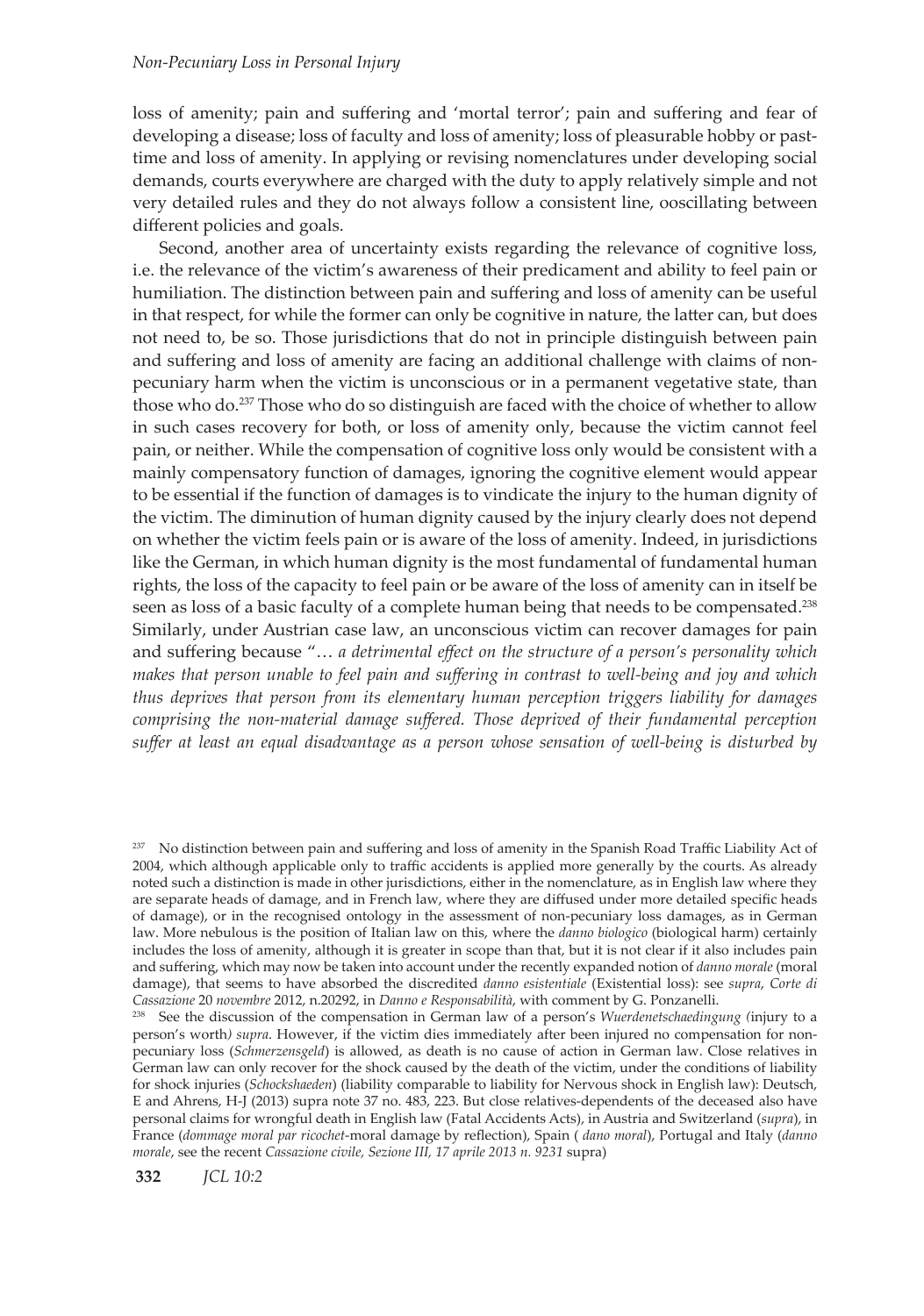*pain*..."<sup>239</sup>. Leading authors in Austria argue, moreover, that assessment of damages in such cases should proceed in an objective-abstract way, without taking into account the subjective situation of the victim who does not have any sensation of pain.<sup>240</sup> Equally in France, the *Cour de Cassation* has held in a judgment in 1995 that a chronic vegetative state "does not exclude an award of damages under *any* of the heads of recoverable damage'' (*l'état d'inconscience totale d'une victime n'exclut aucun chef d'indemnisation'*) .241 As put by an eminent French scholar, ' *le préjudice n'est pas ce qu'en perçoit la victime, mais ce qu'un tiers extérieur peut constater'* (the loss is not what the victim perceives but what a third external party can verify)  $.^{242}$ 

All these jurisdictions, however, would seem to accept that the unconscious state of the victim may affect the quantum of damages, which in some jurisdictions can be close to symbolic in case of complete unconsciousness. In Germany, the *Bundesgerichtshof* (*BGH*) had originally accepted that since one of the established aims of pain and suffering awards in personal injury cases under § 253 (2) *BGB*) is to provide satisfaction ("*Genugtuung*") to the victim,243 if the victim is unconscious and unable to feel any satisfaction when receiving the money, only symbolic damages can be awarded. But recently the *BGH* broke away from this precedent, referring to constitutional principles protecting human dignity (Art. 1 (1) of the German Constitution-*Grundgesetz* ), and now accepts that at least in those cases where the injury leads to a "destruction of personality", a full and fair equitable compensation should be awarded.244 The Dutch Supreme Court (*Hoge Raad*) also seems to accept, in a somewhat ambivalent judgment, that the fact that the victim is left temporarily unconscious (initially, but no longer completely unconscious later) is as such not enough to withhold compensation for pain and suffering, but is relevant in determining the

<sup>239</sup> *Oberster Gerchtshof (OGH)* 23.4.1992, 6 *Oberster Gerchtshof in `Zivilsachen (Ob)* 535, 1558/9, *Ehe- und familienrechtliche Entscheidungen* (Austrian Supreme Court Marriage and Family law decisions) 69.111, reversing earlier case law. See also, *OGH* 31.8.1992, 8 *Ob* 581/92; *OGH* 14.1.1993, 2 *Ob* 66/92 *Zeitschrift für Verkehrsrecht (ZVR)* 1993/150; *Recht der Medizin (RdM)* 1995, 116; *OGH* 11.3.1999, 2 *Ob* 192/97t *ZVR* 2000/54: Death after 40 years of comatose unconsciousness without any perception or sensation, damages of Austrian Shillings 60.000 (=4360 €). This case law was hailed by the majority of the Austrian doctrine: Koziol, H (1997) Österreichisches *Haftpflichtrecht* (Austrian Civil Liability law) I, Manz, Wien, 3, 11/23; Karner, E (1999) *Der Ersatz ideeller Schäden bei Körperverletzung* (The Compensation of ideal damage in cases of personal injury), Springer, 123; Danzl, K-H, Gutierrez-Lobos, K and Müller, OF (2008) *Das Schmerzengeld in medizinischer und juristischer Sicht* (Compensation for pain from a meical and legal perspective) 9th ed. Manz 121; *contra*: Huber, C 'Antithese zum Schmerzengeld ohne Schmerzen – Bemerkungen zur objektiv-abstrakten und subjektiv-konkreten Schadensberechnung (Antithesis of money for pain without pain-Comments on the objective-abstract and subjective-concrete evaluation of damage), *ZVR* 2000, 218; Harrer, F in Schwimann, M (2006) *ABGB Praxiskommentar*, (Commentary on the practice of the General Civil Code) LexisNexis § 1325 no 78. Other jurisdictions that allow recovery of damages for pain and suffering by an unconscious victim include France as already seen.

<sup>240</sup> Karner, E supra, note 256 138; Karner, E and Koziol, H (2003) *Der Ersatz ideellen Schadens im österreichischen Recht und seine Reform* (The Compensation of ideal damage in Austrian law and its reform), Manz 60; Danzl, K-H, Gutierrez-Lobos, K and Müller, OF (2008) Schmerzengeld, *supra* note 256, 121; Kossak, W in *Zeitschrift fuer Verkehrsrecht* (*ZVR*) 2001, 229; see also Huber, C in *ZVR* 2000, 231; Oberlandsgericht (OLG) (Court of Appeal) *Wien ZVR* 2001, 43.

<sup>241</sup> *Cour de Cassation, 2e Chambre Civile* (Second Civil Chamber) 22.02.1995, no. 92-18731 & no. 93-12644, *Bulletin Civil II*, 61 (two cases). This objective approach has now been established, after some hesitation in earlier cases, as it appeared be contrary to the principle of *reparation integrale,* fundamental principle of French law, which demands that the victim is not under- or over-compensated

<sup>242</sup> Philippe Brun, National Report France, in Banakas, S et al. (eds), *Personal Injury Compensation In Europe, The Common Core of European Private Law* (unpublished, forthcoming).

<sup>243</sup> *BGH*, 6.7.1955, BGHZ 18, 149.

<sup>244</sup> *BGH*, 13.10.1992, *BGHZ* 120, 1.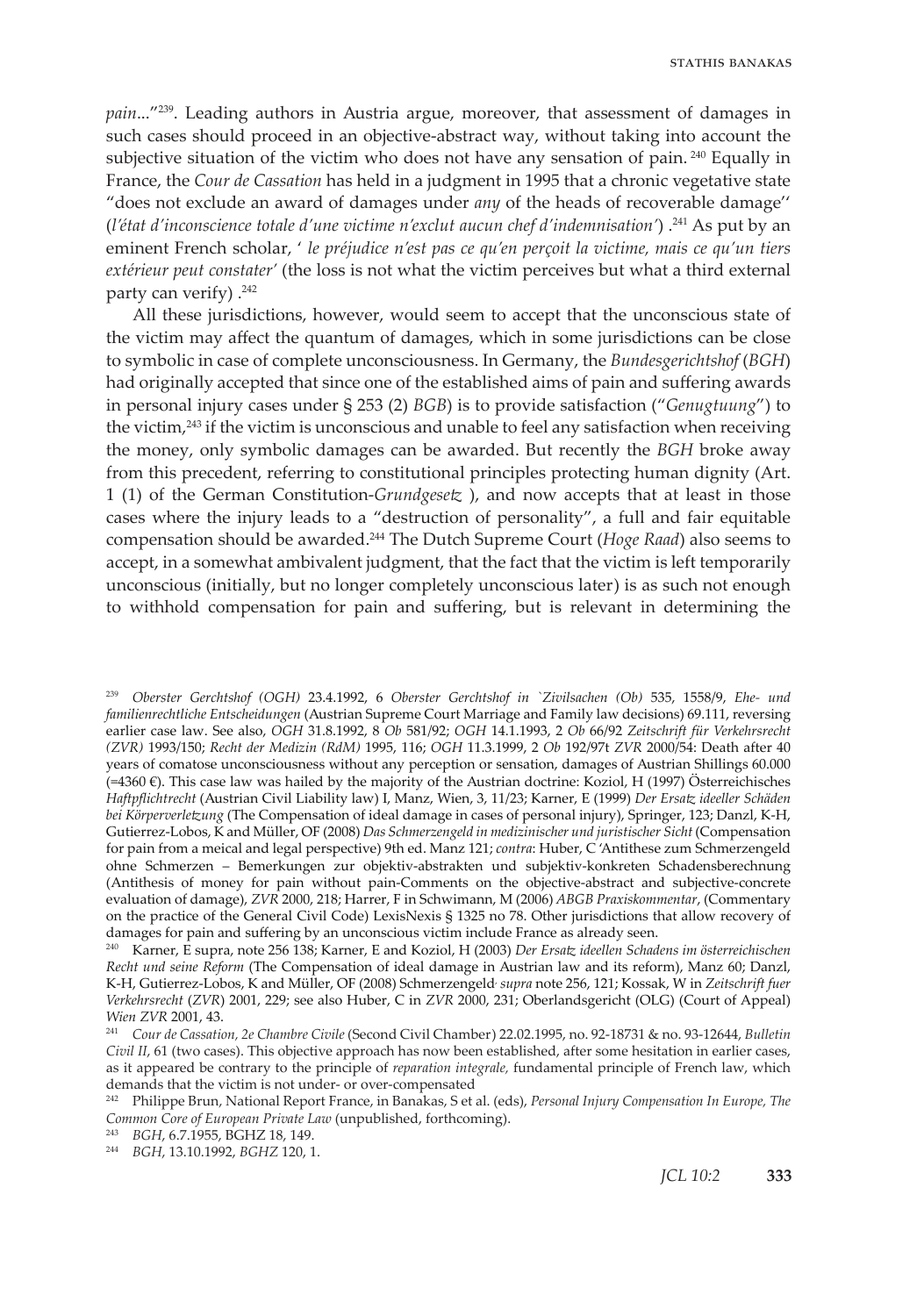quantum.245 Even more ambivalent seems to be the answer of Italian law. Some Italian courts have refused in the past to compensate the pain and suffering of an unconscious victim, on the basis that *danno morale* only exists when the victim is consciously waiting for his death,246 thus disassociating pain and suffering, which was seen as *danno morale*, from *danno biologico* or *danno alla salute*, which is the injury to the physical or psychical integrity of the victim.247 Other Italian courts, however, emphasize the fact that even when the victim is not conscious of their injury, the injury exists, and its existence does not depend on its awareness by the victim.<sup>248</sup> This view appears not to distinguish between pain and suffering and the actual injury to the victim's physical and psychical integrity, including both in the concept of *danno biologico*, and now seems to prevail in Italian case law. By contrast, in English law damages for pain and suffering are not available to an unconscious victim. Pain and suffering has been said to be 'an inherently subjective head of damage in the sense that it depends upon the existence of awareness in the victim of his plight'.249

Taking into account the consciousness or otherwise of the victim strengthens the compensatory character of the award but is contrary to the increasing demand for a normative protection of human dignity and personal integrity as a supreme good. We are a long way from Binding's provocative observation that compensation should be available for things that can be compensated, and for the rest we should be content with criminal law. The punitive character of any damages for non-pecuniary harm when the victim is in a permanent vegetative state is difficult to deny, and that applies also to damages for loss of amenities awarded in such cases.<sup>250</sup> But is that necessarily a bad thing? Criminal law is not at the victim's disposal, and not always on the victim's side, in the way that Tort law is. This is evidenced by cases where Tort law was able to deliver liability judgments when criminal law could only deliver non-guilty verdicts. All of that said, there is, furthermore, a common tendency across jurisdictions, with a few notable exceptions, not to compensate the loss of expectation of life (damages for reduced life expectancy),<sup>251</sup>

247 On these concepts see *supra*.

<sup>245</sup> See *HR (Hoge Raad)*, 20 September 2002, *Nederlandse Jurisprudentie (NJ)* 2004 112 note *JBMV* (Cornelisse/ Lokhorst), and Lindenbergh/Verburg (2003), p. 372.

<sup>246</sup> *Corte di Cassazione*, 2 *aprile* 2001 n. 4783 in *Danno e responsabilita*., 2001, 820, note by M. Bona; Tribunale di Roma (Roma Tribunal) 7 *marzo* 2002 in *Archivio giuridico della circolazione e dei sinistri stradali* 2002, 574; in *Giurisprudenza di Merito* 2002, 981.

<sup>248</sup> *Corte di Cassazione*, 1 *dicembre* 2003, n. 18305*,* in *Danno e Responsailita*, 2004, 143, note by M. Bona*.* Of the same opinion is the judgment of the *Corte di Cassazione*,19 *ottobre* 2007, n. 21976*,* in *Danno e responsabilita*, 2008, 313 , with note by Foffa; *Responsabilita civile e providenza*, 1995, 309, with note by Pellecchia; in *Giurisprudenza italiana*, 1995, I, 1, c. 1534 , with note by Citarella; in *Foro italiano*, 1995, I, c. 1852, with note by R. Caso; *Corte di Cassazione, 6 ottobre 1994, n. 8177,* in *Foro italano*, 1995, I, 1852, and *Corte di Cassazione,. 24 maggio 2001, n. 7075,* in *Giustizia civile Massimario,* 2001, 1044.

<sup>249</sup> *West* v *Shephard* [1964] AC 326, at 349, per Lord Morris. Interestingly, in the Republic of Ireland, a jurisdiction where the English common law continues to have a considerable influence, a distinction is drawn on the basis of the degree or nature of the victim's unawareness. In *Cooke* v *Walsh* [1984] I.L.R.M. 208 medical evidence was submitted that the plaintiff, who was aged 11 at the time of the action, would never develop beyond the mental age of two and would have little or no awareness of his plight. The majority of the Irish Supreme Court held that as a result general damages (for pain and suffering and loss of expectation of life) would be moderate. However, in the case of *Hughes* v *O'Flaherty* (unrep). HC, 19 January 1996, the court refused to reduce an award for general damages on the basis of a plaintiff's lack of awareness. In that case the plaintiff had limited awareness of his plight. This suggests that any reduction will only take place in the most severe cases.

<sup>&</sup>lt;sup>250</sup> European jurisdictions that clearly allow recovery of loss of amenities also when the victim is unconscious include England, Germany, Austria, France, Italy and the Netherlands: see references in previous notes.

<sup>&</sup>lt;sup>251</sup> No damages for reduced life expectancy (lost years) in English law, after the introduction of the *Administration of Justice Act* 1982, section 1(1) b, but in assessing damages for pain and suffering the court should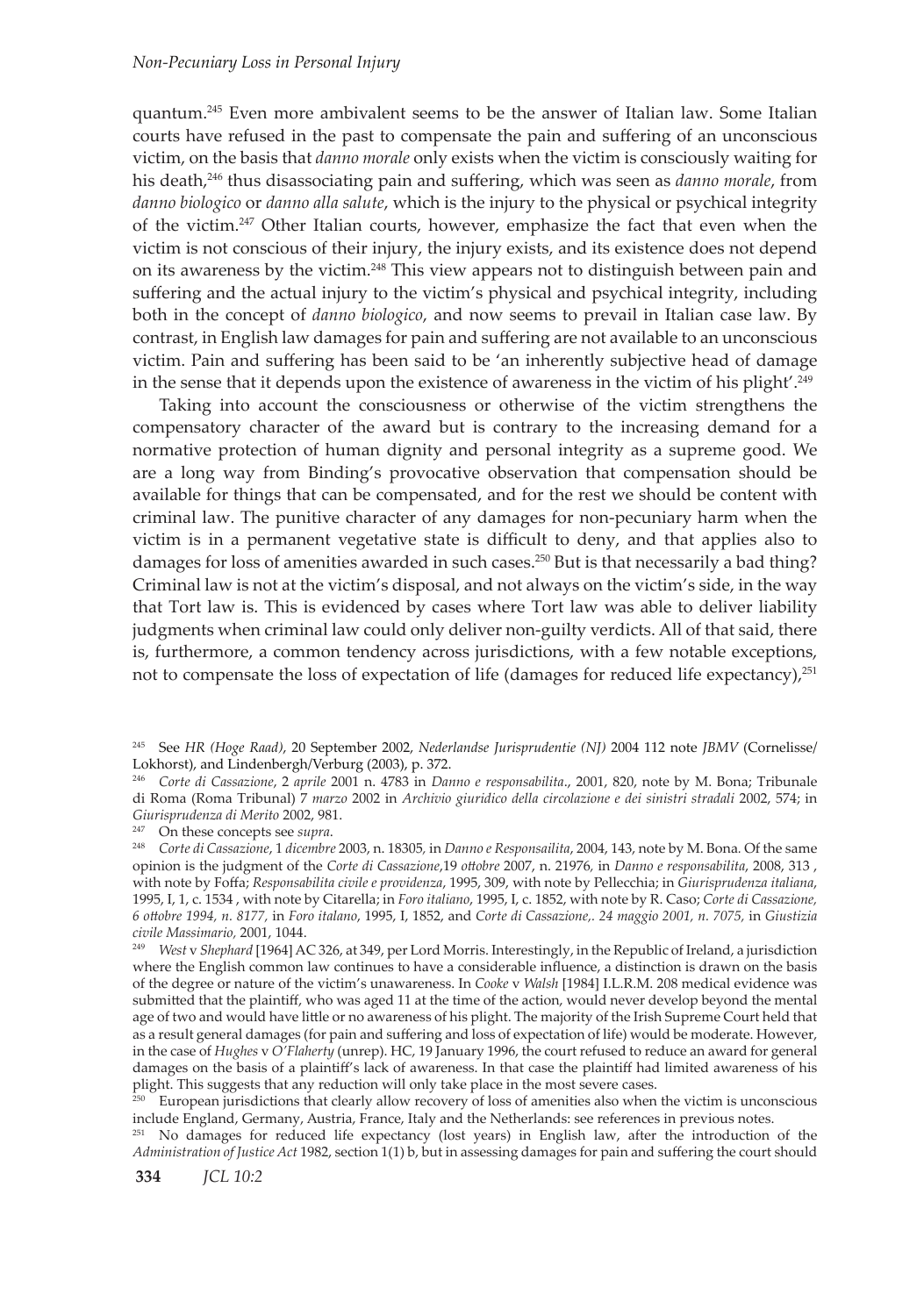or, indeed, the loss of life itself, i. e. damages for death.252 This shows a preference for a compensatory function in this respect of the non-pecuniary damages award, which in some jurisdictions is difficult to reconcile with an increasing tendency to compensate the unconscious victim, even in a permanent vegetative state (PVS), or loss of amenities or the violation of physical integrity.253 Is the loss of life expectancy, and, a fortiori, the loss of life itself, not the overwhelming manifestation of an overarching amenity loss that embraces all other amenity losses, i. e. the loss of the pleasure of being alive itself?<sup>254</sup> Or is death to

take into account any suffering caused or likely to be caused by awareness by the (conscious) claimant that his expectation of life has been reduced, and the 'lost years' are not taken into account in calculating future loss of earnings. Similarly in Germany: see the discussion of German case law in Slizyk, A (2013) *Beck'sche Schmerzensgeld-Tabelle* 9th edition Beck no 225, 100 following, and Austria. But damages for reduced life expectancy can be awarded in France: see *Cour de Cassation, 2e Chambre Civile* (Second Civil Chamber) 2 *avril*  1996, no 94-16576, *a contrario*), and in Italy, where the loss of life expectancy can be seen as a direct consequence of the *danno biologico* suffered by the victim.

<sup>252</sup> What is meant here is the victim's own claim against the tortfeasor for depriving the victim wrongfully of their life, not any claims of third parties for their own personal dependency loss arising from the victim's wrongful death, on which see below.<br> $^{253}$  A enecial but different issue is a

<sup>253</sup> A special, but different, issue is a claim for the anxiety and horror experienced by a conscious victim faced with imminent death. Since the victim is dead, the existence of such a claim is only meaningful if the victim's non-pecuniary loss claims, which have arisen before the victim's death, can be inherited as part of the victim's estate (below). Certain US jurisdictions have recognised a victim's claim for pain and suffering in cases where the time between their injury and their death is either extremely short, or almost zero: See, eg, *Landreth* v Reed 570 *SW* 2d 486 (1978): a child drowned, conscious pain was inferred and damages of \$30,000 were awarded. In England the House of Lords has held in *Hicks v Chief Constable of South Yorkshire Police* [1992] 1 AC 310, that where the period of time between the injury and the death is short, damages for pain and suffering should not be awarded, and claims by the estates of three spectators crushed to death at a football stadium were denied on the basis that the period of time between the injury and death was too short. As a judge said in *Hicks*, 'The last few moments of mental agony and pain are in reality part of the death itself for which no action lies': Parker LJ in the Court of Appeal, [1992] 1 All ER 690. However, the *Judicial College Guidelines for the Assessment of General Damages* - new 11th Edition 2012, include such a 'short death fear' award. Interestingly, the matter has been discussed at some length in Austria where an authoritative view is that so-called 'fear until death' should be compensated if the tortfeasor's fault is serious (under paras. 1323, 1324 ABGB, Austrian Civil Code), the victim did in fact experience fear and that in some way such fear can be 'objectified' (e.g. imminent crash of an airplane, but not unsuspected sudden terrorist attack): Karner E and Koziol H(2003) *Der Ersatz ideellen Schadens im* österreichischen *Recht und seine Reform* (The Compensation of ideal damage and its Reform), Manz, *66;* Koziol, H (2002), 'Die Bedeutung des Zeitfaktors bei der Bemessung ideeller *Schäden'*(The significance of the time factor in the evaluation of ideal losses)*, in Festschrift Hausheer*, Manz, 597 (603); comp. also Danzl, C-H (2002) 'Schmerzengeld im Wandel: Neues zu den Voraussetzungen und zur Höhe des Schmerzengeldanspruches' Money for pain is changing: Recent developments regarding the conditions and measure of the claim for compensation of pain and suffering, *Sachverständige (SV)* 2002, 73 (80f), in connection with the fear of death of the Kaprun funicular fire victims. Pain and suffering claims before death in German law have as a precondition that there is a severe bodily injury that leads to death. Even a short interval however, of 30 or 60 minutes between injury and death, suffices for the courts to grant a pain and suffering award (see *Oberlandsgericht (OLG) Hamm* (Hamm Court of Appeal), 22.2.2001, *Neue Zeitschrift für Verkehrsrecht (NZV)* 2002, 234, 30 minutes: EUR 2,500.00, *OLG Hamm*, 21.1.1997, *NZV* 1997, 233 1 hour: EUR 2,500.00), but plain mortal terror does not suffice. Under Italian law there is probably no *danno biologico* as death occurs almost immediately, but perhaps *danno morale*. The *Corte di Cassazione* has held in the past that at least 20/30 days before the death of the victim are needed for recoverable damage to exist (*Cass. 30 June 1998, n. 6404,* in *Danno e responsabilita*, 1999, 323, note Martorana; *Cass. 26 September 1997, n. 9470,* in *Giurisprudenza italiana,* 1998, 1589, note Bona; *Cass. 23 February 2005, n. 3766,* in *Foro italiano*, 2006, I, 2463), but other decisions have accepted that a few hours of suffering can be a compensable *danno morale* notwithstanding the very short agony of the victim (*Cass*. 31 *May* 2005 n. 11601, in *Riv. it. medicina legale* 2006, 3, 694; *Cass. 6 August 2007, n. 17177,* in *Archivio giuridico della circolazione e dei sinistri stradali*, 2008, 35; *Cass. civ. sezione lavoro* (Cassation Court Labour law section), 7 *June* 2010, n. 13672, *Danno e responsabilita* 2011, 1, 29, note Foffa.).

 $254$  In cases of very severe injury to the victim the subjective pleasure of being alive may be doubted, but this is normally no ground on which the tortfeasor is allowed to claim any relief for the injury to the victim's physical integrity.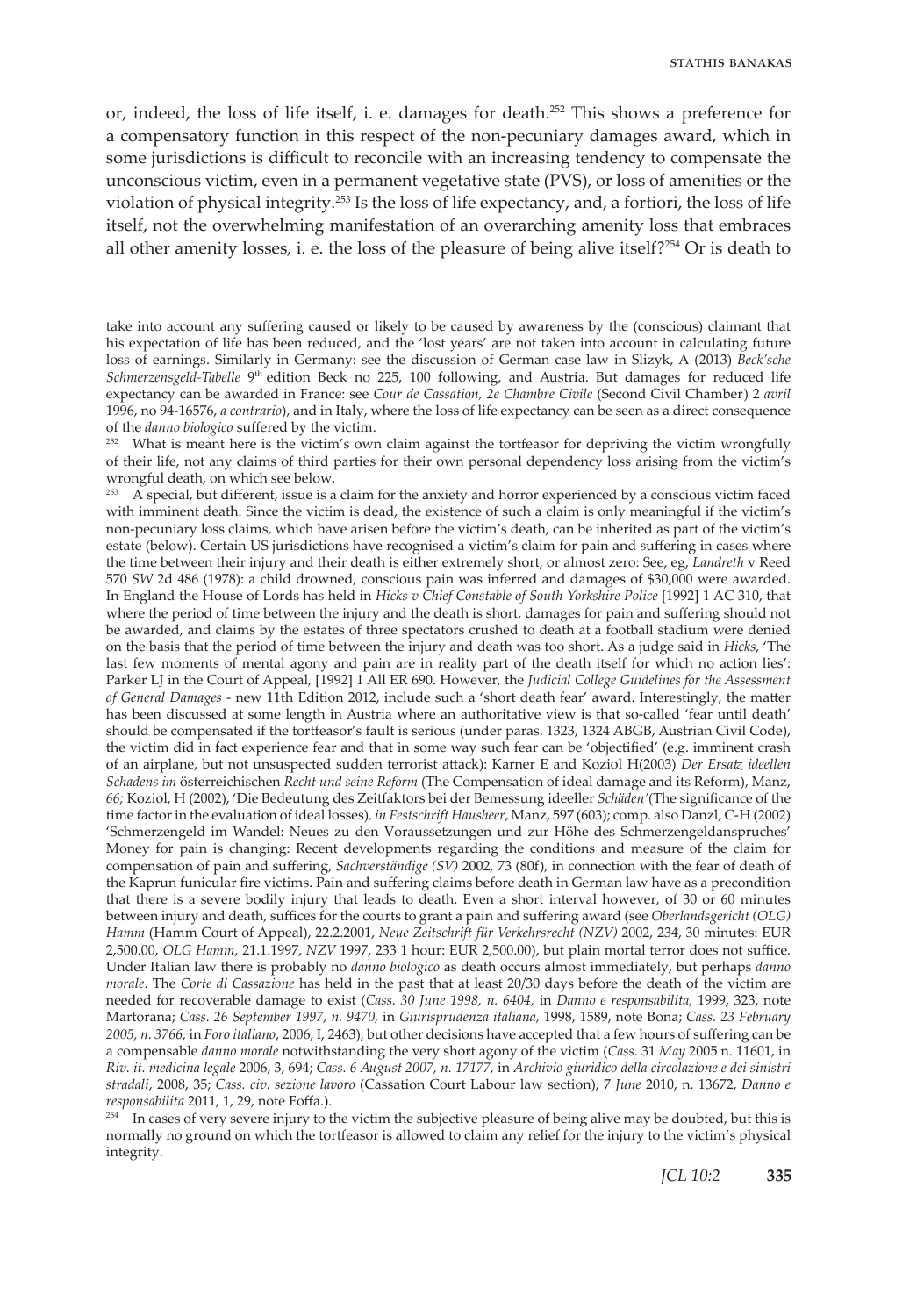be seen as better than a life deprived of all amenities? Yet, most jurisdictions draw the line with death, which is not accepted as a cause of action belonging to the deceased. In common law the reason given for this has been not a philosophical but a pragmatic one, i.e. that dead people cannot sue.<sup>255</sup> But, of course, if wrongfully killed persons would have a claim arising from their own wrongful death, such a claim could be inherited as an asset of their estate, and for the benefit of the estate and their heirs, who, being, presumably, alive, would be perfectly able to sue. Other non-pecuniary loss claims belonging to the deceased and arising from the personal injury that finally caused their death are, in fact, inheritable in a number of jurisdictions, but at the same breath some of these jurisdictions deny the existence, and inheritability, of a victim's claim for the loss of their own life. It seems odd that in legal orders where sanctity of life is a supreme legal principle decisive in many important areas of legal policy, no personal claim is recognised for wrongful deprivation of life, and, as recently proclaimed in the so-called (academic) Draft Common Frame of Reference of European Private law which purports to offer model rules for a common position of European jurisdictions on the matter, the loss of life should not be 'a legally relevant' damage' for the law of Tort.256 Indeed, this does seem to be the position of most European jurisdictions.<sup>257</sup> The Italian *Corte di Cassazione*, for example, while holding that the loss of life itself is not *danno biologico*, 258 held that a person's life is an interest distinct from a person's health, certainly worthy of protection but only in criminal law.<sup>259</sup> Binding would have been pleased that finally, even if right at the end, a line is drawn in compensating the 'uncompensatable', but we cannot be so sure about Jehring. As a result, a tortfeasor who wrongfully kills outright a person without dependents accrues in most jurisdictions no liability to pay damages whatsoever, except, perhaps, funeral expenses,<sup>260</sup> or bereavement or third party shock losses, if third parties can establish grounds for such a limited personal claim. It is certainly cheaper to kill rather than wound. This puts the whole system of compensation in European jurisdictions for non-pecuniary loss into perspective.

<sup>255</sup> See *Baker* v *Bolton* (1808) 1 Camp 493, 170 ER 1033

<sup>256</sup> Death 'does not constitute legally relevant damage' for the law of Tort, so far as the deceased is concerned: von Bar supra note 49, 394.

<sup>&</sup>lt;sup>257</sup> In German law, life is included in the interests protected by Tort law from unlawful invasions under para. 823 I BGB, but is not included in the list of injuries for which under the new para. 253 II BGB the victim may be awarded compensation for non-patrimonial loss. These are injury to the body, health, freedom and sexual self-determination (see *supra*). It appears that the justification for this is that the right to life ceases to exist with death, and, therefore, a compensation of its violation posthumously is not possible: see von Bar supra note 49. See also E. Deutsch, E and Ahrens, H-J, (2013) *Deliktsrecht,* supra note 37*,* no. 483, 223. The Austrian Supreme Court has made it clear that the compensation claims available to the deceased's close dependents under para. 1327 ABGB for loss of maintenance are personal and original claims of these third parties and not the deceased's: *Oberster Gerichtshof* 17.10.1963, *Entscheidungen des oesterreichischen Obersten Gerichtshofs in Zivilund Justizverwaltungssachen* (Decisions of the Austrian Supreme Court in Civil Matters) *(SZ)* 36/133. Likewise in English law, while the rule that death is no cause of action remains (*Baker* v *Bolton*, supra), the maintenance and other claims of dependents under the Fatal Accidents Acts (see below) are personal third claims arriving from the victim's wrongful death, notwithstanding the fact that they can be affected by the deceased's contributory fault. Under Dutch and Spanish law too, death is no cause of action, although Spanish authors are disagreeing with the consistent case law to that effect: see the references in von Bar, above note 53 at 395. Exceptionally, Portuguese courts recognise the loss of life as a recoverable loss, the claim being the deceased's original claim inheritable and to be exercised by the deceased's heirs: see details and references in v. Bar., supra note 49, p. 395. <sup>258</sup> *Corte di Cassazione* 23 *maggio* 2003, no.8204, *Giustizia civile Massimario 2003, fasc. 5.*

<sup>259</sup> *Corte di Cassazione*, sezione penale, 30.01. 2003, no.7632, *Rivista Italiana di Medicina Legale (e del Diritto in campo sanitario)*, 2003, 694; *Cass*. 16 *maggio* 2003, no. 7632, *Foro italiano* 2003 I 2681.

<sup>260</sup> As noted by Harrer, F, in Schwiman, M, *ABGB Kommentar* supra note 239, Para. 1327 no. 1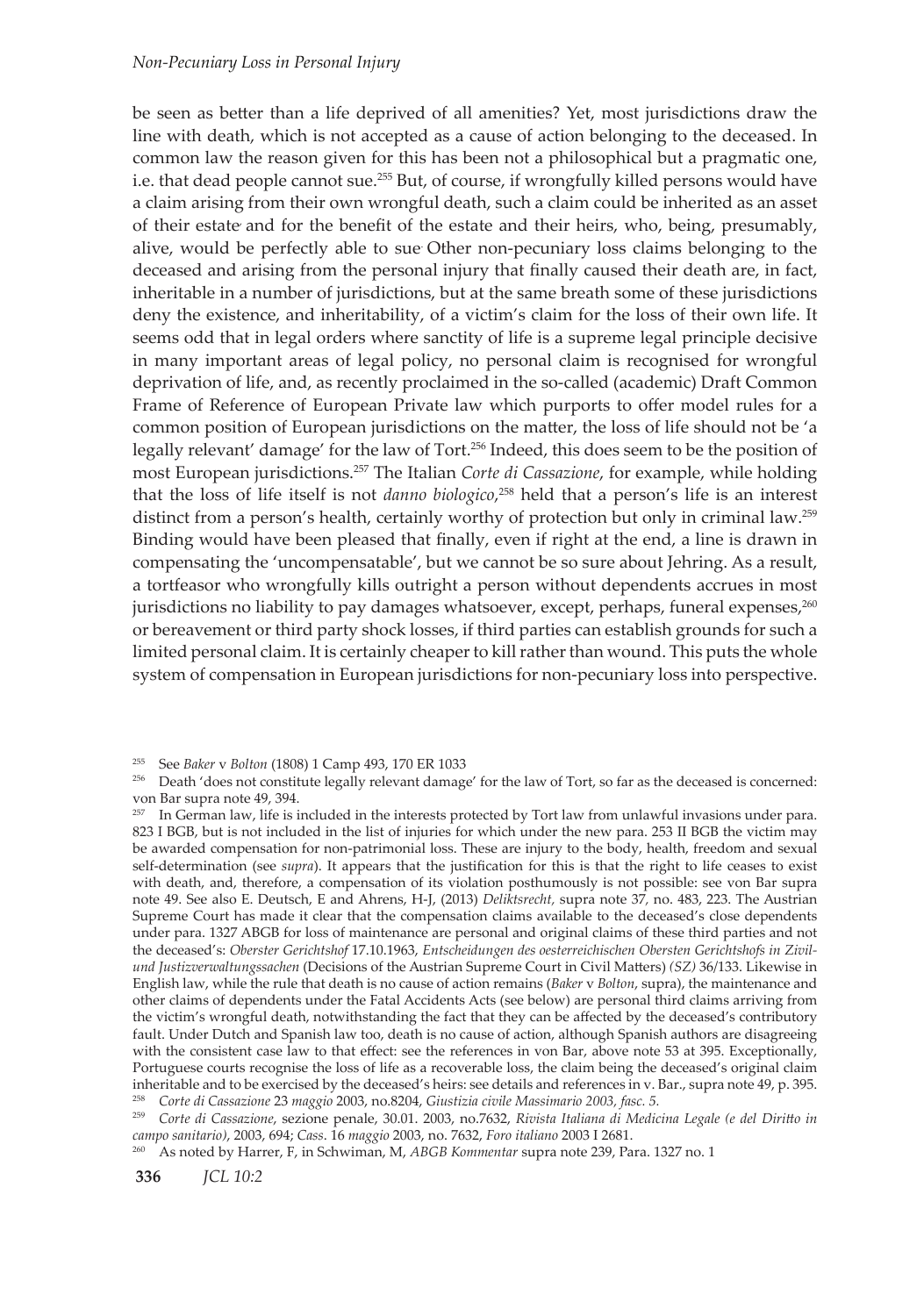A third area of uncertainty concerns the extent to which the impact of the victim's injuries on third parties must be taken into account, particularly when they cause to a third party a personal non-pecuniary loss, such as grief or psychological illness. Such nonpecuniary losses *par ricochet* or by reflection in certain jurisdictions are only recognised as independent personal losses of psychiatric nature by third parties under certain, limited, circumstances,<sup>261</sup> whereas in other jurisdictions are considered as third party claims linked to the direct victim's claim for personal injury.262 This is an important difference in the treatment of legal claims of the *par ricochet* victims, and not only in the strict legal sense of the consequences of any defects of the direct victim's claim on the third party claim,263 or insurability of liability or loss.264 The latter approach also shows a higher value been placed on relations and family solidarity and affection, while the former is defiantly individualistic, and, sometimes, appears to be unfairly restrictive.<sup>265</sup>

Related to the issue of *par ricochet* losses, but clearly different in legal nature, is the question of the survival, or inheritability of a non-pecuniary harm claim after the victim's death.<sup>266</sup> In the light of what was said above about the impossibility of a claim for death, it must follow that in those jurisdictions where this is the case the issue of inheritability of the victim's claims can only arise if the victim is not killed instantly.267 Unlike in the

261 Liability for Nervous shock in England; liability for *Schockschaeden* (shock injuries) in Germany

262 France, Austria, Switzerland

<sup>263</sup> For example, the relevance of the contributory fault of the direct victim.

264 Cutting off *par ricochet* claims from personal injury would appear to make the liability risk more manageable for liability insurers, but *quaere*? 265 Thus in English law close relatives who are so-called secondary victims of nervous shock can only recover if

they witnessed the injury of the direct victim or its immediate aftermath, a restriction apparently dictated by the need to keep the floodgates of claims closed: see *Alcock* v *Chief Constable of South Yorkshire Police* [1992] 1 AC 310 266 Although the maxim *actio personalis moritur cum persona* (personal claims die with the person), seems to be universally recognised, the majority of European jurisdictions allow, sometimes under certain conditions, the survival of the victim's actions for the benefit of their heirs. The English Law Reform (Miscellaneous Provisions) Act 1934, Section 1(1) provides that 'all causes of action subsisting against or vested in [the deceased] at the time of his death shall survive against, or as the case may be, for the benefit of, his estate'. In order to avoid the defendant being liable twice over, the Act provides that while the estate can recover damages for any pecuniary and non-pecuniary loss suffered between the time of the accident and the time of death, no damages are recoverable either for prospective pecuniary or non-pecuniary loss. Under German law, apart from dependents' claims for financial support and funeral costs, exclusively regulated by National Accident Insurance law, no further claims in wrongful death cases are allowed, neither a *pretium mortis* nor bereavement damages or a pain and suffering, but the deceased victim's valid claim of *Schmerzensgeld* can be inherited, after the abolition of the old para. 847 BGB in 2002 and the introduction of the new para. 253 II. Inheritable are non-pecuniary loss claims in France, after two major judgments of the mixed chamber of the *Cour de Cassation, chambre mixte* (mixed chamber) 30 *avril* 1976, *Bulletin civil chambre mixte* 1976, p. 1 no. 2 and Cass., *chambre mixte* 30 *avril* 1976, *Bulletin civil chambre mixte* 1976, p. 2 no. 3. , and also Belgium, Portugal (under the succession rules of art. 496 of the Portuguese Civil Code), Sweden, Ireland (Civil Liability Act 1961, s. 7(1)) and Austria (see *OGH* 11.07.2002, *ZVR-Zeitschrift fuer Verhersrecht-*2004, 26), also Koziol, H & Welser, R (2006) *Buergerliches Recht* (Civil law), II, 2<sup>nd</sup> edition Manz 323), but not Greece. In Spain a recent judgment of the Supreme Court has gone against the tide in previous case law and doctrine, recognising the inheritability of non-pecuniary loss claims, even if the victim had not started proceedings while alive, as previously required (and as still required under Dutch law, art. 6:107 of the Dutch Civil Code): *Sentencias del Tribunal Supremo (STS)* 19.06.2003, RAJ (*Repertorio Aranzadi di Jurisprudencia*) 2003 (3) no 4244 p. 7941.

267 Thus in Italy the courts accept the inheritability of non-pecuniary loss claims, including the claim for *danno biologico* (biological harm), provided the deceased survived the injury even if only for the very minimum of time, which is not to be defined a priori by the courts: see *Corte di Cassazione 7 March 2003, n. 3414,* in *Giustizia civile Massimario,* 2003, 485; *Cass*. sezione penale (Criminal section), 30.01. 2003, no.7632, *Rivista Italiana di Medicina Legale (e del Diritto in campo sanitario)*, 2003, 694; *Cass*. 16 *May* 2003, no. 7632, *Foro italiano* 2003 I 2681; Cass., 14 July 2003, no. 11003, *Responsabilita civile e providenza 2003,* 1049.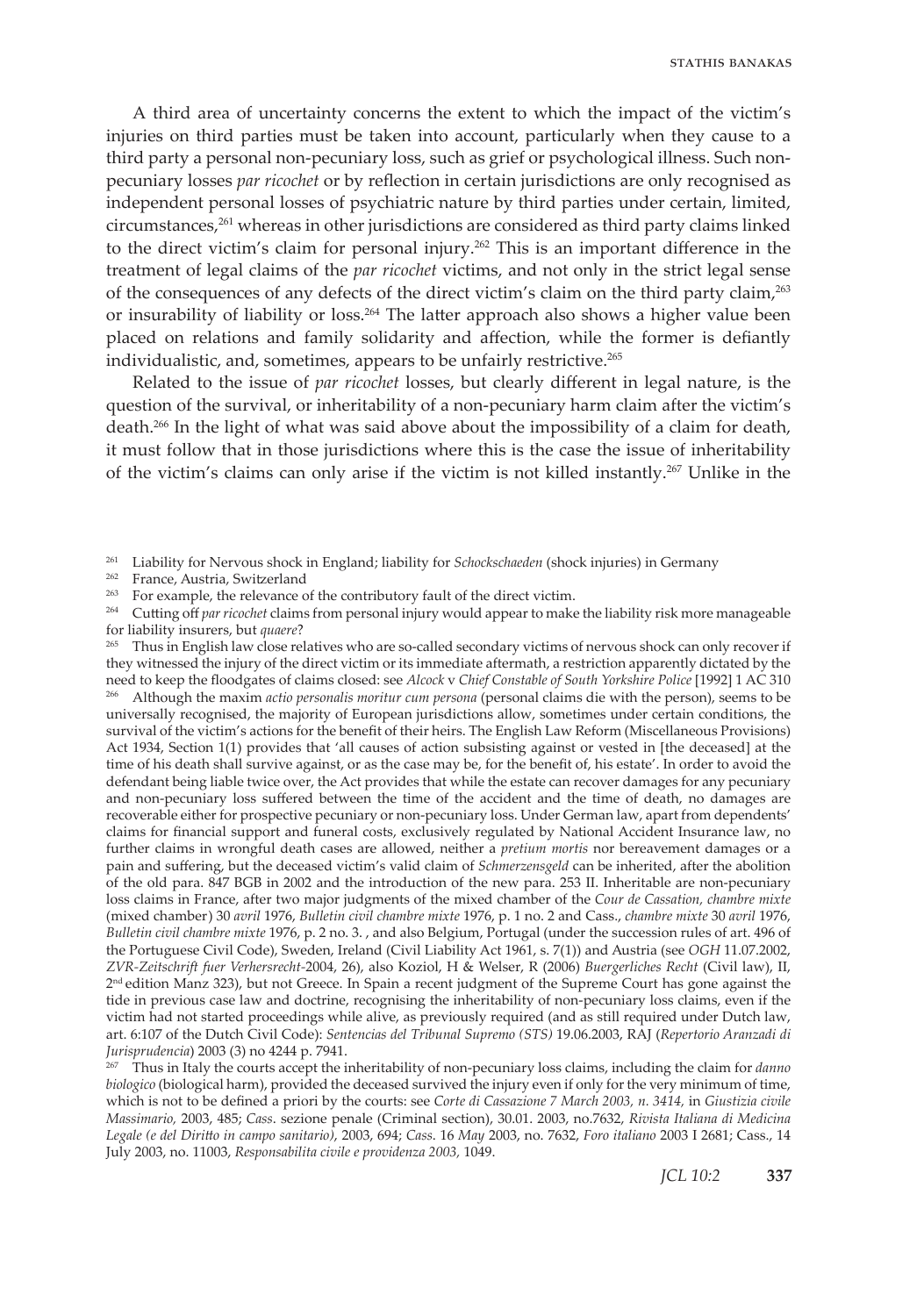case of *pecuniary* harm resulting from a personal injury, it cannot be argued that there is a valid *compensatory* reason for the heirs of the victim to inherit the non-pecuniary harm claim of the (previously injured and now) deceased victim. Again the fundamental issue is whether the non-pecuniary harm suffered by the deceased when they were injured is wholly or partly strictly personal and subjective, or if at least part of it is to be compensated objectively as a diminution of human dignity. Inheritability of the non-pecuniary loss claim of the victim would be consistent with the latter approach. The heirs' own personal non-pecuniary harm caused by the injury and, now, death, of the victim, is, of course, quite a separate matter, addressed by all jurisdictions, although, as we have just seen, only some among them recognise claims for third party non-pecuniary harm when the victim has not been killed.<sup>268</sup> Inheriting a non-pecuniary harm claim can also be seen as a punitive measure, and, especially in cases of very serious accidental injury for which tortfeasors are obliged or generally expected to be insured, an exercise in wealth distribution.<sup>269</sup> Nevertheless, it is consistent with the logic of allowing the vindication of the worth of human life and dignity in cases in which the remaining lifetime of the victim is too short to allow them to do so themselves, by the victim's heirs on their behalf.

# SOME FINAL THOUGHTS

At the most fundamental level, the debate on whether non-pecuniary harm from personal injury should be compensated or not has been won by the side which answers yes, although objections in principle keep flaring up the discussion from time to time.<sup>270</sup> This debate has moved on from the classical Roman view, the logic of which was irresistible in a society in which humans were divided into freemen and slaves. Personal injury is now seen as perhaps the most serious manifestation of a violation of the integrity of the human person and of human dignity. Non-pecuniary harm is the most intimate in nature harm that results from such injury, also closely linked with the victim's capacity to earn and enjoy material possessions. It is the increase of one's fair share of pain, and the decrease of one's fair share of pleasure, and as such should be as abhorrent to a utilitarianist<sup>271</sup> as it should be to a Natural lawyer.<sup>272</sup> The right to be compensated for personal injury (and the

<sup>&</sup>lt;sup>268</sup> Quite reasonably courts in these jurisdictions refuse to distinguish between the personal effect on close relatives of a very grave injury and that of death. But third party losses have been in several jurisdictions seen as a step too far, and claims of close relatives are only allowed in cases of wrongful death, a limited and controlled exception, or if the result of personal nervous shock of the third party which is pathologically manifested (English and German law).

<sup>&</sup>lt;sup>269</sup> Use of Tort law to achieve such a goal is seriously disputed: see Weisbach, DA (2003), 'Should Legal Rules be Used to Redistribute Income?' (70) *University of Chicago Law Review* 439<br><sup>270</sup> These, including arguments put forward by the economic analysis school of thought, are critically assessed

by Rogers, WVH (2001), 'Comparative Report', in Rogers, WVH (ed.) (2001) *Damages for Non-pecuniary loss in a Comparative Perspective*, Springer 247 and following, who concludes in favor of compensating fully nonpecuniary losses. For the economic analysis perspective in more detail see Faure, M (2000) "Compensation of non-pecuniary loss: an economic perspective", in Magnus, U and Spier, J. (eds) *European Tort Law, Liber Amicorum for Helmut Koziol* , Lang, Frankfurt am Main, 143.

<sup>&</sup>lt;sup>271</sup> 'Nature has placed mankind under the governance of two sovereign masters, pain and pleasure.' Bentham, J (1789)*, An Introduction to the Principles and Morals of Legislation*, ch. 1, 'Of the Principle of Utility', Oxford, Clarendon Press.

<sup>272</sup> As classically stated by *Ulpianus* in *D*. 1.1.10pr '*Iustitia est constans et perpetua voluntas ius suum cuique tribuendi. Iuris praecepta sunt haec: honeste vivere, alterum non laedere, suum cuique tribuere'*. (Justice is the constant and perpetual will to give to everyone what they deserve. The precepts of law are the following: live honestly,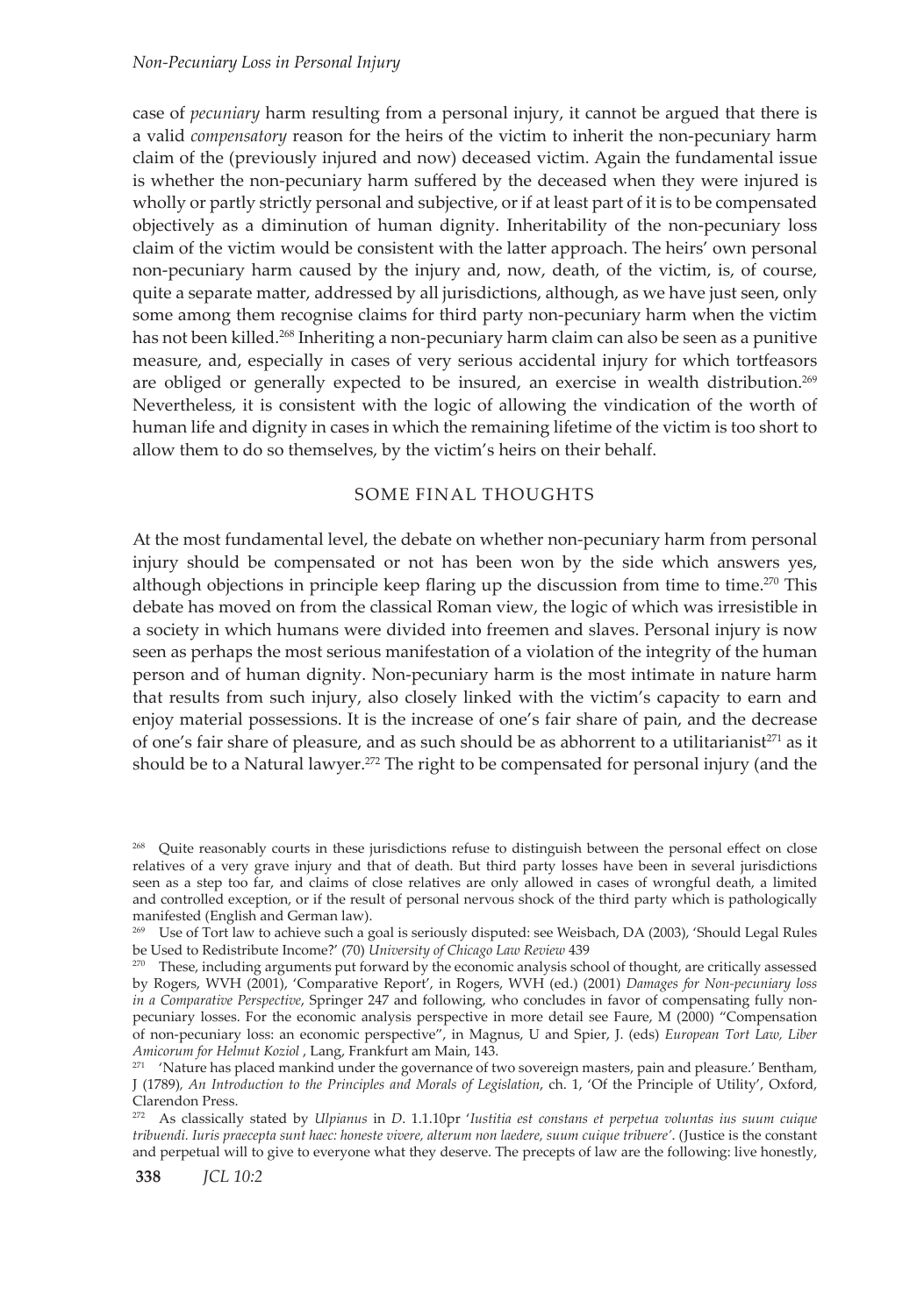right to compensate<sup>273</sup>) has been accepted without much controversy<sup>274</sup> in contemporary societies as the civilised way to restore injustice to individual persons,<sup>275</sup> and it is even seen in some jurisdictions as a fundamental right protected by the Constitution and beyond the reach of politicians and the common legislator.<sup>276</sup> Money is not only the purest, but also the most civilised form of human interaction, as first detected by Mommsen and Jehring, and Tort law an unexpected healer of pain and of humiliation in contemporary societies.<sup>277</sup> Damages for non-pecuniary harm, far from commodifying and degrading personal integrity and dignity, $278$  can be seen as an affirmation of the importance of these values in a society in which *talion*279 ceased to be an option a long time ago. It is futile and makes little sense to justify the compensation in money of such harm in any other way.

The variety of architectures and the different approaches to nomenclature in Europe do not always lead to different results.280 Despite their intimate character, the most serious types of such harms are in principle recognised as recoverable almost everywhere. At the more conservative end, represented by Germanic and common law jurisdictions, the presence of a medically verifiable pathological or psychological condition resulting from a physical lesion of the body is still considered as an important condition of recovery, but even here there are examples of judicial ontological creativity in order to extend the

 $275$  For restorative justice as a primary function of Tort law see Weinrib, EJ (1992) 'Thinking About Tort Law' (26) *Valparaiso University Law R*eview, 717-722; Banakas, S (2002) 'European Tort Law: Is it Possible?', (9) *European Review of Private Law* 363-375; contributions to the Tort Symposium (2005) (5) *Journal of High Technology Law* 1. Restorative justice is also of increasing importance in Criminal law: see in the UK <http://www.rjc.org. uk/> (Retrieved 6.10.2015).

<sup>276</sup> In the US the Missouri Supreme Court has recently found that the State statute that limits noneconomic damages in medical malpractice cases to \$350,000 unlawfully infringes on a jury's constitutional right to determine the amount of damage that a person has sustained from medical negligence, and declared the statute unconstitutional and void: 376 *S.W.3d* 633 (Mo. 2012). Supreme courts in Alabama, Georgia, Illinois, New Hampshire, Oregon, Texas and Washington have also declared their state damages caps unconstitutional, although such caps remain in place in 33 other states. In France the Constitutional Court (*Conseil Constitutionnel*) has recognized a victim's constitutional right to obtain compensation for injury caused by the fault of another, under the principle of art. 1382 *Code Civil*: *Conseil Constitutionnel, decision of 23 October 1982 p. 3210*, available at <http://www.conseil-constitutionnel.fr/conseil-constitutionnel/francais/les-decisions/acces-par-date/decisionsdepuis-1959/1982/82-144-dc/decision-n-82-144-dc-du-22-octobre-1982.8004.html >(Retrieved 6.10.2015). However, Dean *Carbonnier* sharply observed with his inimitable wit at the time of this judgment, that *'le droit à dommages et intérêts est un droit fondamental tandis que l'obligation de réparer, non'* ("the right of compensation is a fundamental right, whereas the obligation to compensate is not"), because the judgment does not seem to affect the status of any ordinary legislation on exclusion of liability. But even if there is no constitutional *duty* to compensate, should there not be a *right* to do so (see Jehring's thought *supra*)?

do not harm another, give to everyone what they deserve).

<sup>273</sup> Jehring's idea, *supra*. Closure through compensation should be achieved for both parties, and a wrongdoer ought to be given the right of closure by fully compensating the victim.

 $274$  Relevant, but impossible to discuss in this paper, is the Tort reform debate in the US and the debate in the UK on the so-called 'compensation culture'. See for masterly summaries of opposing arguments in the US, Rabin, RL (1992), 'The Politics of Law Reform' (26) *Valparaiso University Law Review* 709-716 and Phillips, JJ (1992), 'Attacks on the Legal System-Fallacy of 'Tort Reform' arguments' *Trial* 106-109; for the 'compensation culture' debate in England see Morris, A (2007) 'Spiralling or Stabilising? The Compensation Culture and Our Propensity to Claim Damages for Personal Injury' (70) *Modern Law Review* 349.

<sup>&</sup>lt;sup>277</sup> See the brilliant eulogy and examples of the 'healing' function of Tort law in personal injury cases given by an eminent Canadian judge, Linden, AM (2005) 'Viva Torts!' (5) *Journal of High Technology Law* 139

<sup>&</sup>lt;sup>278</sup> As forcefully argued by Abel, RL (1989-1990) 'A Critique of Torts' (37) University of California at Los Angeles *Law Rev*iew 785 279 The Old Testament rule of personal revenge, still applied in Islamic *shari'a* law today, allows victims to ask

compensation from the wrongdoer, instead of his public punishment.

<sup>280</sup> Justifying the *presumptio similitudinis* (presumption of similarity), the hope and sometimes self-fulfilling prophecy of comparative law adventures.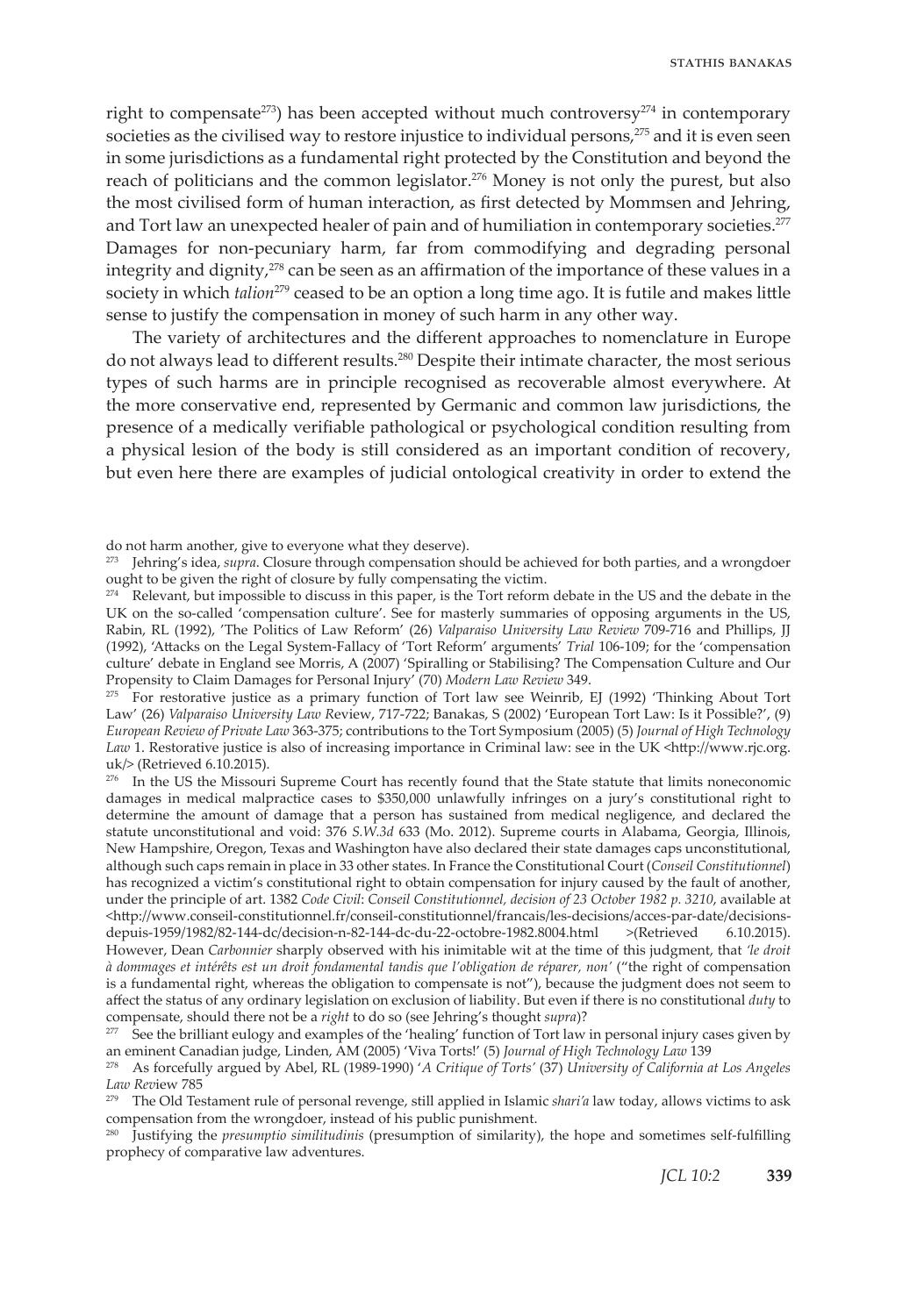right to compensation, wrongful birth being one of them,<sup>281</sup> and the failure to prevent the development of an illness or disability, such as dyslexia, another.<sup>282</sup> Recovery for the fear of contracting or developing an illness is still a dividing issue, with the Romanistic jurisdictions clearly open to it and common law jurisdictions still denying it. And it is again common law and German law that denies recovery of third party non-pecuniary harm,<sup>283</sup> with some jurisdictions close to Germanic legal tradition splitting ranks on the issue, whereas Romanistic jurisdictions deal with such harm in the context of a more relaxed overall approach to third party losses.

Having said that, the difference in architecture and nomenclature is not without interest. It shows that the interest of a comparative study may be mainly in properly understanding, and appreciating, such differences. To take one example, it is interesting why English and German lawyers never thought of linking the non-pecuniary harm of so-called 'secondary' victims of nervous shock to the personal injury claim of the immediate victim and deal with such harm as third party non-pecuniary harm, like French lawyers did, but created instead a separate basis of liability to accommodate it.<sup>284</sup> Arguably, the French is a more rational, and also more efficient in terms of transaction costs, way of dealing with such claims. It is also interesting that architectures of liability regimes inspired by ideology resulted in unique judicial creations in Swiss and Italian law, Swiss law developing a distinct basis of Tort liability, shadowing liability for pecuniary harm in cases of infringement of important personal rights, the 'moral tort' ('*tort moral'*) to accommodate all non-pecuniary harm, and Italian law reifying non-pecuniary harm in the concept of 'biological harm' or 'injury to health' that can be subject to objective metrics and no longer needs to be seen as 'moral' harm.<sup>285</sup>

Detailed normative nomenclatures are rare, and the detail in the Dentilhac nomenclature introduced into French law is unparalleled in other legal systems. In the rest of the Romanistic jurisdictions, Italy, Spain and Portugal a more modest and less detailed nomenclature is used. The analysis and comparison of these nomenclatures in this paper shows that more detailed approaches have the advantage of greater certainly and a greater claim to fairness and equality (equality being a special concern in the French legal tradition). A detailed nomenclature like the nomenclature Dintilhac also allows a more careful analysis regarding certain harm types that are dealt with in other jurisdictions somewhat in a hurry. A good example is the distinction between the loss of amenity, classified as functional deficit in the nomenclature Dintilhac and assessed objectively on an incapacity scale, and the loss of the enjoyment of the related faculty by the victim, which is classified as prejudice d'agrement and assessed subjectively. This is analytically a better way of addressing the need of combining objective and subjective criteria in the evaluation of the loss of amenity, $286$  serving at the same the important need of more clarity in the judicial evaluation of non-pecuniary harm. It is also analytically sounder to look at

286 Compare the approach of English law in *West* v *Shepherd* [1964] AC 326

<sup>281</sup> *Rees* v *Darlington Memorial Hospital NHS Trust* [2003] UKHL 52; [2004] 1 AC 309

<sup>282</sup> *Phelps* v *Hillingdon B. C.* [2001] 2 AC 619 (HL)

<sup>283</sup> Unless it falls under the special category of nervous shock or *Schockschaeden* (Shock injuries)

<sup>&</sup>lt;sup>284</sup> Any policy reasons for limiting recovery of such harm can be taken into account in the assessment of nonpecuniary harm damages.

<sup>&</sup>lt;sup>285</sup> Interestingly, some neighbouring jurisdictions in the same tradition such as France did not follow suit, but some, like Spain, did, as a result of scholarly interest in the Italian construction.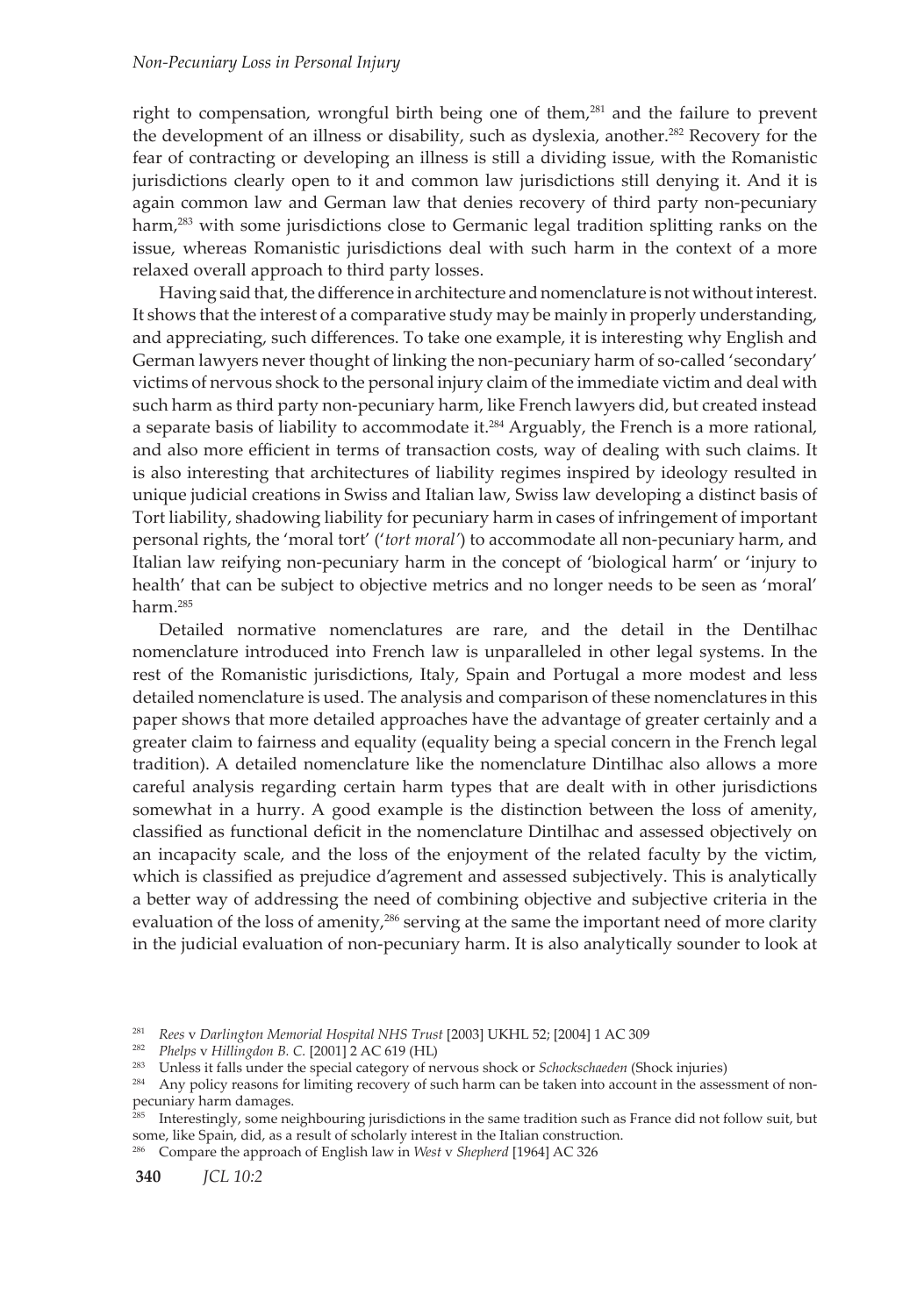non-pecuniary harm in two stages, the stage before, and the stage after, the stabilisation of the victim's condition, as only the nomenclature Dintilhac does. Temporary nonpecuniary harm can be more correctly assessed if distinguished from the permanent aftereffect of the injury. Arguably, a detailed nomenclature can enhance the degree of control that the courts exercise on awards, because the one head of damage-covers-all approach, exemplified by German law, leaves the field more open for creative ontologies of harm devised by claimants' lawyers and their medical and other experts. But it also carries, as shown in this paper, the risk of greater overlap between different heads of damage.

This paper does not discuss in detail the different approaches of contemporary jurisdictions with regard to the evaluation of non-pecuniary harm and the debate surrounding it, $287$  but has touched upon the principal methods of assessment and their importance. In terms of principle, the evaluation of non-pecuniary harm raises the important issue of whether it can or should be done on an objective or a subjective basis, and the role of functionality or incapacity metrics. Suffice it to say here that most jurisdictions leave it to the judge's equitable and fair judgment to assess the loss, usually with the aid of national indices and tables to promote uniformity, and on the basis of a primarily objective assessment supplemented by adding something extra in the award for particular personal circumstances that exist in the particular case. Incapacity metrics are also used in some countries where relevant, for example in France and Italy, as has been shown. Their advantage is that they add to the scientific credibility of the basis of assessment, but when they are binding for the judge they stop the judge from assessing non-pecuniary harm in an objective way that is not solely based on expert evaluation but also takes into account society's feeling as to what is a fair award.<sup>288</sup> Interestingly, empirical evidence outside Europe shows that the layperson's perception of the seriousness, and engagement with the issue of compensation, of non-pecuniary harm from personal injury is intra-national and intra=communal, with no significant cultural variations.<sup>289</sup> A judicial objective assessment, to the extent that it is possible, should therefore also serve convergence of awards in different jurisdictions, although this is certainly also subject to local variations of economic conditions.

The evaluation of non-pecuniary harm raises additional issues of economic efficiency, loss allocation and social justice.<sup>290</sup> The principle of recovery, and the architecture and nomenclature used in the mechanism of recovery, are not themselves immune from such considerations. Comparative law shows awareness of these issues in most jurisdictions, especially in connection with the deductibility or not of so-called collateral benefits from non-pecuniary harm awards. In some jurisdictions, the importance of compensating nonpecuniary harm as a separate general head (for example, in English law), or, indeed, detailing the heads of recovery that fall under this category by means of an authoritative nomenclature (for example, in French law), is partly dictated by the desire to ring-fence such awards from claims of deduction of collateral benefits. Such ring fencing is obviously not economically efficient, but appears to be a strong public choice outcome. At the same

 $290$  Matters to be explored in a follow-up paper.

<sup>287</sup> This, it is hoped, will be the subject of a follow-up paper.

<sup>&</sup>lt;sup>288</sup> Juries are still used in the US in assessing non-pecuniary loss damages but not without controversy.

<sup>&</sup>lt;sup>289</sup> See the very interesting study by Kritzer, HM, Bogart, WA and Vidmar, N (1991) 'The Aftermath of Injury: Cultural Factors in Compensation Seeking in Canada and the United States' (25) *Law & Society Review* 499; no significant effect on compensation seeking of intra-national cultural variations in communities